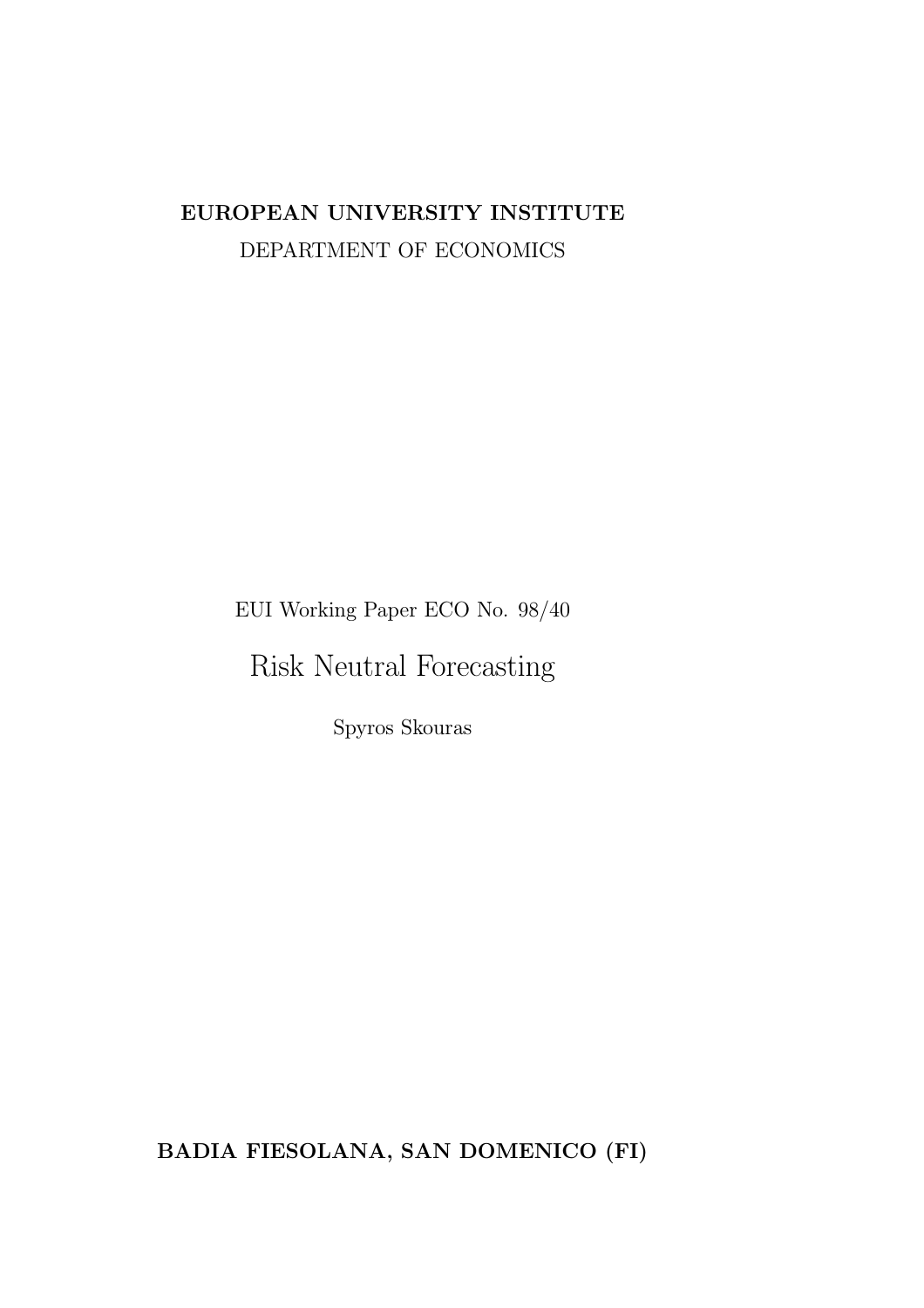All rights reserved.

No part of this paper may be reproduced in any form without permission of the author.

> °c 1998 Spyros Skouras Printed in Italy in December 1998 European University Institute Badia Fiesolana I-50016 San Domenico (FI) Italy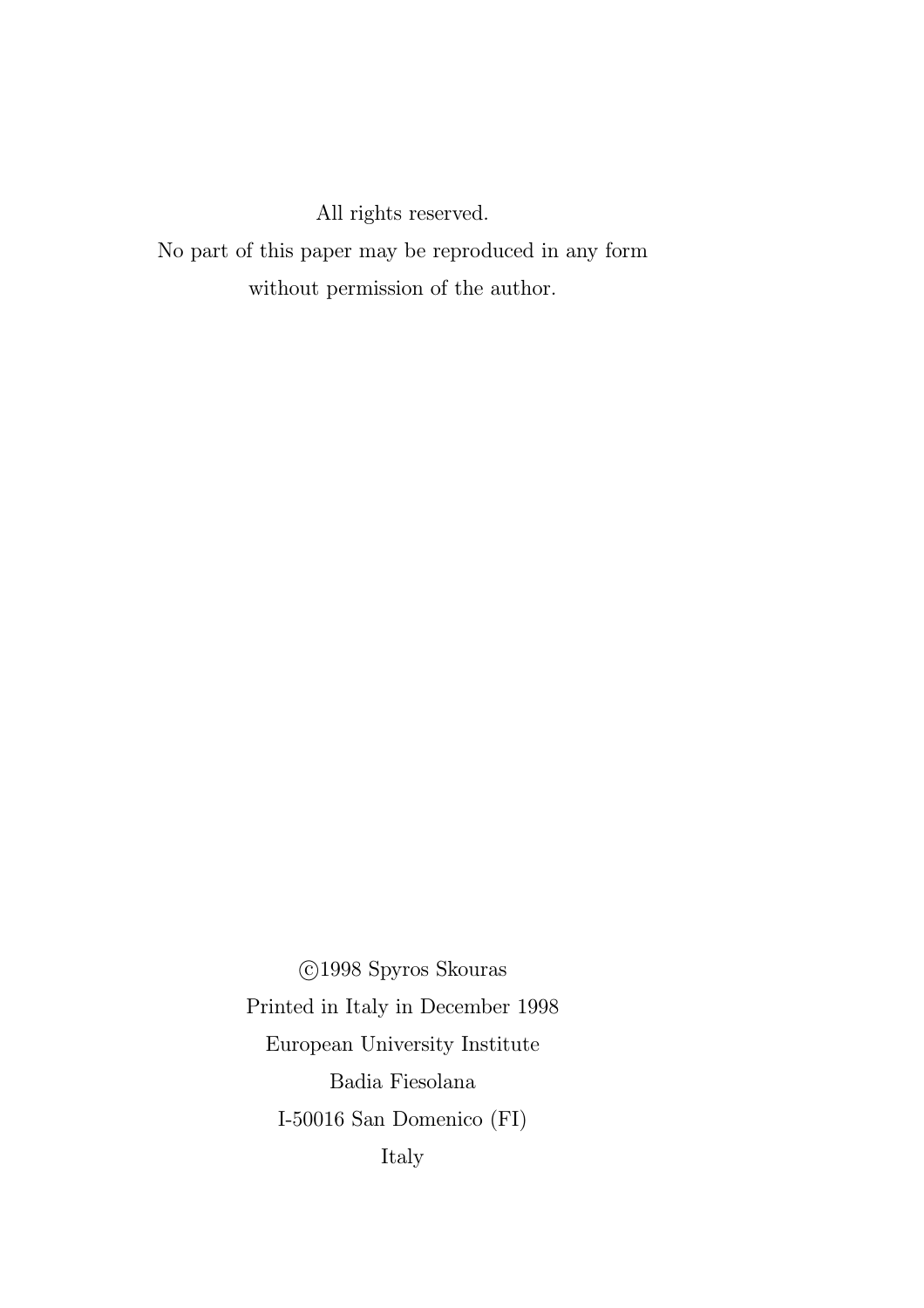# Risk Neutral Forecasting<sup>\*</sup>

 $S$ pyros Skouras<sup>†</sup>

#### Abstract

This paper develops statistical and computational tools for modelling returns forecasts to be used by a risk neutral investor. Any forecast with the same sign as the conditional mean optimises the loss function derived from this agents' decision problem, so the class of optimal predictors is rather broad. We exploit the fact that optimal forecasting in this context can be seen as an extension of binary quantile regression in order to provide consistent estimators for optimal predictors. Further properties of these estimators are explored using simulations and favourable comparisons with least squares procedures are made. Unfortunately, our estimators are difficult to compute but an optimisation algorithm tailor-made for this purpose is provided. Our results provide a statistically valid method for selecting certain types of `investment rules' according to popular optimality metrics.

Keywords: Asymmetric loss function, Investment rules, Forecasting, Estimation, Quantile regression of binary response, Computational optimisation, Genetic algorithm.

JEL: C51, C53, C63, G00, G19.

<sup>¤</sup>I would like to thank Graham Mizon, seminar participants at the EUI workshops and particularly Soren Johansen and Ramon Marimon for some very useful comments on previous versions of this paper.

<sup>&</sup>lt;sup>†</sup>European University Institute, Via dei Roccettini 9, I-50016, San Domenico di Fiesole, Italy, Email: skouras@datacomm.iue.it, Fax: ++301 3611588, Tel: 3623699.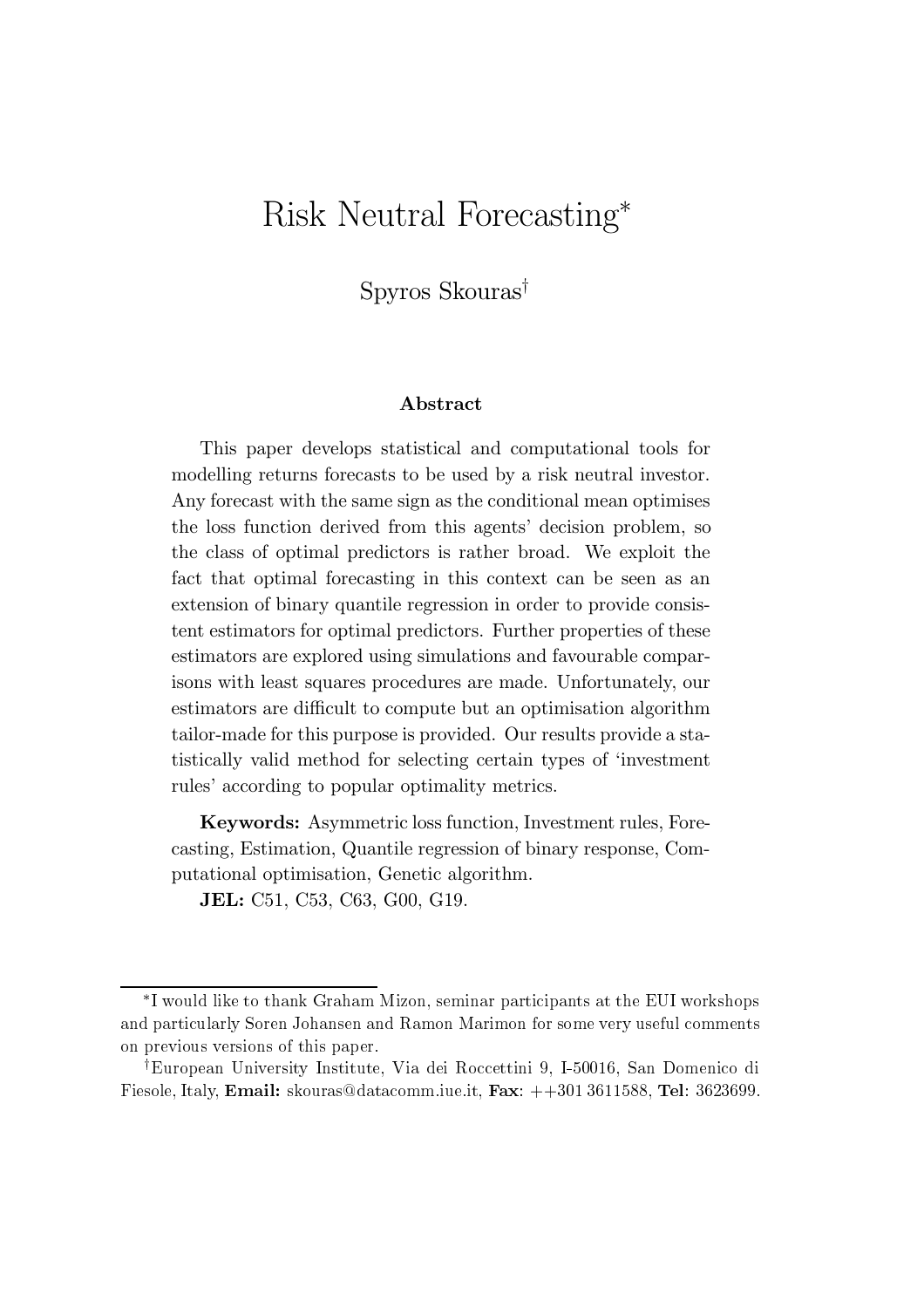## 1 Introduction

The desire to predict returns of financial series is to some extent responsible for the genesis of Economic Science: John Law, Richard Cantillon, Henry Thornton and David Ricardo developed their interest for economic systems through their activities as financial speculators<sup>1</sup>. For reasons that are obvious, interest in this topic has not waned<sup>2</sup>.

The objective of this paper is to study the prediction problem facing a risk neutral investor and to propose techniques for the estimation of his optimal predictor. This agent solves a decision problem which (unlike that of most other agents) has a structure simple enough for a point forecast of returns to provide sufficient information for its solution. It therefore provides a natural starting point for studying prediction in an investment context as noted, for example, by Granger and Pesaran (1996).

The loss function corresponding to the risk neutral investor's decision problem has been widely used to assess the `economic value' of various types of financial models. For example, linear (Pesaran and Timmerman, 1995) and non-linear (Satchell and Timmerman 1995) time-series models have been evaluated according to this metric, as have econometric models (Breen et al. 1989), technical trading rules (e.g. Sullivan et al. 1997), agnostic `money-machines' such as neural nets (LeBaron 1998) or designs that take advantage of some 'market anomaly' (Sullivan et al. 1998).

The 'Risk Neutral Forecasting' techniques we propose make it feasible to estimate these models with the same criterion by which they are evaluated and as Granger (1993) notes, 'if we believe that a particular criterion... should be used to evaluate forecasts then it should also be used at the estimation stage of the modelling process'. For some types of models, such as those based on technical trading rules, this is the only feasible estimation technique. Weiss (1996) discusses estimation of time

<sup>&</sup>lt;sup>1</sup>See Tyede  $(1997)$ .

<sup>&</sup>lt;sup>2</sup>See Campbell *et al.* (1997), for an overview of the state of the art.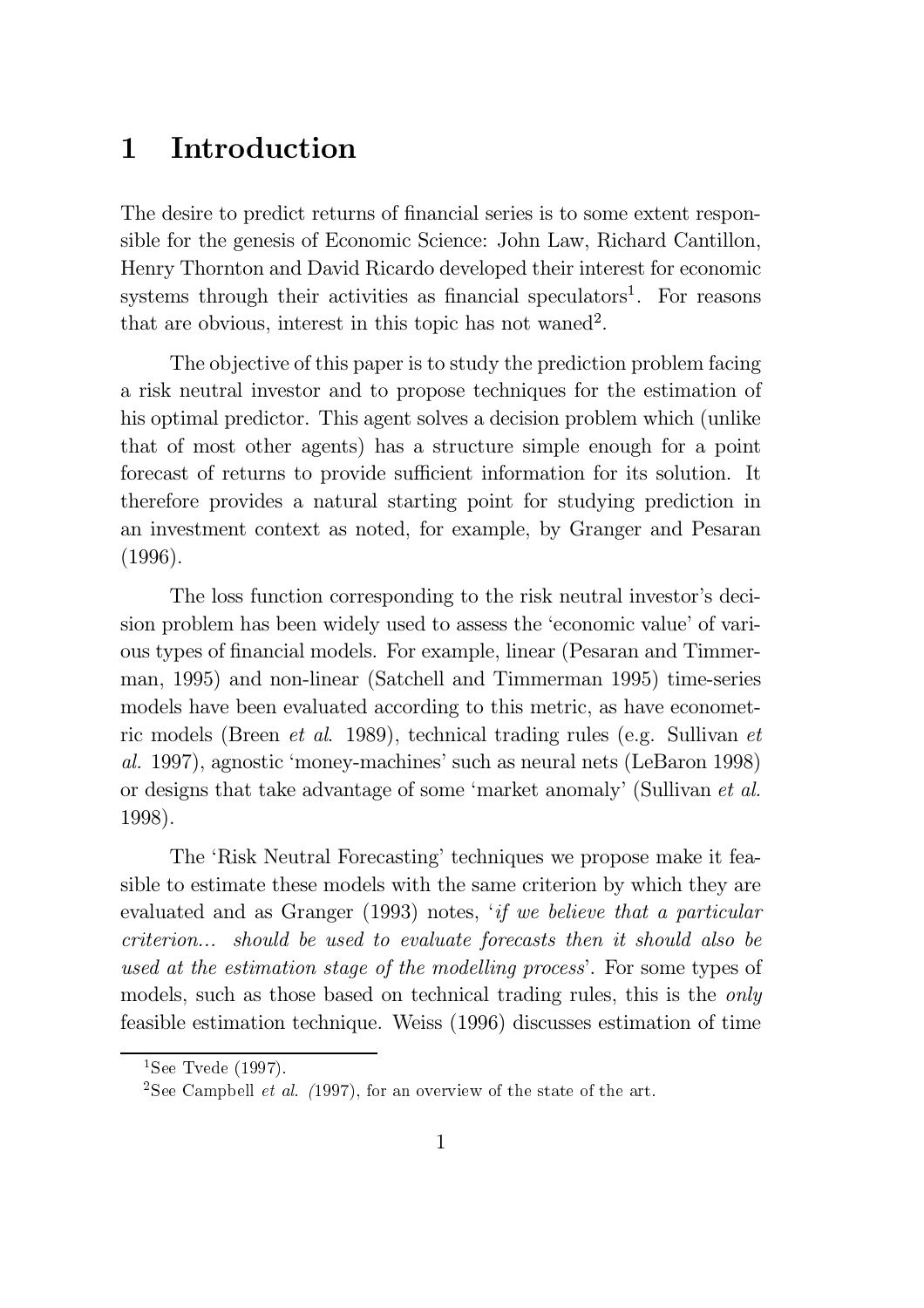series models according to the relevant loss function, but many of the statements he makes do not apply without qualification when the loss function is that of the risk neutral investor.

The paper is organised as follows. In Section 2 we describe and motivate the risk neutral investment decision and build on this to define risk neutral best predictors. In Section 3 we relate the risk neutral best predictor to the conditional distribution of returns and the conditional distribution of their sign. Using these results we develop conditions which may be used for parametric modelling of risk neutral best predictors and which indicate that this is a generalisation of the problem of binary response prediction under asymmetric loss. Iin Section 4 we discuss why this approach is likely to be useful when there is risk of model misspecification. In Section 5 we derive conditions under which it is feasible to consistently estimate parametric models for risk neutral best predictors. We cannot analytically derive any further properties of our estimators but we investigate some of them using simple simulations. Section 6 discusses why computation of the estimators is difficult and proposes an algorithm that facilitates the estimation process. A summary of the main findings closes the paper.

## 2 Forecasting and Investments

## 2.1 The problem of forecasting returns in abstract

Let us begin with an abstract description of financial returns  $r_{t+1}$  from the current period t to  $t + 1$  as a random variable  $(r_{t+1} : Z \to \mathbb{R}$ , where Z is an unobserved sample space) satisfying:

$$
r_{t+1} = g(x_t) + u_t
$$
  
\n
$$
E(u_t|\xi) = 0, \xi \in X
$$
\n(1)

where  $x_t$  is a vector random variable  $x_t : Z \to X \subseteq \mathbb{R}^K$ ,  $(X$  is the sample space on which realisations  $\xi$  of  $x_t$  are observed),  $g: X \to \mathbb{R}$  is a possibly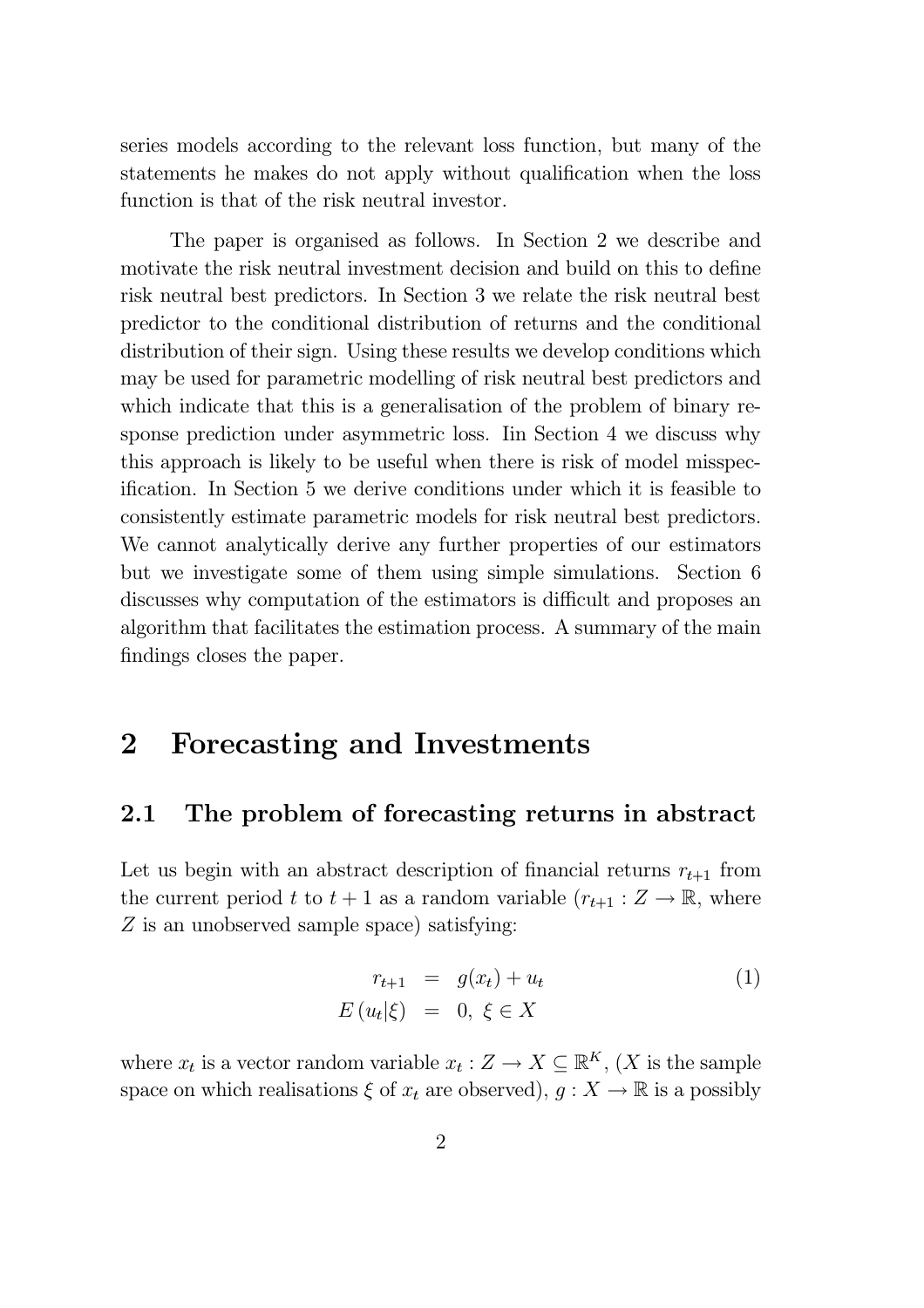non-linear function,  $u_t$  is the disturbance and  $E(*|\xi)$  is the expectation conditional on the event  $x_t = \xi$ .

The objective of any forecaster of  $r_{t+1}$  observing events in X is the determination of the functional form of a 'best predictor' of  $r_{t+1}$ conditional on  $x_t = \xi$ . The best predictor will minimise the expected value of a forecasters' loss when used as a forecast in a specific decision problem.

**Definition 2.1** A best predictor is a mapping  $p: X \to \mathbb{R}$  that satisfies:

$$
p(\xi) \in \arg\min_{\theta \in \mathbb{R}^1} \int L(r_{t+1}, \theta) dP |\xi, \ \xi \in X \tag{2}
$$

where  $P|\xi$  is the probability measure conditional on  $x_t = \xi$  and  $L : \mathbb{R}^2 \to \mathbb{R}$  is a loss function which gives the loss at  $t+1$  when (at time t) it is predicted that  $r_{t+1}$  will be  $\theta$ .

Obviously the form and the size of the set of solutions to (2) will depend crucially on the choice of the loss function (for examples illustrating this dependence, see Christoffersen and Diebold 1996). When the context in which forecasts will be used is unknown, the convention is to allow certain `standard' measures of location such as the conditional mean or median to be interpreted as forecasts<sup>3</sup>. On the other hand, when the decision problem is known, it is always preferable to use loss functions derived from that decision problem.

In the following subsections we derive a loss function from a stylised model of a risk neutral agent's investment decision. The purpose of this is to understand the properties of a predictor which is best in investment contexts and to study its relation to the `standard' measures of location which are often used as forecasts.

<sup>&</sup>lt;sup>3</sup>These measures of location are best predictors for appropriately chosen loss functions. In particular, the examples mentioned are optimal for squared error  $L(r_{t+1}, \theta) = (r_{t+1} - \theta)^2$  and absolute error loss functions  $L(r_{t+1}, \theta) = |r_{t+1} - \theta|$ respectively.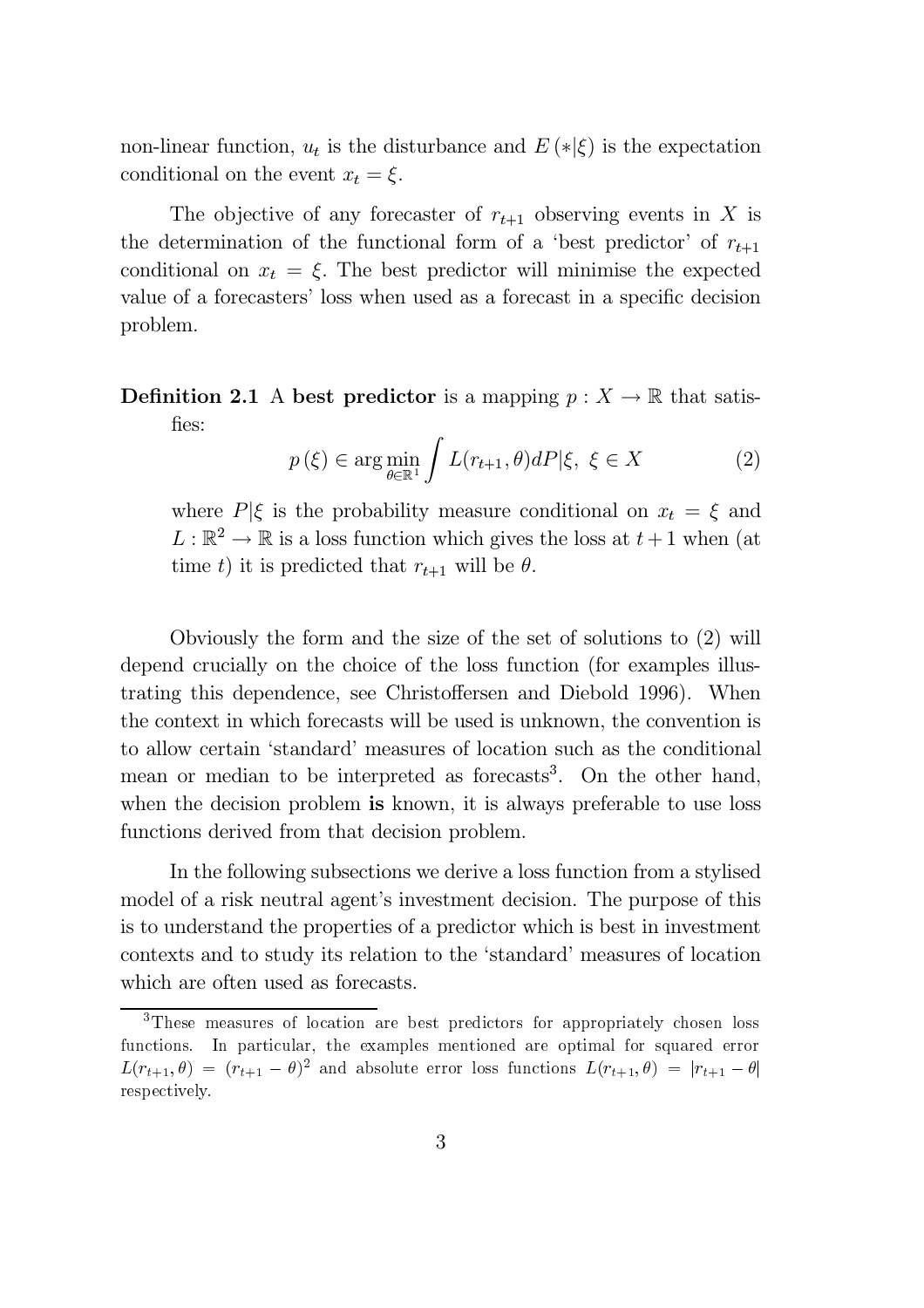## 2.2 Forecasting returns in the context of a simple investment decision

Consider the simple one period cash-single asset allocation decision:

$$
\max_{\mu \in [-s,l]} E\left\{ U(W_{t+1}) | \xi \right\} \tag{3}
$$
  
s.t.  $W_{t+1} = \mu W_t (1 + r_{t+1}) + (1 - \mu) W_t$ 

where  $\mu$  is the fraction of wealth  $W_t$  invested in the asset and is constrained to be finite valued to capture borrowing and short-selling constraints.

The best predictor for an investor solving this decision problem can be derived only if there is a (known) function describing how the investment decision  $\mu$  depends on a prediction  $\theta$  of returns for  $r_{t+1}$ . This function may be used to determine the loss function  $L(r_{t+1}, \theta)$ . This loss function can then be plugged into (2) to obtain the best predictor. It is well known however that in a utility maximisation context, unless restrictive assumptions are imposed,  $\mu$  is not a function of a scalar quantity such as  $\theta$ , but of the whole conditional probability measure  $P|\xi$  as well as the current level of wealth  $W_t$ . This implies that point forecasts of returns do not (in general) provide sufficient information for utility maximising investment behaviour.

Appropriate assumptions on  $\{U, P|\xi\}$  can, of course, ensure that a scalar  $\theta$  summarises the information necessary for utility maximising investors to solve  $(3)$ , in which case point forecasts are sufficient for utility maximisation. These assumptions typically require investors to know certain carefully chosen properties of  $P|\xi$  but not its mean<sup>4</sup>. Assuming also that this information is available, a function  $\mu(\theta,\xi) \to \mathbb{R}$  can be derived (in some cases even analytically<sup>5</sup>), which can then be used to

<sup>&</sup>lt;sup>4</sup>For example, under standard assumptions that make utility a function of the conditional mean and variance, for  $\mu(\theta)$  to be derivable it would be necessary to know the conditional variance. Analogously, West  $et al.$  (1993) assume sucha utility function and that the mean is known so as to derive a loss function for predictions of the variance.

<sup>&</sup>lt;sup>5</sup>See Campbell and Viceira (1996).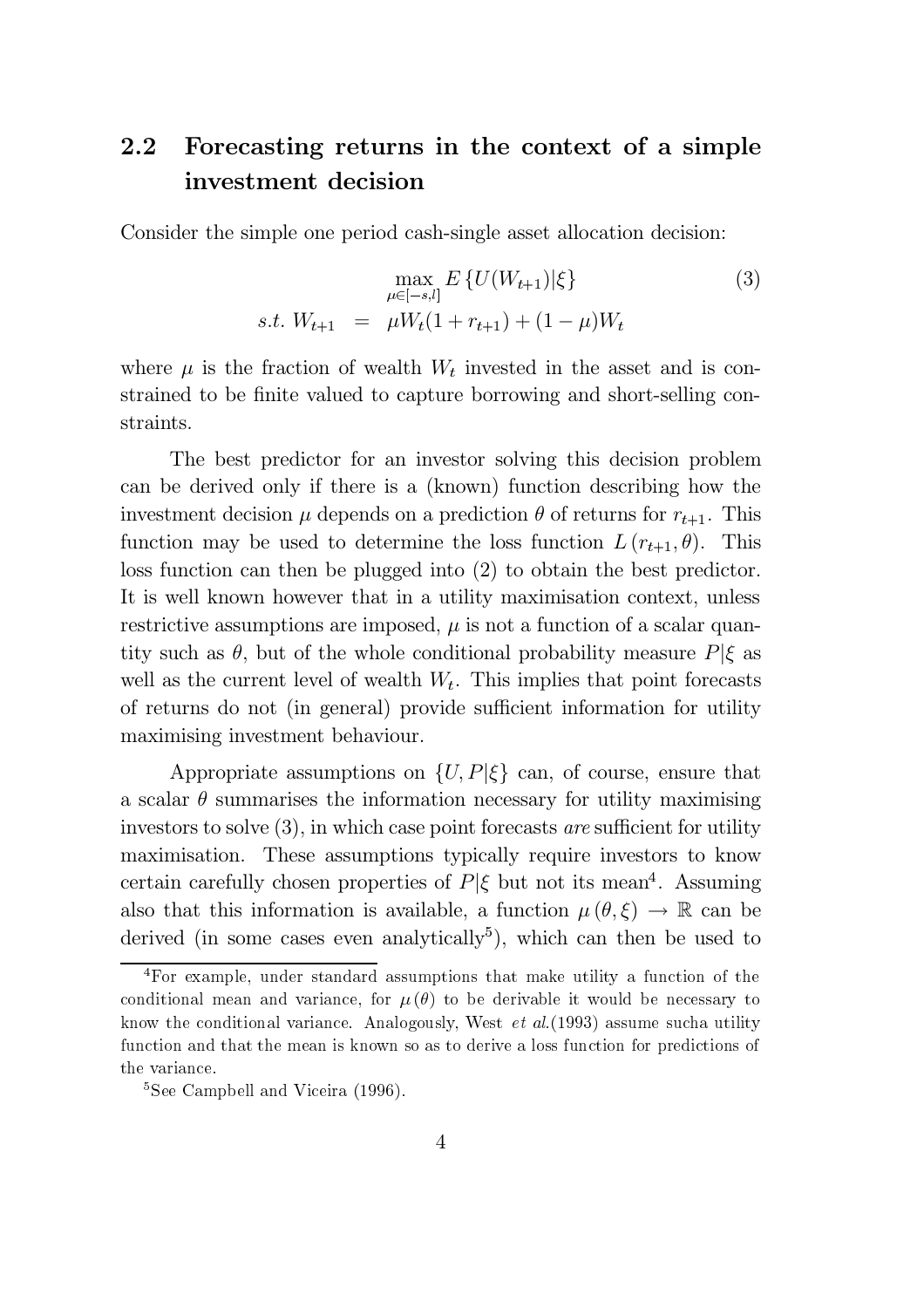derive a loss function and thus a best predictor. Unfortunately, the necessary information on  $P|\xi$  for the derivation of  $\mu$  is never available in practice and use of `crude assumptions' may lead to very misleading results.

Brandt (1998) recently argued that it may therefore be expedient to depart from the objective of predicting  $r_{t+1}$  to focus instead on direct prediction of the optimal proportion of invested wealth  $\mu$  conditional on  $\xi$ . Under appropriate conditions, he shows that this can be achieved using a non-parametric model for the mapping  $\mu : X \to [-s, l]$ . This is an interesting way around the problem of the lack of necessary information on  $P|\xi$  but it leads to a complete departure from the returns forecasting framework.

There is one important case in which we are not forced to choose between crude assumptions on  $P|\xi$  or a departure from the objective of forecasting returns. This is the case with which we deal with in this paper and it arises when U is linear, i.e. investors are risk-neutral<sup>6</sup>.

Risk neutral investment decisions merit special attention for the following reasons. Firstly, some `very wealthy' investors seem to behave in this way (at least in making their decisions at the margin) as do certain institutional investors and individuals investing a very small proportion of their wealth. Secondly, the binary `investment rules' researchers have hitherto examined (discussed in the introduction) are often selected to maximise expected returns (e.g. LeBaron 1998, Moody et al.,  $1998$ )<sup>7</sup>. This practice is an implicit attempt to estimate solutions of the risk neutral investor's prediction problem and can therefore be better understood in a formal prediction framework. Lastly, risk neutrality is a widely used benchmark in financial economics that serves to develop an understanding of more general problems. The results of Merton (1981) and Skouras (1998) show that the optimal behaviour of risk neutral agents is useful information for more general agents.

<sup>&</sup>lt;sup>6</sup>In this case, Brandt's approach which relies on estimation of Euler equations is not applicable, because there is no Euler equation to estimate!

<sup>7</sup>They are sometimes also selected to maximise Sharpe ratios, but Skouras (1998) shows that under fairly general conditions these two criteria are identical.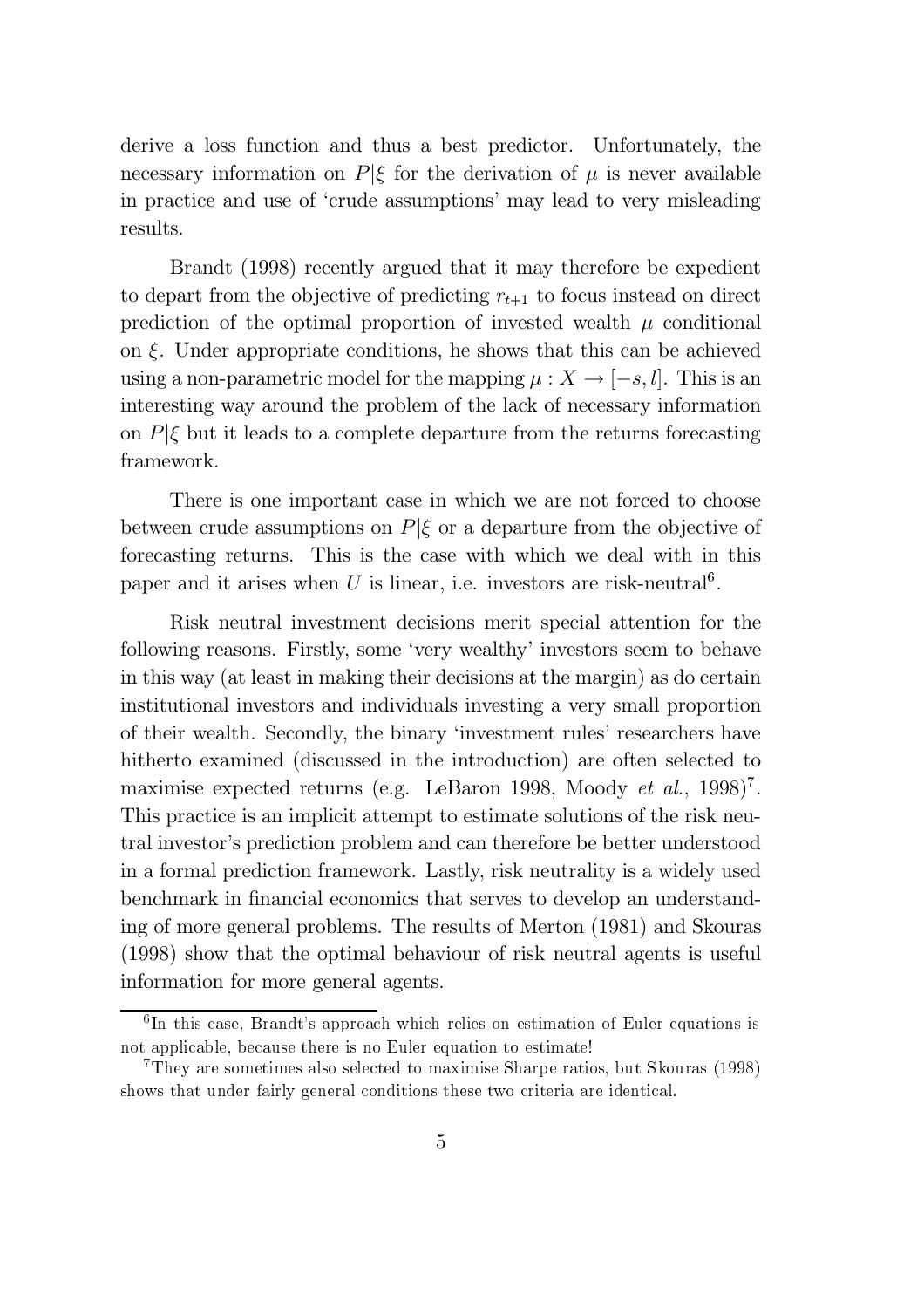For these reasons, we feel safe that even under the following assumption, relevant and interesting conclusions can be drawn from our analysis.

**Assumption 2.1** Investors are risk-neutral, i.e.  $U(W_t) = aW_t + b$ 

Under A2.1 the investment decision (3) can be rewritten as:

$$
\max_{\mu \in [-s,l]} \mu E\left(r_{t+1}|\xi\right), \ \xi \in X \tag{4}
$$

In order to precisely characterise the set of solutions to  $(4)$ , let us first introduce the following definition:

**Definition 2.2** A sign-preserving transform is a mapping  $\tau : \mathbb{R}^1 \to \mathbb{R}^1$ such that  $\tau(y) > 0 \Leftrightarrow y > 0$ .

The set of all sign preserving transforms<sup>8</sup> will be denoted  $\mathbb{T}$ . As  $\mathbb{T}$ will play an important role in what is to come, we give some examples of its elements in Figure 1.

#### Insert Fig. 1 here

It is straightforward to show that a necessary and sufficient condition for  $\mu(*)$  to be a solution to (4) is that:

$$
\mu(\xi) \in (l+s) \cdot \mathbf{1} \left[ \tau(g(\xi)) > 0 \right] - s, \ \tau \in \mathbb{T}, \xi \in X \tag{5}
$$

where  $1 \times$  takes the value 1 if the logical expression in the brackets is true and 0 otherwise.

Now suppose the risk neutral investor's forecast for  $r_{t+1}$  is  $\theta$ . His loss is the difference in utility at time  $t+1$  between the utility of a correct

<sup>8</sup>See Manski 1988b, p.737 for a characterisation of a small but important subset of T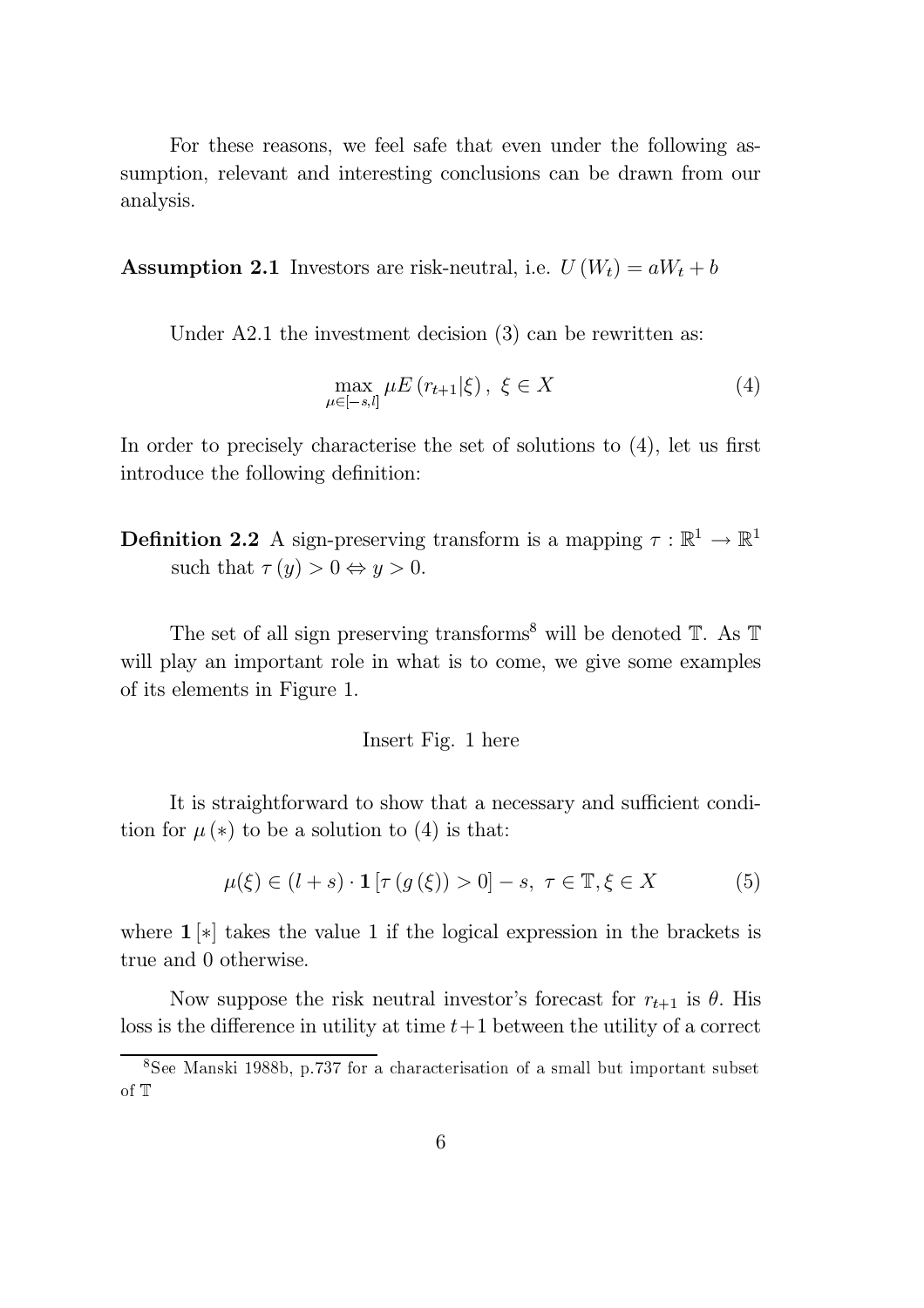forecast and that obtained given that the forecast is  $\theta^9$ . From (4) it is obvious that this loss is:

$$
L(r_{t+1}, \theta) = ((l+s) \cdot \mathbf{1} [r_{t+1} > 0] - s) r_{t+1} -
$$
  

$$
((l+s) \cdot \mathbf{1} [\theta > 0] - s) r_{t+1}
$$
 (6)

As is evident from the definition of a best predictor  $(2)$ , a loss function can be replaced with any increasing linear transformation without affecting the set of best predictors. Hence the prediction problem of risk neutral investors is invariant with respect to feasible position size (as long as positions are finite) and we may multiply and subtract constants with respect to  $\theta$  in (6) to obtain an equivalent loss function:

$$
L(r_{t+1}, \theta) = -r_{t+1} \cdot \mathbf{1} \left[ \theta > 0 \right] \tag{7}
$$

This expression may be treated as a simpler form of (6) but note that it may also be interpreted as the loss function derived from an agent solving (4) who is constrained from borrowing or short-selling  $(s = 0, l =$ 1). We define the risk neutral best predictor as the best predictor of any agent solving (4), henceforth ignoring all obvious time subscripts.

## Definition 2.3 A Risk Neutral Best Predictor (RNBP) is a mapping  $p : X \to \mathbb{R}$  that satisfies:

$$
p(\xi) \in \arg\min_{\theta \in \mathbb{R}^1} - \int r \cdot \mathbf{1} \left[ \theta > 0 \right] dP |\xi, \ \xi \in X \tag{8}
$$

# 3 Statistical properties of the Risk Neutral Best Predictor

In this section we derive some statistical properites of the RNBP which clarify its relation to other predictors and are particularly useful for parametric modelling.

<sup>&</sup>lt;sup>9</sup>We may also think of this loss as the price that would be paid *ex post* to the investment decision (i.e. at  $t + 1$ ) to have known the true value of  $r_{t+1}$  a priori (at t) rather than to rely on the available forecast of  $\theta$ .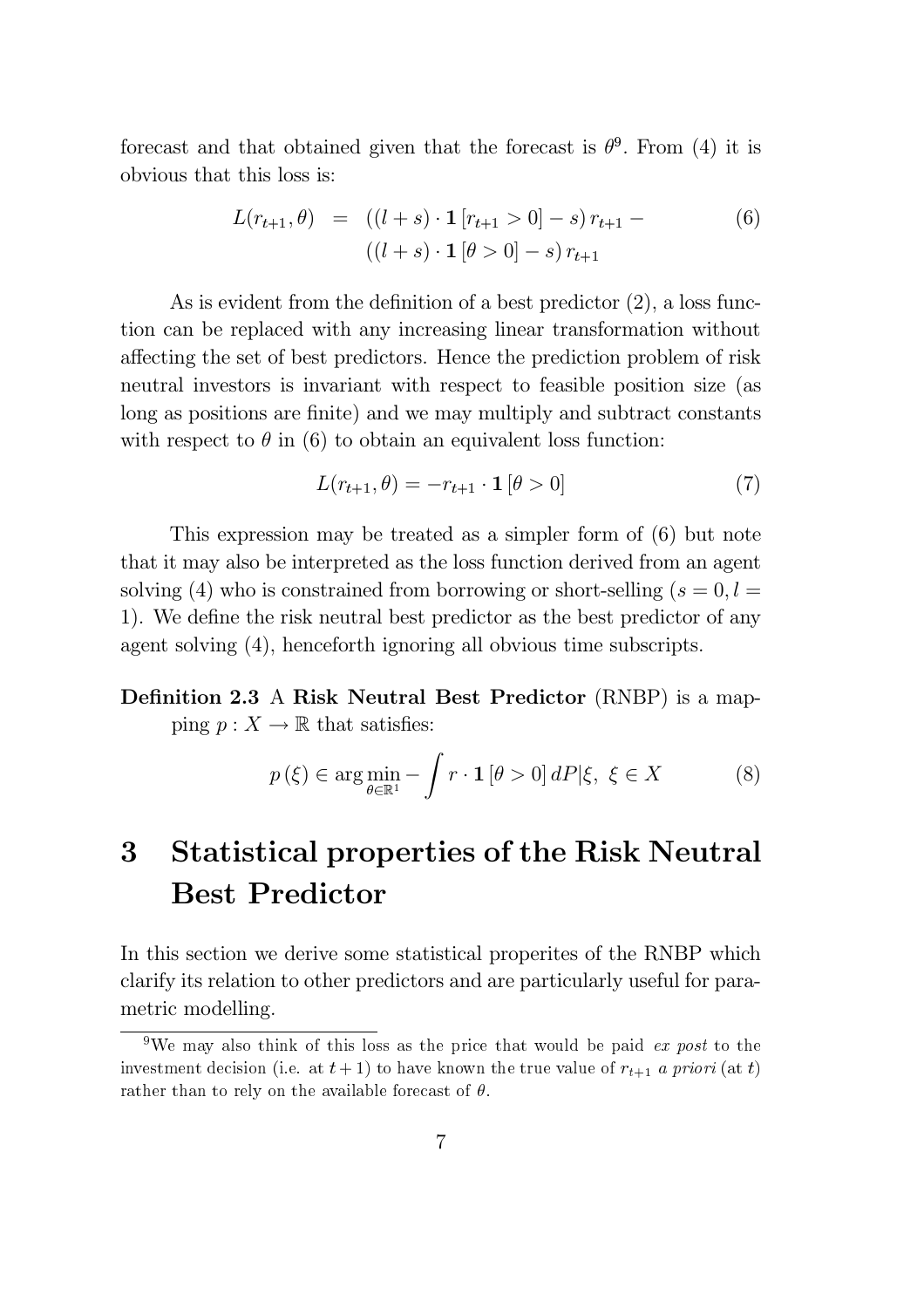### 3.1 The relation to the conditional mean.

Simple manipulations of a risk neutral best predictor's definition formalise its relation to the conditional mean of returns.

**Proposition 1** A function  $p: X \to \mathbb{R}$  is a risk neutral best predictor if and only if:

 $(a)$  It satisfies:

$$
p(\xi) \in \arg\min_{\theta \in \mathbb{R}^1} -\mathbf{1} \left[ \theta > 0 \right] \cdot g(\xi), \ \xi \in X \tag{9}
$$

Equivalently,

(b) It is a sign-preserving transform of the conditional mean, i.e. for some  $\tau \in \mathbb{T}$  it satisfies:

$$
p(\xi) = \tau(g(\xi)), \xi \in X \tag{10}
$$

#### Proof:

(a) The definition of a risk neutral best predictor  $(8)$  is equivalent to (9).

(b) This follows since (10) is equivalent to (9).

Proposition 1 implies  $g(*)$  is a RNBP which is not surprising since it is well known that risk neutral investors can make optimal decisions on the basis of conditional means. A little less obvious is the fact that any sign-preserving transform of  $g(*)$  is also a RNBP. The importance of this derives form the fact that the space of functions included in T is large and that it may therefore be that there is a  $\tau \in \mathbb{T}$  such that  $\tau(g(*)$ ) is a simple function even though  $g(*)$  is quite complicated (see figure 1). In this case, the information relevant to a risk neutral investor (only the sign of returns) will have a simple structure even though the conditional mean does not.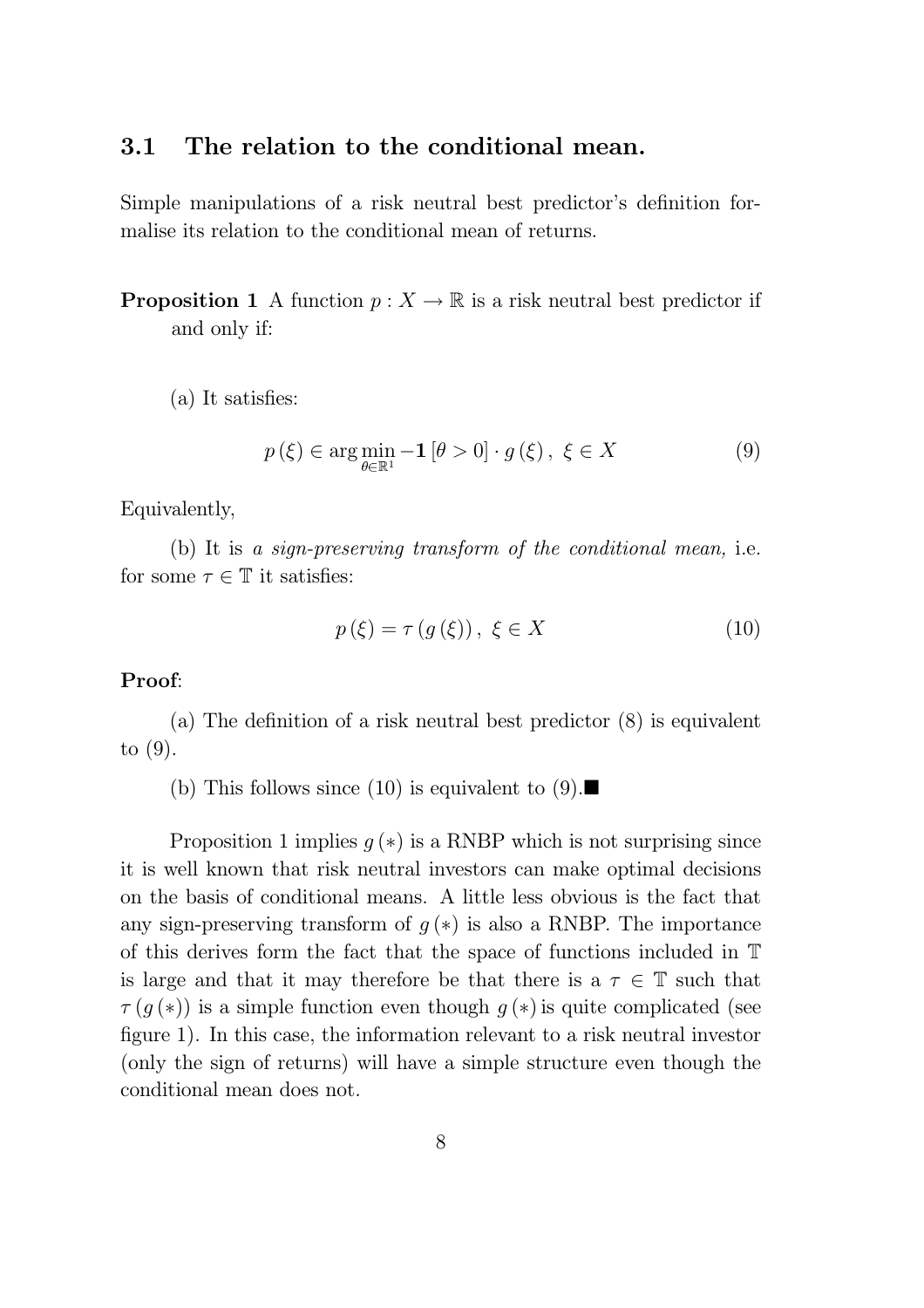## 3.2 The relation to the sign of returns.

Rather than thinking of  $\theta$  as a prediction for r, some researchers prefer to think of  $1 \times 0$  as a prediction of (an indicator of) the sign of returns  $\delta \equiv 1 \, |r > 0|$ . This interpretation indicates the need to understand the relationship between the sign of the best predictor and the distribution of the sign of returns.

In the first instance one might think that the sign of the best predictor is the forecast that maximises the probability of correctly forecasting the sign of returns. However this is not the case: A predictor that does not maximise the probability of a sign 'hit' but which is very good at getting the sign right when the stakes are high will be preferred by a risk neutral investor. The following numerical example illustrates this point.

**Example 3.1:** Suppose  $r_{t+1}$  is a discrete *i.i.d.* random variable such that  $Pr (r_{t+1} = 0.1) = 0.2$ ,  $Pr (r_{t+1} = -0.001) = 0.8$ . The optimal predictor is a constant k because  $r_{t+1}$  is i.i.d.. Consider now the prediction  $k < 0$ . This has an 80% probability of correctly forecasting the sign of returns but it induces a risk neutral investor to be short and hence incur expected losses. On the other hand, a prediction  $k > 0$  has only a 20% chance of getting the sign right but results in a long position and positive expected profits.

It is therefore clear that the best predictor makes a compromise between correctly predicting the sign of returns and maximising the relative magnitude of returns when they are right compared to when they are wrong. The following proposition formalises this trade-off.

**Proposition 2** Define  $A: X \rightarrow [0, 1]$  as:

$$
A(\xi) \equiv \frac{E(|r||\delta = 1, \xi)}{E(|r||\delta = 1, \xi) + E(|r||\delta = 0, \xi)}, \xi \in X \qquad (11)
$$

A necessary and sufficient condition for a mapping  $p : X \to \mathbb{R}$  to be a risk neutral best predictor is that it satisfies:

$$
p(\xi) \in \arg\min_{\theta \in \mathbb{R}^1} -\mathbf{1} \left[ \theta > 0 \right] \cdot \left( A\left(\xi\right) - \Pr\left(\delta = 0|\xi\right) \right), \ \xi \in X \tag{12}
$$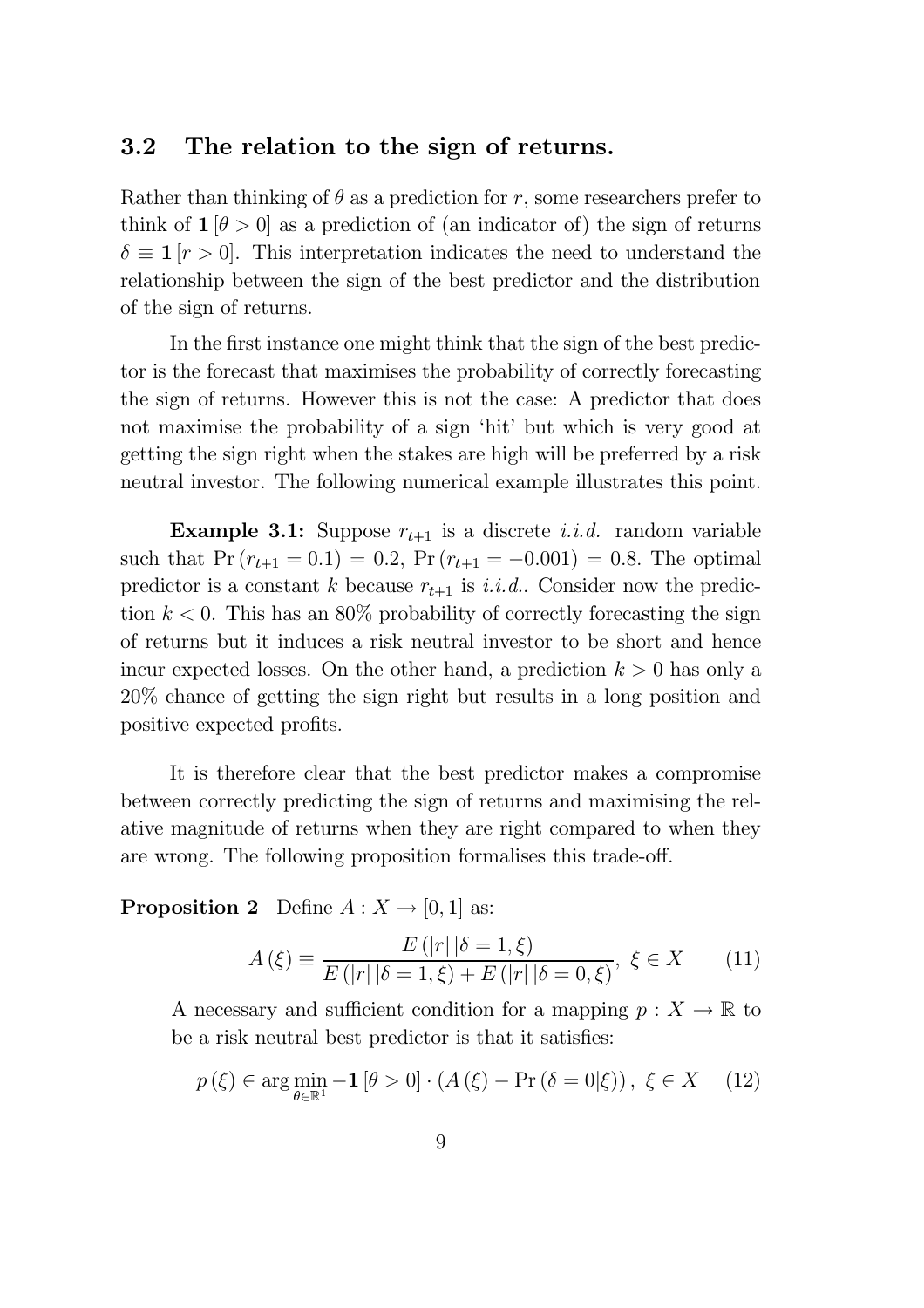#### Proof: See Appendix

Proposition 2 reveals the relationship between the best predictor and the conditional distribution of the sign of returns (the binary random variable  $\delta$ ). One should think of  $A (*)$  as a measure of the magnitude of returns when they are positive  $(|r| |\delta = 1)$  in relation to their magnitude when they are negative  $(|r| |\delta = 0)$ . The proposition implies that if the distribution of  $r$  is skewed towards the right 'enough', then the risk neutral investor should be long even if  $Pr(\delta = 0|\xi) > 0.5$ . The measure  $A(*)$  quantifies what is 'enough' in relation to Pr ( $\delta = 0|\xi$ ).

The proposition also indicates that there is a relation between the conditional distribution of the sign of returns  $\delta$  and the best predictor. The precise nature of this relation can easily be derived using our previous results as we now show.

**Proposition 3** Let  $Q_{\alpha}(\xi)$  be the  $\alpha'$ <sup>th</sup> quantile of  $\delta|\xi$  so that:

$$
Q_{\alpha}(\xi) \equiv \min_{\zeta \in [0,1]} \zeta : \Pr\left(\delta \sqcup \zeta | \xi\right) \ge \alpha, \ \xi \in X \tag{13}
$$

Let also  $Q_A(\xi)$  be the  $A(\xi)$ 'th quantile of  $\delta|\xi$  so that::

$$
Q_A(\xi) \equiv \min_{\zeta \in [0,1]} \zeta : \Pr\left(\delta \sqcup \zeta | \xi\right) \ge A\left(\xi\right), \ \xi \in X \tag{14}
$$

The  $A(\xi)$ 'th quantile of  $\delta \xi$  determines the sign of any risk neutral best predictor  $p(\xi)$ , since:

$$
Q_A(\xi) = \mathbf{1}[p(\xi) > 0], \xi \in X
$$

### Proof:

. From the c.d.f. of  $\delta$  it is easy to verify that

$$
Q_A(\xi) = \left\{ \begin{array}{c} 1 \text{ if } A(\xi) > \Pr(\delta = 0) \\ 0 \text{ if } A(\xi) \Box \Pr(\delta = 0) \end{array} \right\}, \ \xi \in X
$$

So by (12) we obtain the desired result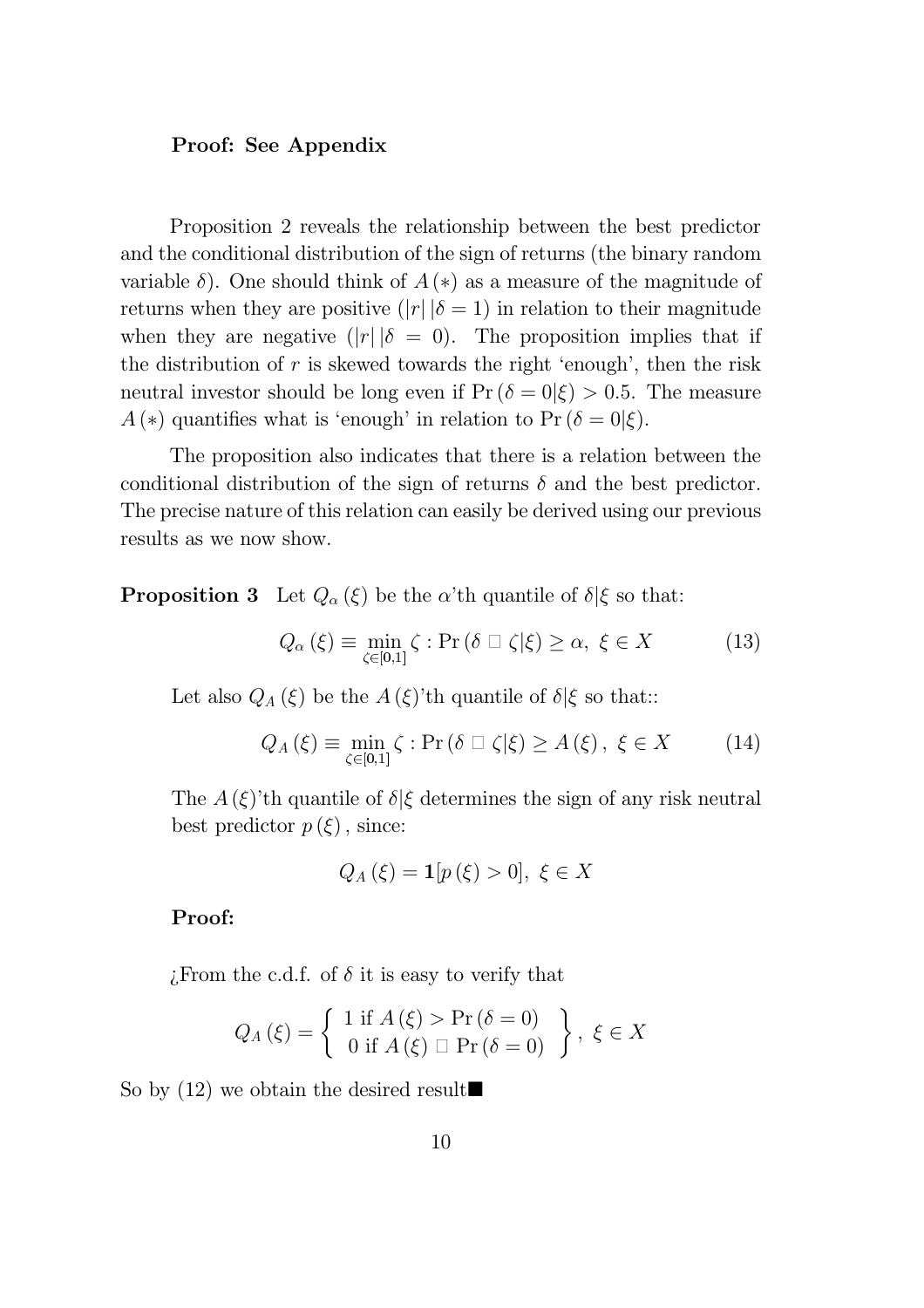As simple as this proposition may be, its implications are quite surprising. In particular, we believe that the fact that the risk neutral best prediction problem turns out to be a problem in determining a moving (in the sense that it depends on the realisation of  $x$ ) quantile of the sign of returns is quite unexpected. This fact can considerably simplify the problem of best prediction in certain simple cases. Here is an example of such a case:

**Example 3.2:** Suppose it can be established that  $E(|r| |\delta = 1, \xi) =$  $E(|r| |\delta = 0,\xi)$  for all  $\xi$ . Then  $A(\ast) = \frac{1}{2}$  and hence  $Q_A(\ast)$  is the median of  $\delta |x|$ . Knowledge of the median of the conditional distribution of the sign of returns is sufficient for a risk neutral investor to make his optimal decisions.

More generally, when  $A(*) = a$ , risk neutral best predictors can be found by determining the a'th quantile of the binary response  $\delta$ , a problem that has received considerable attention in the literature (e.g. Manski and Thompson, 1989). It is a striking feature of risk neutral forecasting that it can be seen as an extension of this problem.

## 3.3 Moment extremum properties for parametric modelling

It is often the case that forecasting can be effectively formulated as a parametric estimation problem. In these cases, a model  $s: X \times B \to \mathbb{R}$ is specified  $(B \subset \mathbb{R}^K)$  is a parameter space and K is a positive integer) and it is assumed that the model contains the desired best predictor  $p(*)$ , i.e. for some  $b \in B$  it is the case that  $s(\xi, b) = p(\xi) \,\forall \xi$ . The forecasting problem is then reduced to that of finding the most effective way of using the available data to estimate the parameter b. Sample analogs of moment extremum conditions known to be satisfied by  $p(*)$  may in some cases be used to estimate b. The following proposition provides two such conditions satisfied by  $p(*)$  which are shown in Section 5 to be usable for estimation of b.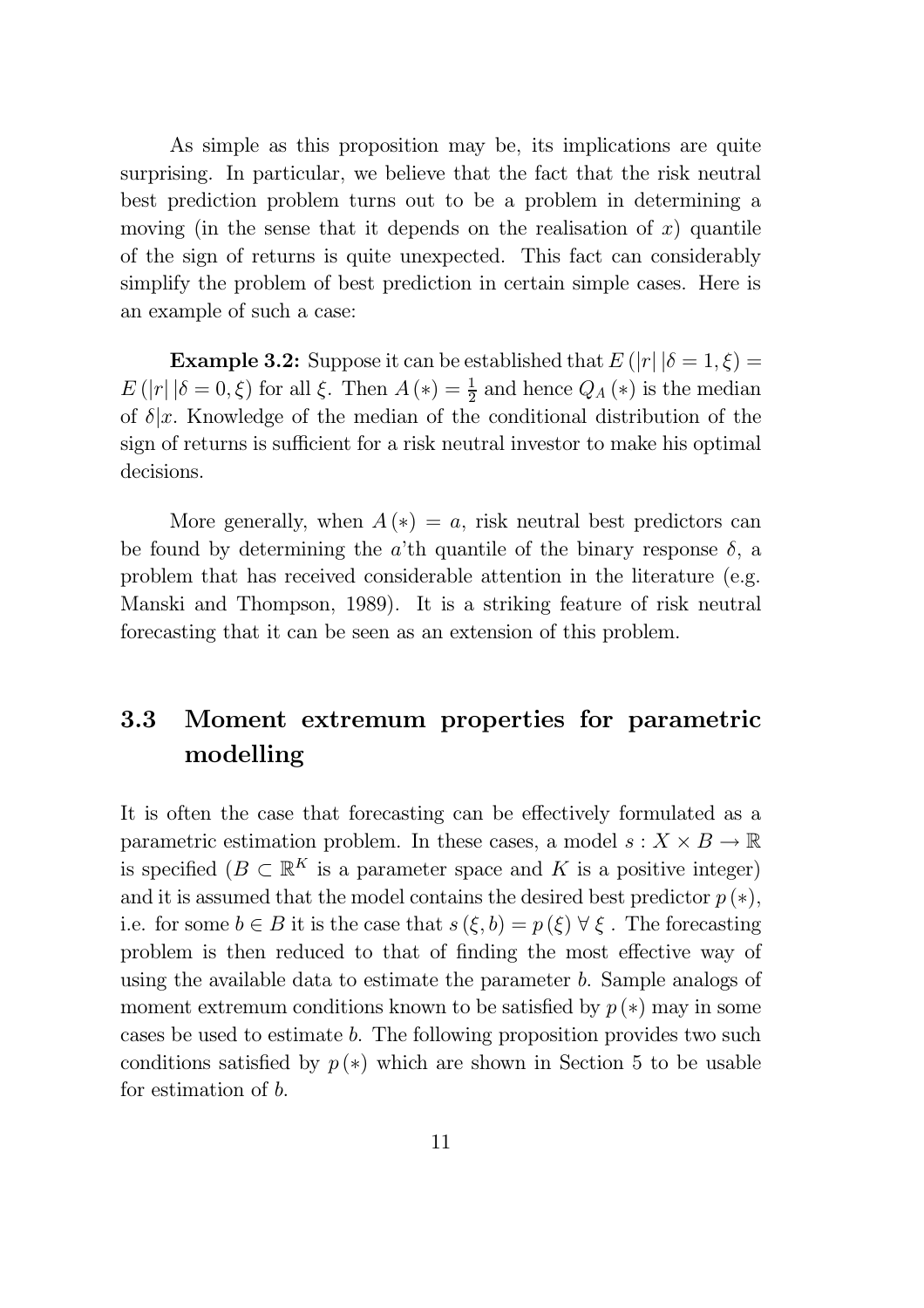**Proposition 4** If there is a mapping  $s: X \times B \to \mathbb{R}^1$  and an (unknown) parameter  $c' \in B$  such that  $s(*, c')$  is a Risk Neutral Best Predictor, then a necessary and sufficient condition for  $s(*, b)$  to be a Risk Neutral Best Predictor *almost everywhere* on  $P_X$  (the measure on  $X$ ) is:

(a)

$$
b \in \arg\min_{c \in B} -\int r \cdot \mathbf{1} \left[ s(x, c) > 0 \right] dP \tag{15}
$$

Equivalently,

(b)

$$
b \in \arg\min_{c \in B} -\int \left(\delta - A\left(x\right)\right) \cdot \mathbf{1}\left[s\left(x, c\right) > 0\right] dP \tag{16}
$$

#### Proof: See Appendix

Proposition 4 states something that should be intuitively obvious. Since by definition the best predictor maximises the expected value of profits conditional on all  $\xi$  it must also maximise the expected value of profits taken over the probability measure on  $X$ . Therefore it maximises unconditional expected profits, as expressed by conditions  $(15-16)$ .

In the context of our discussion on the relation of the RNBP to the sign of returns, note that if  $A(*)$  is a known constant, equation (16) corresponds exactly to the moment extremum condition typically used in parametric prediction of a binary response variable under an asymmetric loss function (see Manski 1988) or equivalently quantile regression.

The relationship (16) will only be useful for deriving b if  $A(*)$  is known, which in most applications it is not. However, there are strong indications that it may be feasible to model  $A(*)$  quite accurately. Two related observations suggest this: Firstly, that the conditional expected value of absolute returns  $E(|r| |x)$  are highly predictable (Taylor 1986, Schwert 1989, Granger and Ding 1994a,1993, Mills 1996, Fornari and Mele 1994) at least in univariate contexts. This indicates that accurate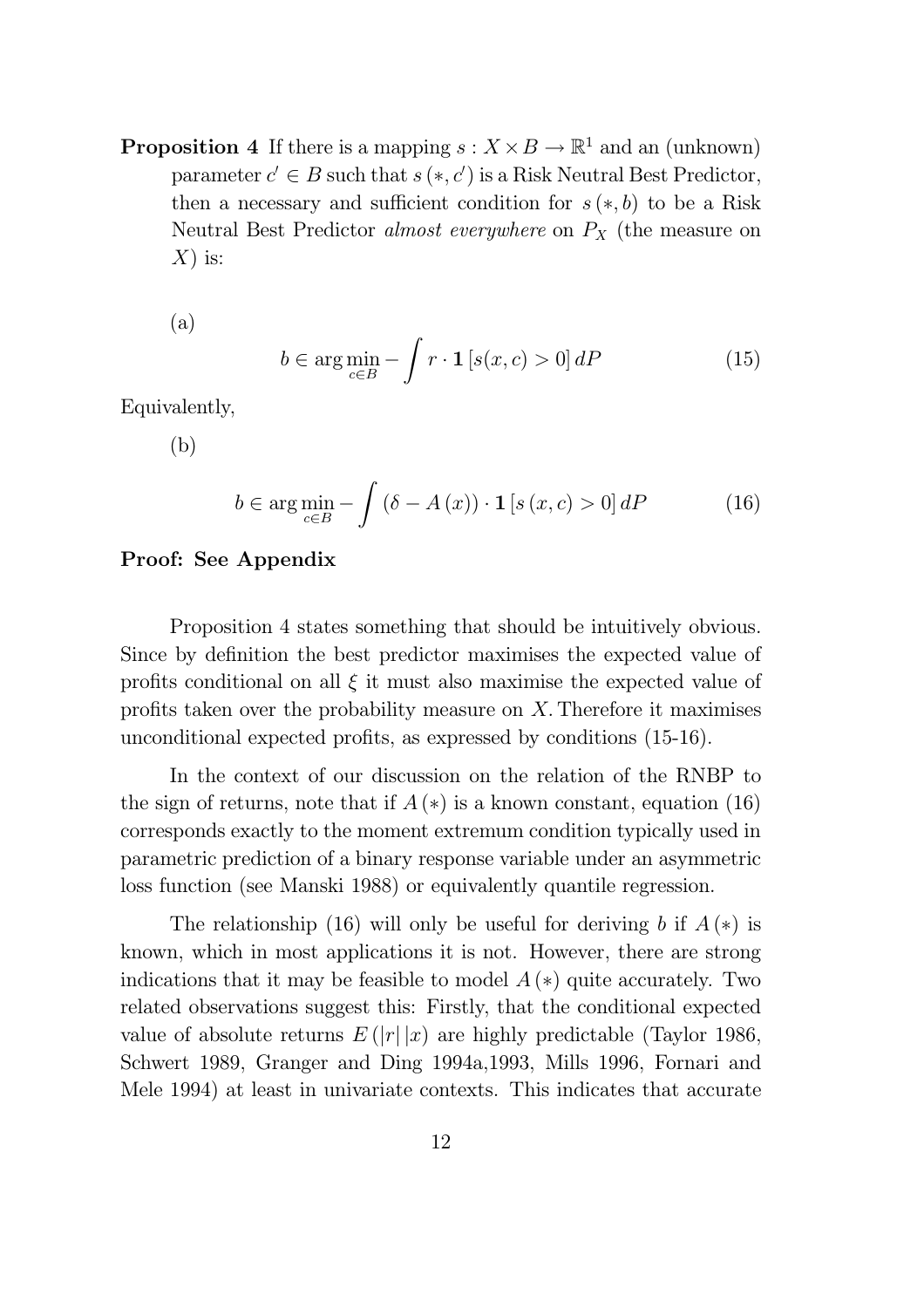models for  $E(|r|\delta,x)$  may be feasible from which  $A(*)$  can be immediately derived. Secondly, it is often approximately the case that  $|r|$  is independent of the sign of returns  $\delta$  (Granger and Ding 1994b, Henriksson and Merton 1981) in which case we are in the scenario of Example 3.2 where we know that  $A(*) = \frac{1}{2}$ .

# 4 Parametric modelling of the risk neutral best predictor vs. modelling the conditional mean.

Since the conditional mean is itself a risk neutral best predictor, it may seem that modelling the latter is pointless since the risk neutral investor's optimal decision can be derived from a model of the conditional mean. If our models could be perfectly accurate, this conclusion would be valid. Unfortunately, in most applications they are known to be no more than working approximations. What matters then is to find approximations that are good ecnough for the purpose at hand. Metrics for judging the quality of approximations for the conditional mean are usually based on various statistical criteria such as least squares or nonparametric conditions and may not reflect the decision problem in which the model will be used. By contrast, in modelling risk neutral best predictors directly we will take into account the context for which the model is being developed.

The currently dominant approach to modelling conditional means of returns is OLS parametric estimation. The next section will compare this approach to one based on parametric modelling of the risk neutral best predictor using conditions (15-16).

### 4.1 Parametric models of the conditional mean

Suppose we postulate a parametric model  $s(*, c)$ ,  $c \in B$  for  $g(*)$ . We cannot know for sure whether for some  $b \in B$ ,  $s(\xi, b) = g(\xi)$ ,  $\xi \in X$ , i.e. whether the model is correctly specified, but we hope that this is the case.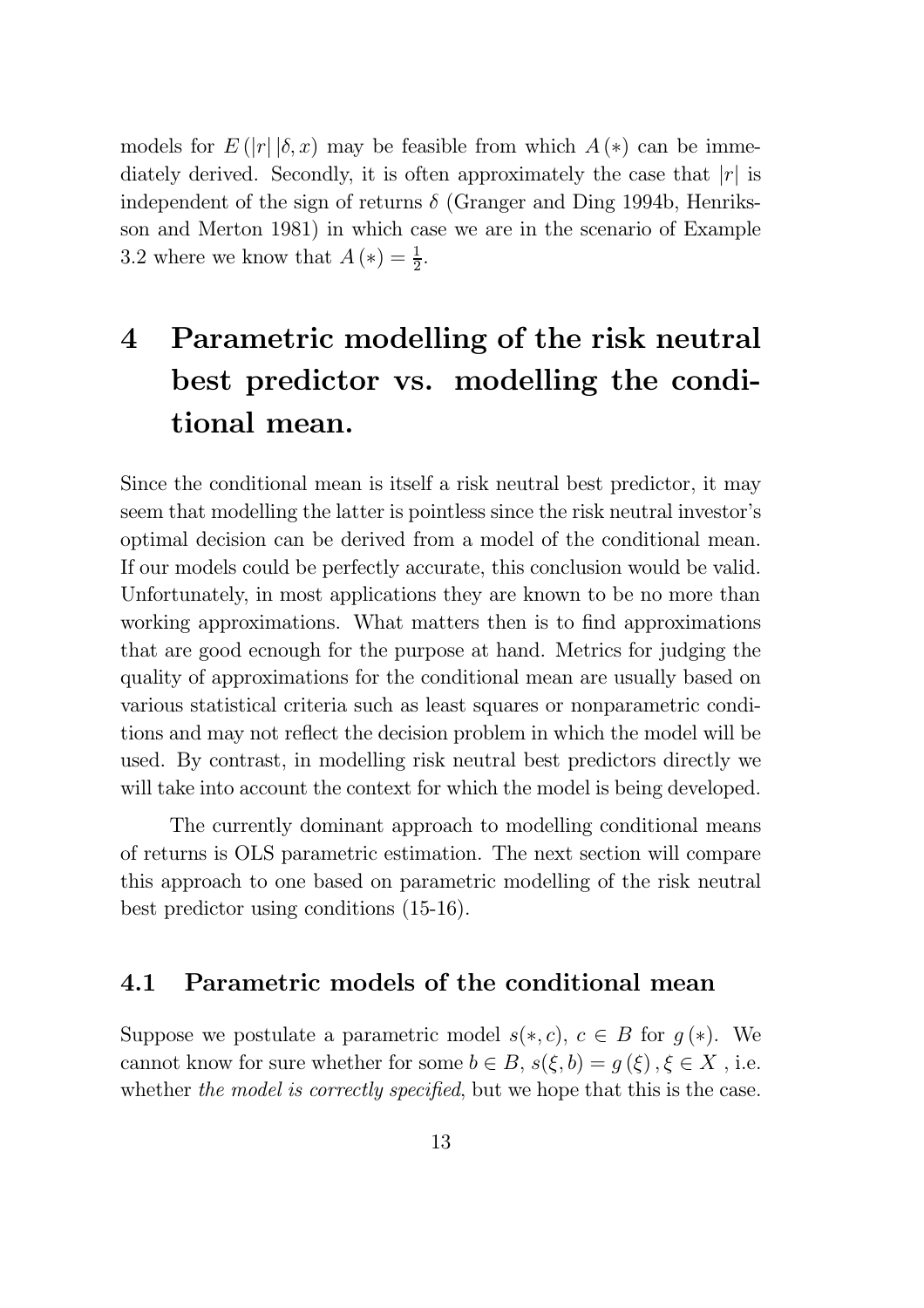The least squares approach to modelling  $g(*)$  involves the determination of a parameter  $b^{ols}$  such that:

$$
b^{ols} \in \arg\min_{c \in B} \int (r - s(x, c))^2 dP \tag{17}
$$

If - as hoped - the model is correctly specified, it can be shown that  $s(\xi, b^{ols}) = g(\xi), \xi \in X$ . When this is not the case, little can be said about how 'good' a model  $s(*,b^{ols})$  will be for  $g(*)$  without a definition of 'good' and some information on the form of  $\{g (*), s (*, *)$ ,  $P\}$ . Similarly, Proposition 4 establishes that (15-16) may be used only when  $s(*, c)$  is a correctly specified model for some sign-preserving transform of the conditional mean, i.e.  $\exists \tau \in \mathbb{T} : s(\xi, c) = \tau(g(\xi)), \xi \in X$ . It should be clear that whilst both modelling approaches require strong conditions on the accuracy of model specification, conditions for modelling the RNBP are much weaker than those required for parametric modelling of the conditional mean.

Furthermore, if a sign-preserving transform of the true conditional mean  $g(*)$ , is **not** an element of the parametric model ('the model is false'), then although a predictor that satisfies  $(15-16)$  is not a best predictor, it is a 'best *ex ante* predictor' (in the sense of Manski, 1988). Such a model is the best from the permissible class  $s : X \times B \to \mathbb{R}^1$  at predicting  $r$  if the prediction as a function of  $x$  must be made before the realization of  $x$  is observed. Whilst such a predictor may be suboptimal ex post to the observation of  $x = \xi$  for some  $\xi \in X$ , it is optimal averaging over all  $\xi$  according to their probability measure. This is a very desirable property for a model to possess even if it is only a second-best property and implies that the chosen model will maximise the risk neutral investor's utility (from within the permissible class) ex ante to the observation of  $\xi$ . By contrast, use of (17) in this case leads to a predictor which is best *ex ante* according to the irrelevant metric of least squares and hence the predictor itself has no useful interpretation.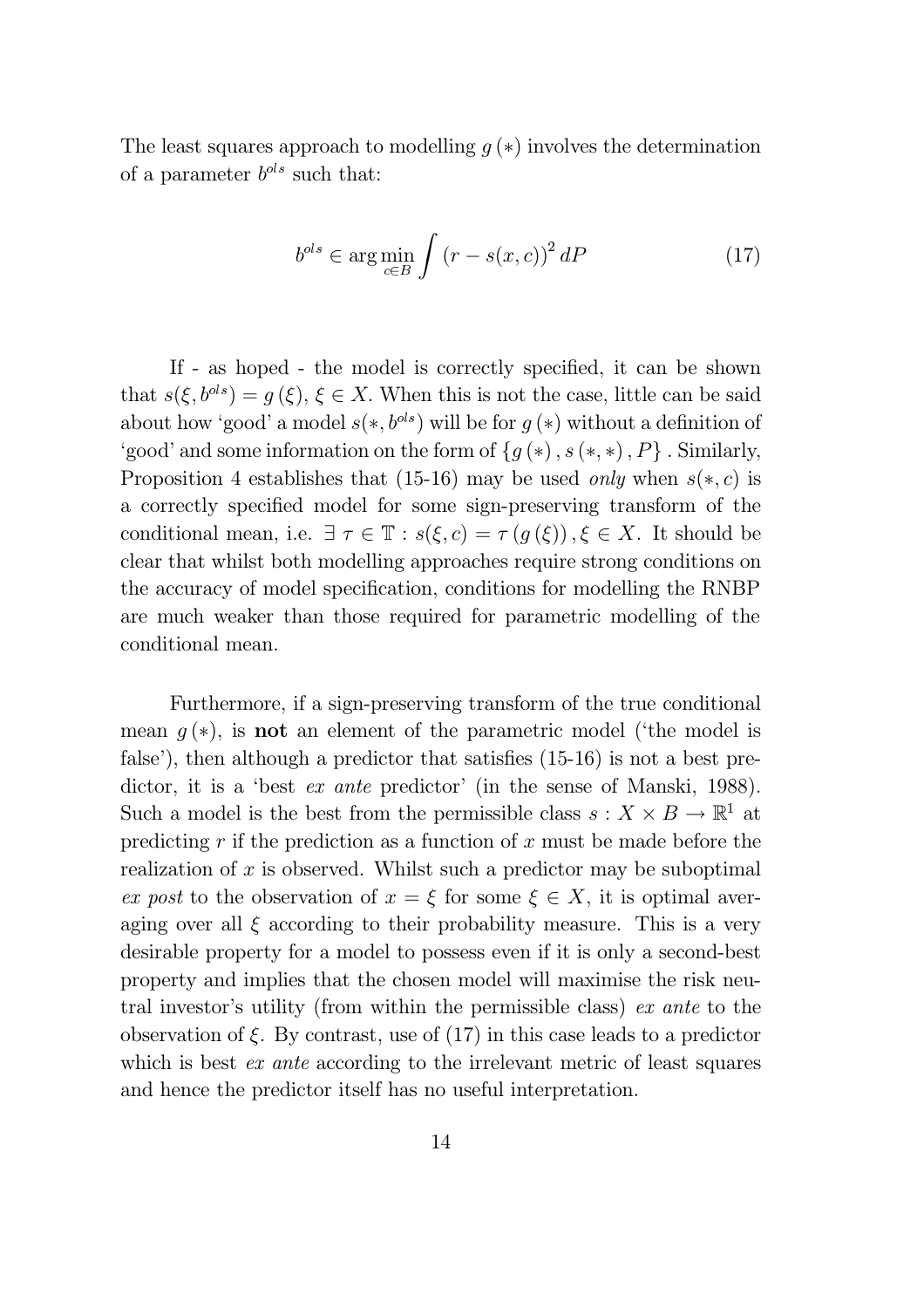## 4.1.1 The interpretation of models under each specification possibility.

The implications of the points we have made for our choice of modelling strategy are best illustrated by considering how their relative merits vary depending on the relation of the parametric model to the true conditional mean.

Case 1:

$$
s(\xi, c) = g(\xi), \xi \in X \text{ for some } c \in B
$$

In this (implausible) case, (15-16) and (17) are both valid conditions for the derivation of risk neutral best predictors. The only difference is that the size of the solution set to (15-16) may be larger.

Case 2:

$$
\exists c \in B, \tau \in \mathbb{T} : s(\xi, c) = \tau(g(\xi)), \xi \in X
$$
  

$$
s(\xi, c) \neq g(\xi) \forall c \in B, \xi \in \overline{X}
$$

where  $\overline{X}$   $\subset$  X is a set with non-zero measure

In this case, using (17) will typically lead to an incorrect b. While  $s(*, c)$ , is mis-specified for the conditional mean, it is correctly specified as a model of some sign-preserving transform of it and hence use of (15-16) will lead to the selection of a parameter b such that  $s(*, b)$  is a risk neutral best predictor. We illustrate this case with a simple example.

#### Example 4.1

Suppose the DGP of returns is given by the following non-linear process:

$$
r = x_2 (x_1 - 0.5)^3 + u
$$
  
\n
$$
(x_1, x_2) \in X = (\mathbb{R}, \mathbb{R}_{++})
$$
  
\n
$$
E(u|\xi) = 0, \xi \in X
$$
\n(18)

but is incorrectly believed to be linear in  $x$  and even worse the coefficient of  $x_1$  and  $x_2$  are wrongly fixed on the basis of a priori considerations so that

$$
s(x, c) = c_0 + 0.1x_1, c_0 \in R^1
$$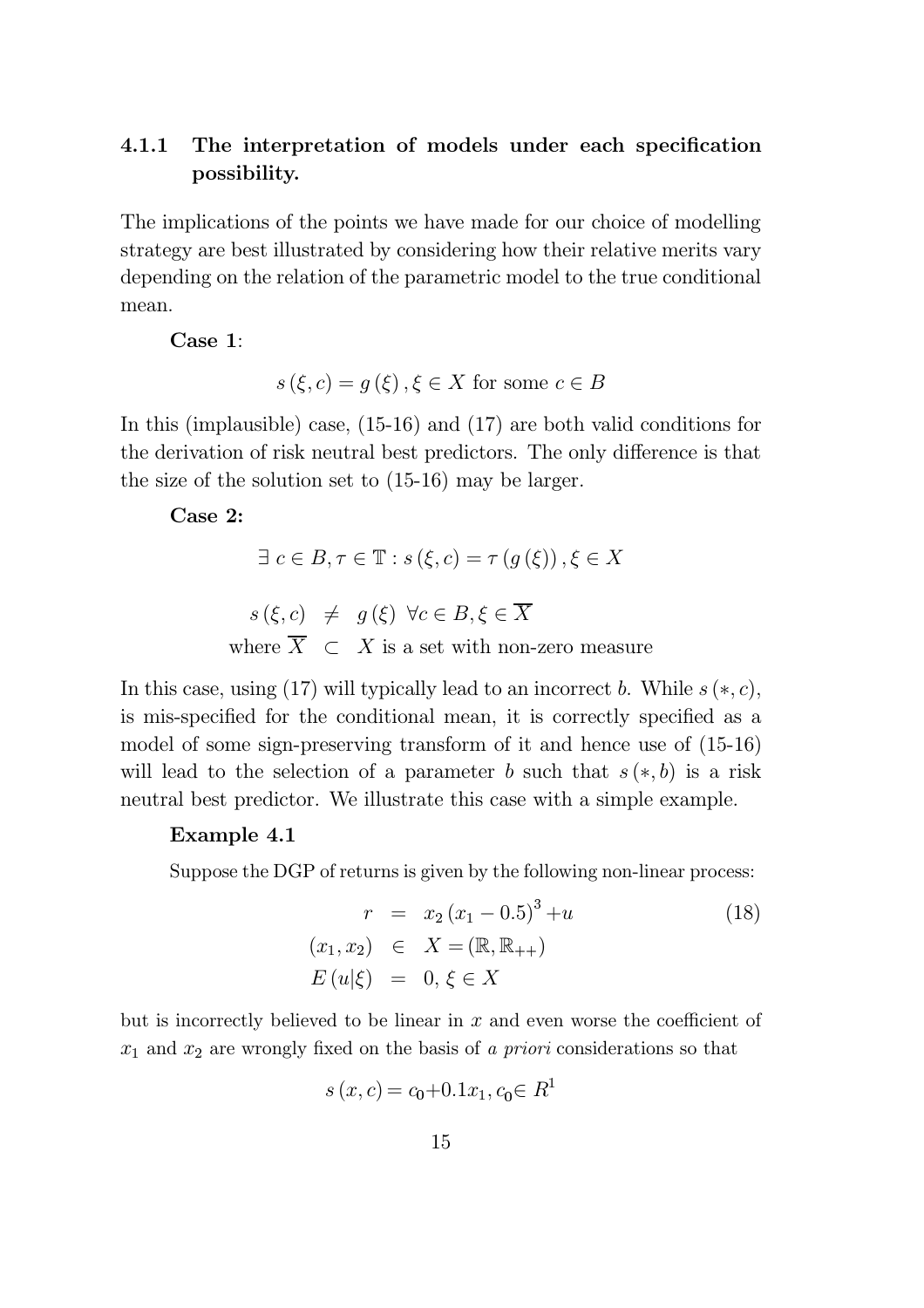(i.e. it is believed that there is no dependence on  $x_2$ .

The OLS predictor solves:

$$
b^{ols} \in \arg\min_{c_0 \in \mathbb{R}^1} \int \left( x_2 \left( x_1 - 0.5 \right)^3 - c_0 - 0.1 x_1 \right)^2 dP
$$

and there is no reason to expect  $s(*,b^{ols})$  to satisfy (8), so the model is not a best predictor.

However, if we apply (15) we obtain:

$$
b = \arg \min_{c_0 \in \mathbb{R}^1} - \int x_2 (x_1 - 0.5)^3 \cdot 1 [c_0 + 0.1x_1 > 0] dP
$$

It can easily be verified that there exists a  $\tau \in T$  such that  $-0.05 + 0.1\xi_1 =$  $\tau\left(\xi_2\left(\xi_1-0.5\right)^3\right)$  for all  $\xi_1,\xi_2 \in X$  (as illustrated in figure 2) and hence  $b = -0.05$  is a solution. Thus,  $s (*, -0.05)$  is a sign-preserving transform of  $g(*)$  (the conditional mean) and hence by Proposition 2(b) it is a best predictor for the risk-neutral investor despite the fact that the model used is completely mis-specified for the conditional mean.

Clearly, use of (15) should be preferred since it leads to the risk neutral best predictor whereas the OLS condition (17) does not. $\Box$ 

#### Insert Figure 2

Case 3:

$$
\exists \xi \in X : s(\xi, c) \neq \tau(g(\xi)) \ \forall \ c \in B, \tau \in \mathbb{T}
$$

This is the most probable scenario (at least in multivariate applications) and in this case the best predictor is not an element of the parametric model.

We are therefore called to reassess the interpretation of our metric for choosing c: Given that the best predictor is not attainable, what is a `good' predictor? As we have mentioned, the best ex ante predictor given by  $(15)$  is good in a well defined sense: if a risk neutral investor had to choose amongst the use of a predictor in  $s(*, c)$ ,  $c \in B$  before observing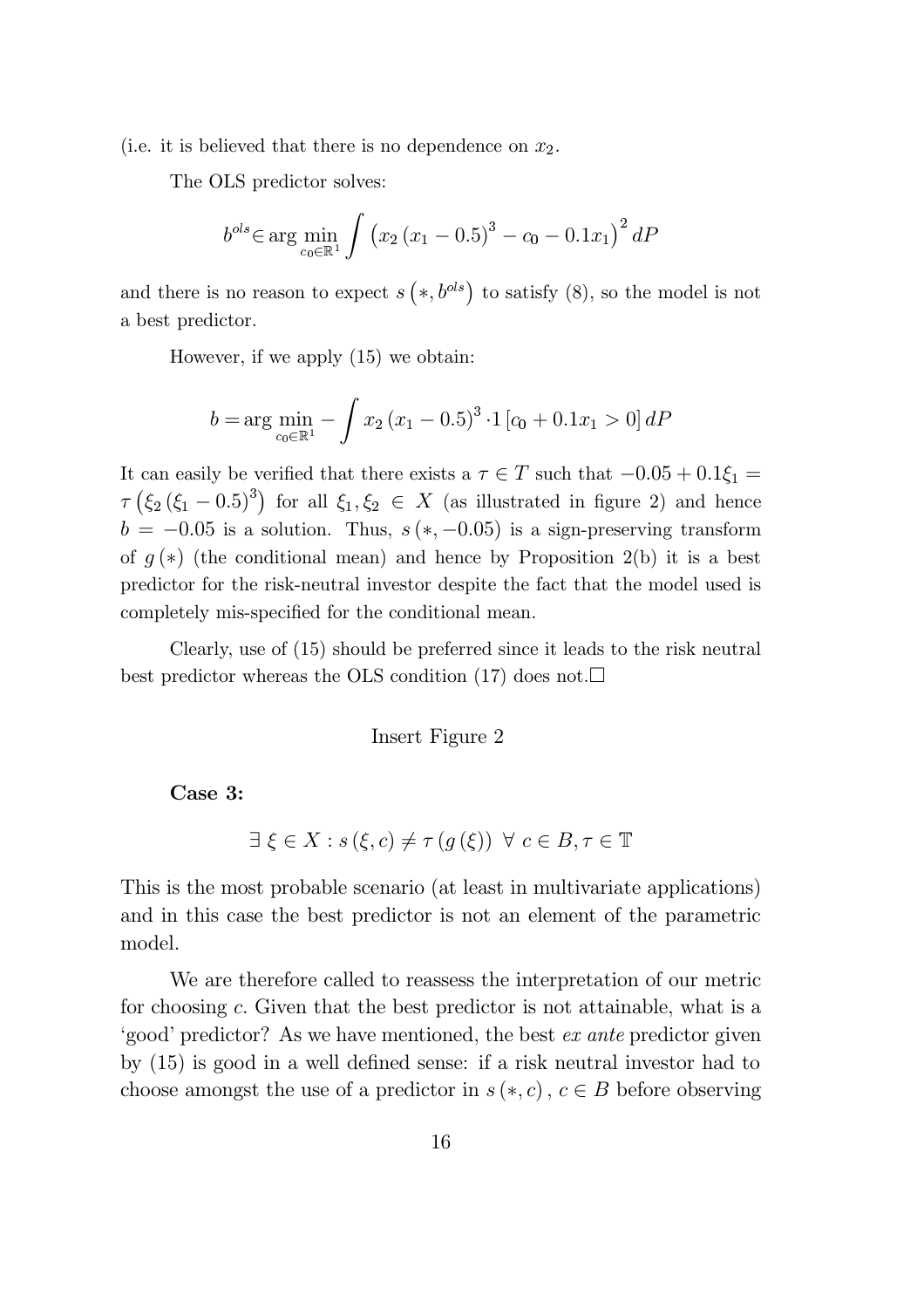the realisation of  $x$ , then the best  $ex$  ante predictor is the one he would choose. Instead of a solution to (3) the ex ante predictor solves<sup>10</sup>:

$$
\max_{c \in B} E\{W_{t+1}\}\
$$
  
s.t.  $W_{t+1} = \mu W_t (1 + r_{t+1}) + (1 - \mu) W_t$   
 $\mu = ((l+s) \cdot \mathbf{1}[s(x, c) > 0] - s)$ 

The following example shows that even when the DGP is simple and the model is only slightly mis-specified, the OLS predictor and the one derived from models of the RNBP will diverge.

#### Example 4.2

Suppose the returns' DGP is given by a simple  $AR(1)$  process:

$$
r_{t+1} = 0.001 + 0.1r_t + u
$$
  

$$
u \sim N(0, \sigma) \text{iid}
$$
  

$$
\sigma = 0.15
$$

and that the parametric model  $s(r_t, c) = c + 0.1r_t, c \in B$  'approximately' contains the conditional mean but not quite. In particular, let:

$$
B = (-\infty, -0.299] \vee [0.302, \infty)
$$

Clearly this is a contrived restriction on the parameter set, but it allows us to illustrate (in the context of a simple process) how the criterion by which a parameter is chosen becomes crucial when mis-specification is even 'slight'.

Because of the symmetricity of the least-squares criterion, according to this criterion  $c' = -0.3$  and  $c'' = 0.302$  are equally good solutions and therefore  $b^{ols} = -0.299$  is the best feasible parameter choice. However the same is not true if  $b^{ols}$  is evaluated as a solution to (15) because the objective function involved is asymmetric so  $c''$  is better than  $b^{ols}$ . These facts are evident in Figure 3 below:

<sup>&</sup>lt;sup>10</sup>The predictor given by (16) no longer coincides with that of (15) since the correct specification assumption of Proposition 4 is violated.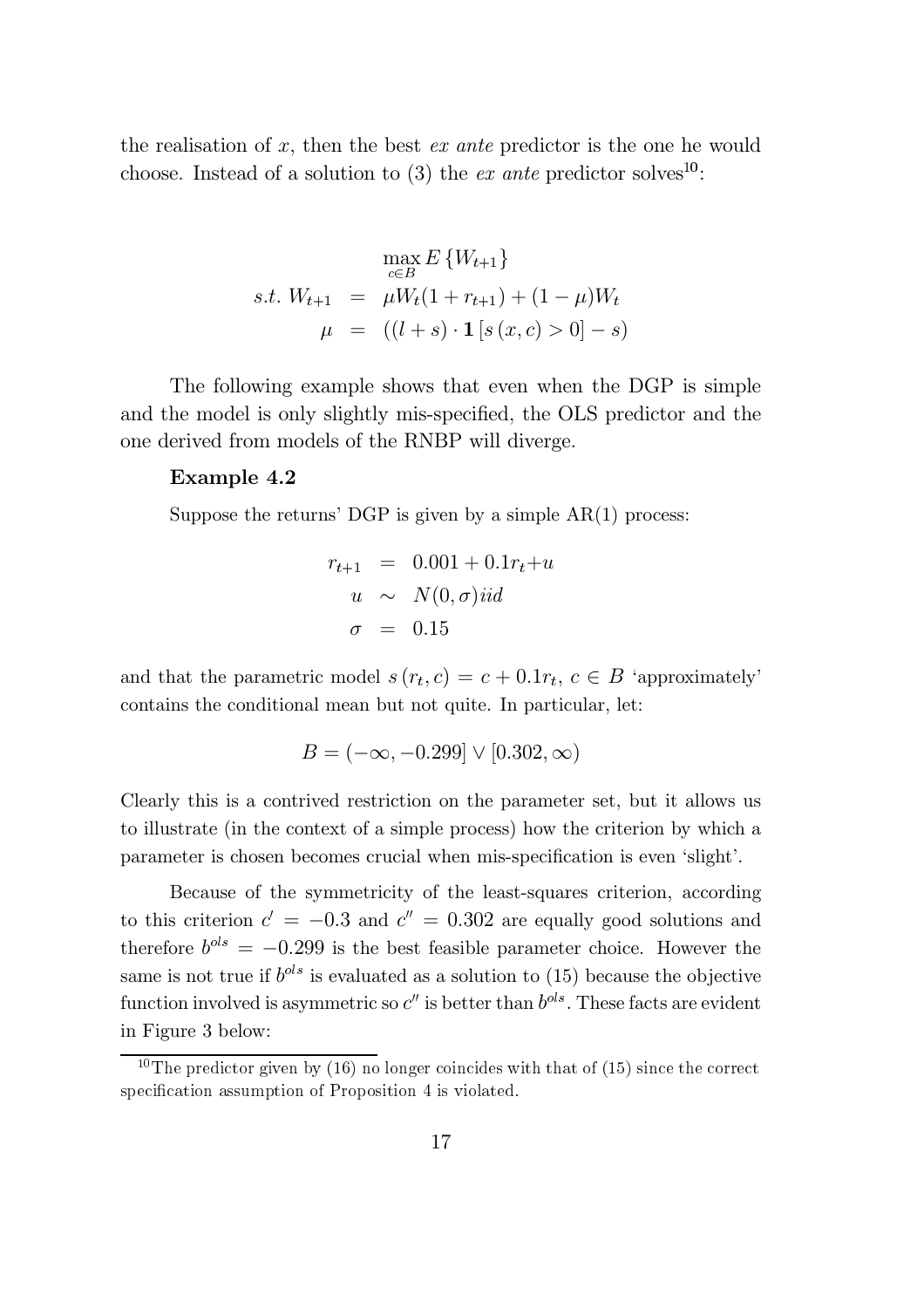#### Insert figure 3

Our analysis suggests that use of  $c'' = 0.302$  should be preferred by the risk-neutral investor because this choice leads to larger expected profits. $\Box$ 

## 4.2 Non-parametric models of the conditional mean.

We have argued that use of conditions (15-16) to model the RNBP is preferable over use of parametric conditions on the conditional mean (such as the least squares condition 17) particularly when it is likely that our model is mis-specified. However, non-parametric conditions on the conditional mean may provide complementary information about the RNBP e.g. to evaluate the correctness of the model specification. The striking feature of non-parametric estimation of conditional means of returns for the purpose of risk neutral best prediction is that we need only determine the behaviour of this function around zero (because then we can determine its sign everywhere). Non-parametric methods may be more effective in providing such local information about the conditional  $mean<sup>11</sup>$  than they have been as estimators of the entire mean's functional form.

# 5 Estimation of risk neutral best predictors

In this section we derive assumptions under which sample analogues of conditions (15-16) can be applied to consistently estimate parametric models of risk neutral best predictors. Our proofs draw on results developed by Manski (1988) for estimation of best predictors of a binary response under asymmetric loss functions. We report the results from some

 $11$ Tsybakov (1987) provides methods which may be used to recursively estimate the zeros of conditional means in an iid environment. Time series extensions of these results should be feasible and useful for our purposes.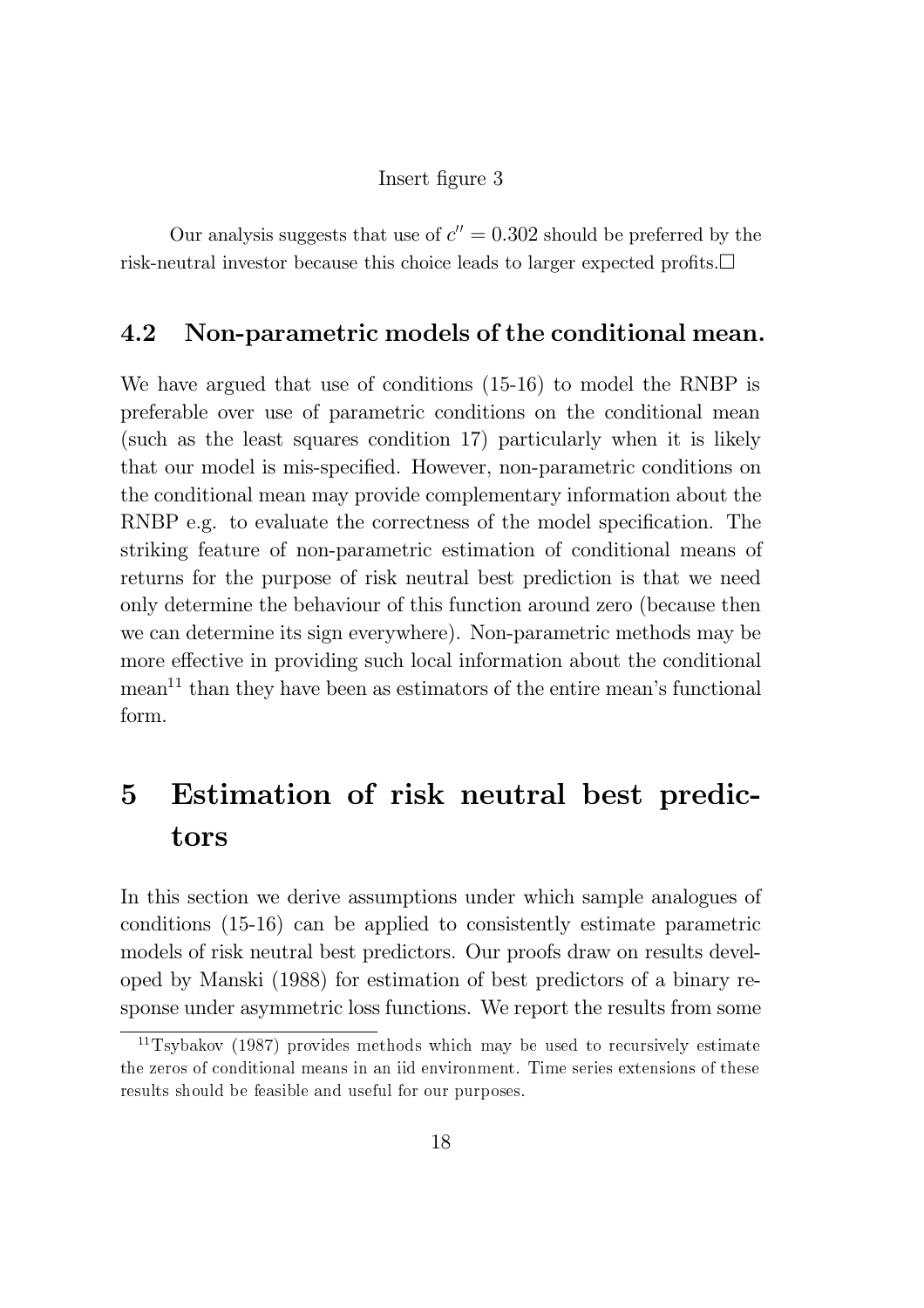simple simulations with which we explore the asymptotic behaviour of our estimators and compare them to least squares-maximum likelihood estimators.

## 5.1 Consistent estimators for the best predictors

In what follows, we make the following assumptions (which are extensions and adaptations of Manski's (1988) Conditions 6, 7 (p. 96-97), 8' (p. 108), 1a. (p.92) and 9, (p.103)):

- **Assumption 5.1** The parameter space  $B \subseteq \mathbb{R}^K$  specifying potential solutions to the best predictor problem is compact. In the special case where B is discrete, only the next assumption is necessary.
- **Assumption 5.2** The empirical probability measure  $P<sup>N</sup>$ , consisting of the observations  $\{r_i, x_i\}_{i=1}^N$  satisfies uniform laws of large numbers. A simple case arises when the  $(r_i, x_i)$ 's are independent draws from P but see e.g. White (1984) for feasible extensions when time dependence is present.

**Assumption 5.3**  $\exists$  unique  $b \in B$  s.t.:

$$
-\int r \cdot \mathbf{1} \left[ s \left( x, b \right) > 0 \right] dP = \min_{c \in B} - \int r \cdot \mathbf{1} (s(x, c) > 0) dP
$$

Whether this identifiability assumption holds will depend on the interaction of  $\{s(x, c), P, B\}$  and must be ensured on a case-by-case basis by appropriate specification of  $B$  given our priors regarding the behaviour of P. A result we show that is of central importance for many applications is that if  $s(x, c)$  is linear, identifiability (to scale) is ensured under weak regularity conditions (see Appendix B).

**Assumption 5.4** There is a sign-preserving transform  $\tau \in \mathbb{T}$  of  $s(x, a)$ such that  $\tau(s(x,*))$  is equicontinuous on B, i.e.  $\forall \alpha > 0, (\xi, a, c) \in$  $(X \times B \times B),$ 

$$
\exists \delta_{\alpha} : |a - c| < \delta_{\alpha} \Rightarrow |\tau(s(\xi, a)) - \tau(s(\xi, c))| < \alpha, \xi \in X
$$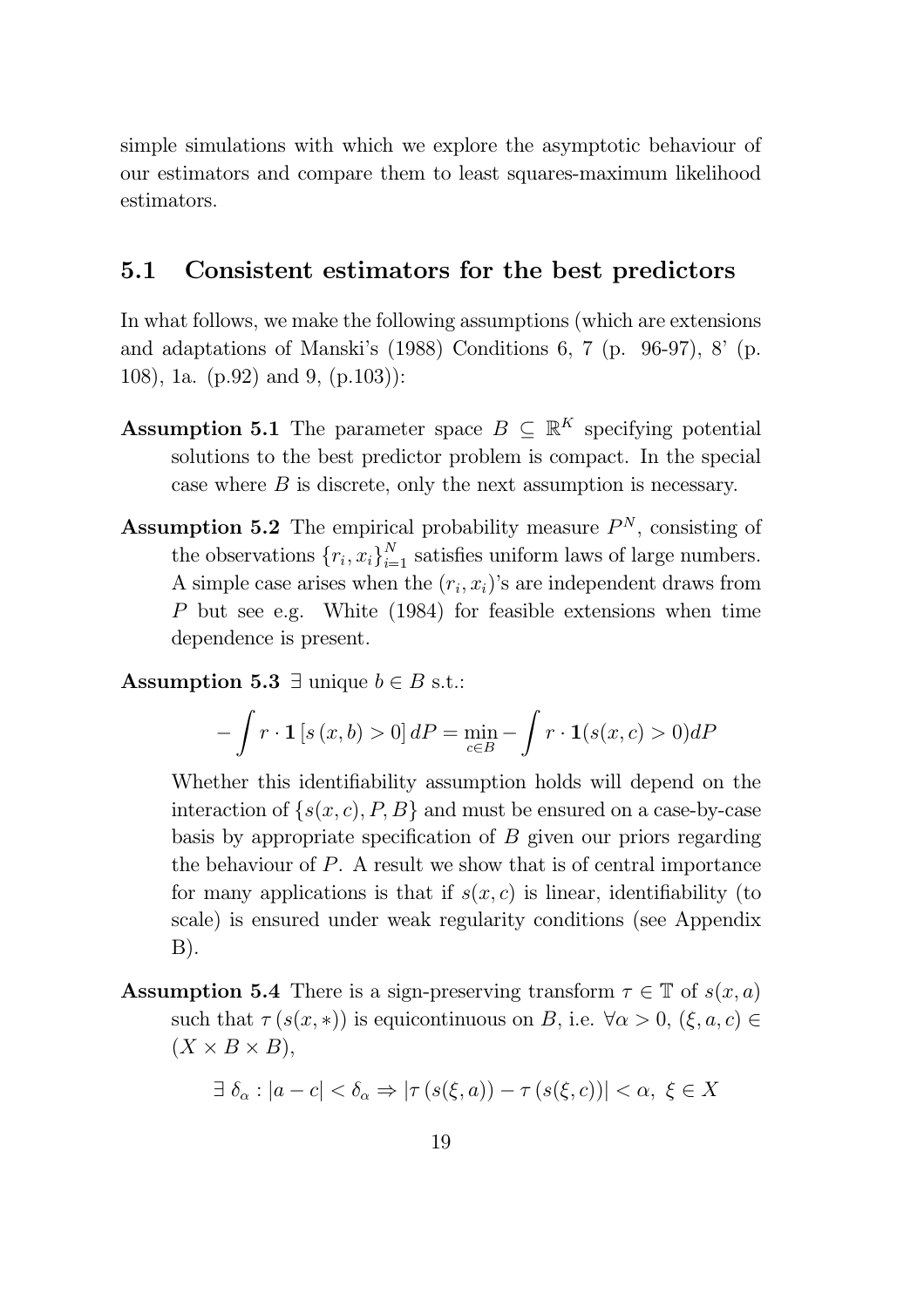Equicontinuity of a parametric model  $s(x, *)$  can be directly verified; some examples of such models are provided by Manski (Lemma 7, pp. 109-110) and are reproduced in Appendix B. The role of this assumption is to introduce appropriate *smoothness* in  $\int r \cdot$  $\mathbf{1}(s(x, c) > 0)dP$  without imposing assumptions on P.

Assumption 5.5 Boundary condition<sup>12</sup>:

$$
\lim_{\alpha \to 0} \sup_{c \in B} \int_{X_{c\alpha}} |r| dP = 0, \ X_{c\alpha} \equiv \{ \xi \in X : -\alpha < s(\xi, c) < \alpha \}
$$

This is an assumption that ensures that the probability  $\xi$  occurs s.t.  $s(\xi, c)$  is close to zero is small. It serves to ensure *continuity* of  $\int r \cdot \mathbf{1}(s(x, c) > 0) dP$ . We derive some sufficient conditions for this and provide them in Appendix A.

It is relevant to note that if  $s(*, c)$  is linear in x (for example because we restrict our attention to best linear prediction) A5.3-A5.5 become immediately satisfied under regularity conditions given in the Appendix, but identification can only be to scale, i.e.  $B$  must not include  $c$  and c' such that  $c = ac'$ , where a is a positive scalar. However, when  $s(*, c)$  is non-linear it becomes difficult to accept that A5.3-A5.5 necessarily hold. This should serve as a warning to numerous researchers who routinely optimise neural-nets, technical trading rules and other non-linear functions over continuous parameter sets (e.g. Moody et al., 1998, LeBaron 1998, Pictet et al. 1992) that their procedures may be inconsistent. We note that if parameter sets  $B$  are discrete, e.g. in studies that optimise technical trading rules according to a metric equivalent to (15) (e.g. Skouras 1997), consistency requires only A4.2.

The role of the assumptions we have imposed is to guarantee suf ficient continuity of the expressions we are considering for laws of large numbers to guarantee uniform convergence of  $\int r \cdot \mathbf{1}(s(x, c) > 0) dP^N$ . Our contribution is to show that the structure of the risk neutral best predictor is such that a result of Manski (1988) is applicable.

<sup>&</sup>lt;sup>12</sup>When we use (16), we assume a similar condition holds, replacing r with  $\delta$ .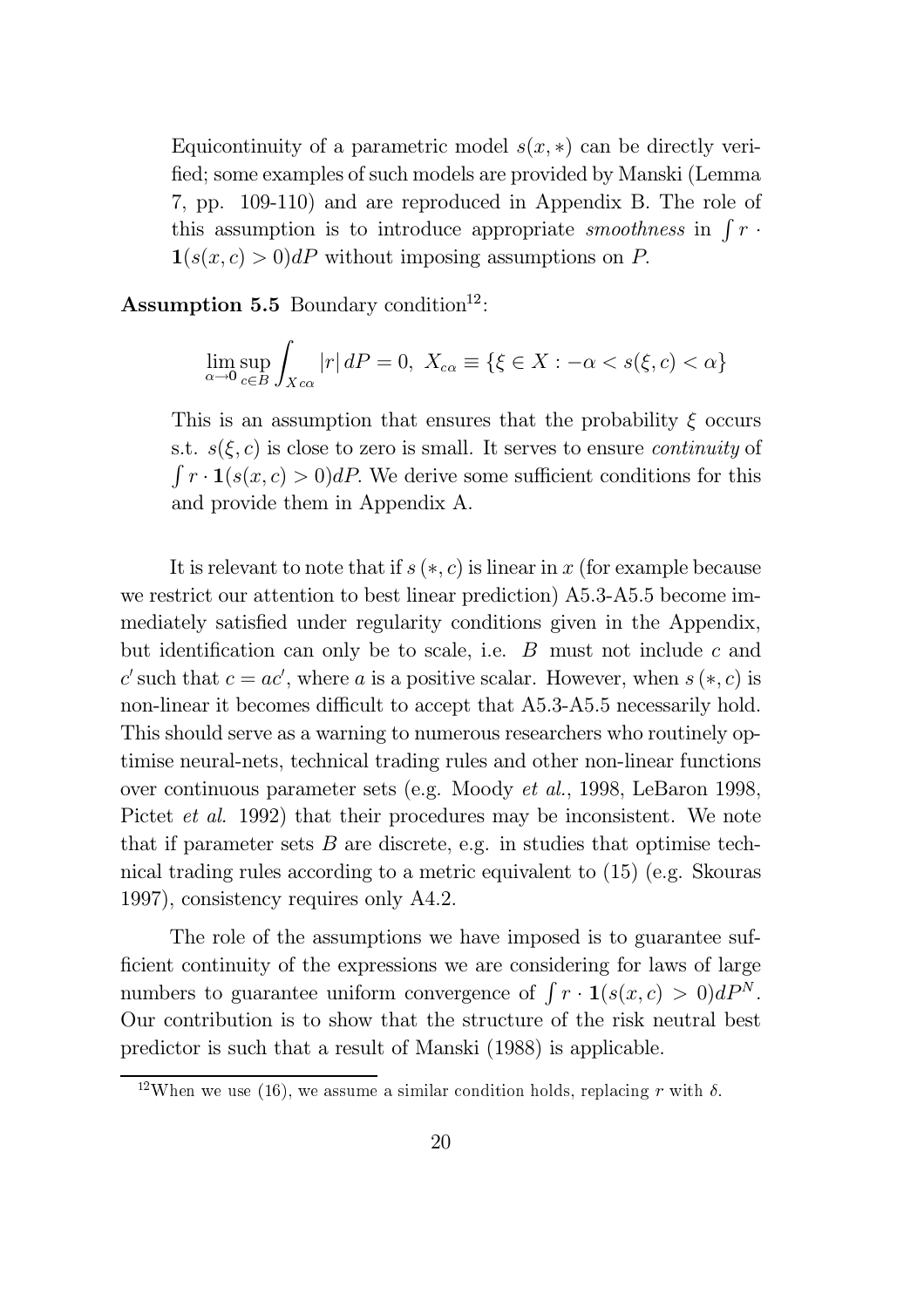**Proposition 5** Let  $B^N$  be the sample analogue of (15):

$$
B^{N} \equiv \arg\min_{c \in B} -\int r \cdot \mathbf{1} \left[ s \left( x, c \right) > 0 \right] dP^{N} \tag{19}
$$

Then under A5.1-5.5, as the sample size  $N \to \infty$ , the sample analogue converges almost surely to the parameter  $(15)$  defining either an ex ante or an ex post risk neutral best predictor<sup>13</sup>, i.e.

$$
B^{N} \longrightarrow b \equiv \arg \min_{c \in B} - \int r \cdot \mathbf{1} \left[ s \left( x, c \right) > 0 \right] dP
$$
 almost surely

**Proof:** Theorem 3', Chapter 7 of Manski (1988) applies to  $B<sup>N</sup>$  and provides the desired result $\blacksquare$ 

We confirm and illustrate the proposition with a simple simulated example. We will refer to any estimator for b as an estimator for Risk Neutral Forecasting.

#### Example 5.1

As in Example 4.2, suppose the DGP of returns is an AR(1) process:

$$
r_{t+1} = 0.001 + 0.1 \cdot r_t + u \tag{20}
$$
  
 
$$
u \sim N(0, 0.15) \text{ iid}
$$

Let  $c_0 \in B = [-0.01, 0.01]$  and  $s(x, c) = c_0 + 0.1x$ 

Note that sufficient conditions (Appendix B) for  $A5.1-5$  apply so consistent estimation is guaranteed by Proposition 5.

We simulate this series (setting  $r_0 = E(r)$ ) and obtain 501 observations on  $r_t$ . We then estimate  $\int r_{t+1} \cdot 1$   $[c_0 + 0.1r_t > 0] dP^N$  for  $c_0 \in [-0.01, 0.01]$ ,  $N = 500$  and plot this function in figure 4.

#### Insert Figure 4

<sup>&</sup>lt;sup>13</sup>The chosen interpretation depends on whether we believe  $s(*, c)$  is correctly specified as discussed in Section 4.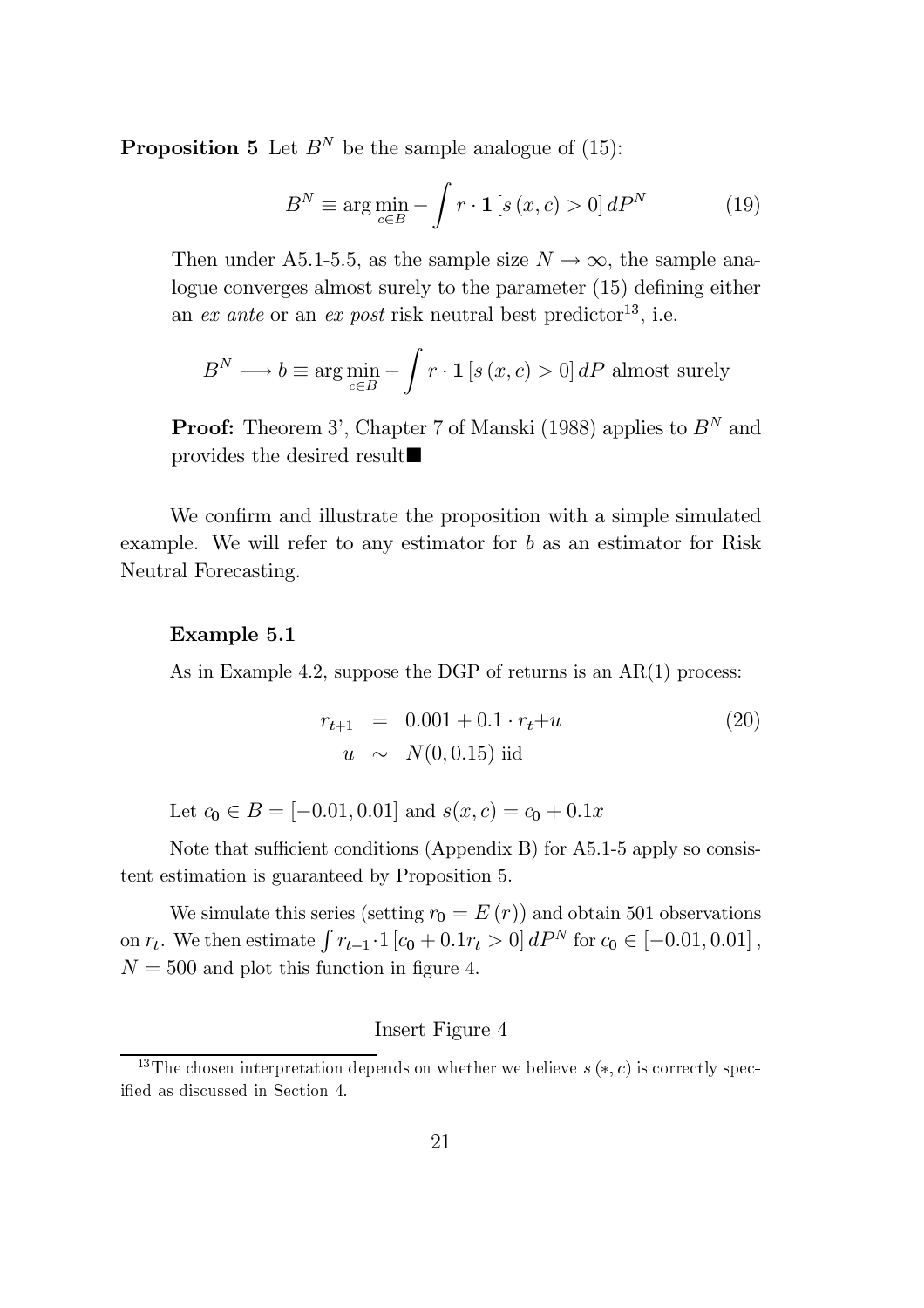By Proposition 5, the maximum of this plot should converge to the maximum of  $\int r_{t+1} 1 [c_0 + 0.1r_t > 0] dP$  a plot of which has been given in figure 3. Indeed, the minima are very close. However, after 500 observations the objective function as a whole remains rather erratic, which we shall see makes computation of the minimum rather complicated. $\Box$ 

IWhen the conditions of Proposition 4 are satisfied,  $(16)$  is equivalent to (15) and we can also use a sample analogue of (16) to determine the risk neutral best predictor as the following proposition indicates:

**Proposition 6** Let  $B_A^N$  be the sample analogue of (16), i.e.:

$$
B_A^N \equiv \arg\min_{c \in B} -\int \left(\delta - A\left(x\right)\right) \mathbf{1}\left[s\left(x, c\right) > 0\right] dP^N \tag{21}
$$

If A5.1-5.5 are satisfied and there is a function  $s: X \times B \to \mathbb{R}^1$ (where  $B \subset \mathbb{R}^K$  is a parameter space and K is a positive integer) such that for a parameter  $c \in B$ ,  $s (*, c)$  is a Risk Neutral Best Predictor, as the sample size N increases,  $B_A^N$  converges almost surely to a parameter defining the *(ex post)* Risk Neutral Best Predictor a.e.  $P_X$ , i.e.:

 $B_A^N \longrightarrow b$  almost surely where  $s(\xi, b) \in \arg \min_{\theta \in \mathbb{R}^1} -$ Z  $r \cdot \mathbf{1} \left[ \theta > 0 \right] dP | \xi, \text{ a.e. } P_X$ 

**Proof:** Theorem 3', Chapter 7 of Manski (1988) implies:

$$
B_A^N \longrightarrow b = \arg \min_{c \in B} - \int (\delta - A(x)) \cdot \mathbf{1} \left[ s(x, c) > 0 \right] dP
$$
 almost surely

and Proposition 4b implies  $s(x, b)$  is a risk neutral best predictor a.e.

When the assumptions of this theorem are satisfied, the following loose argument indicates that there may be an efficiency advantage in using (21) over (19). Since  $\delta$  takes the same values as  $\mathbf{1} (g(x) > 0)$  with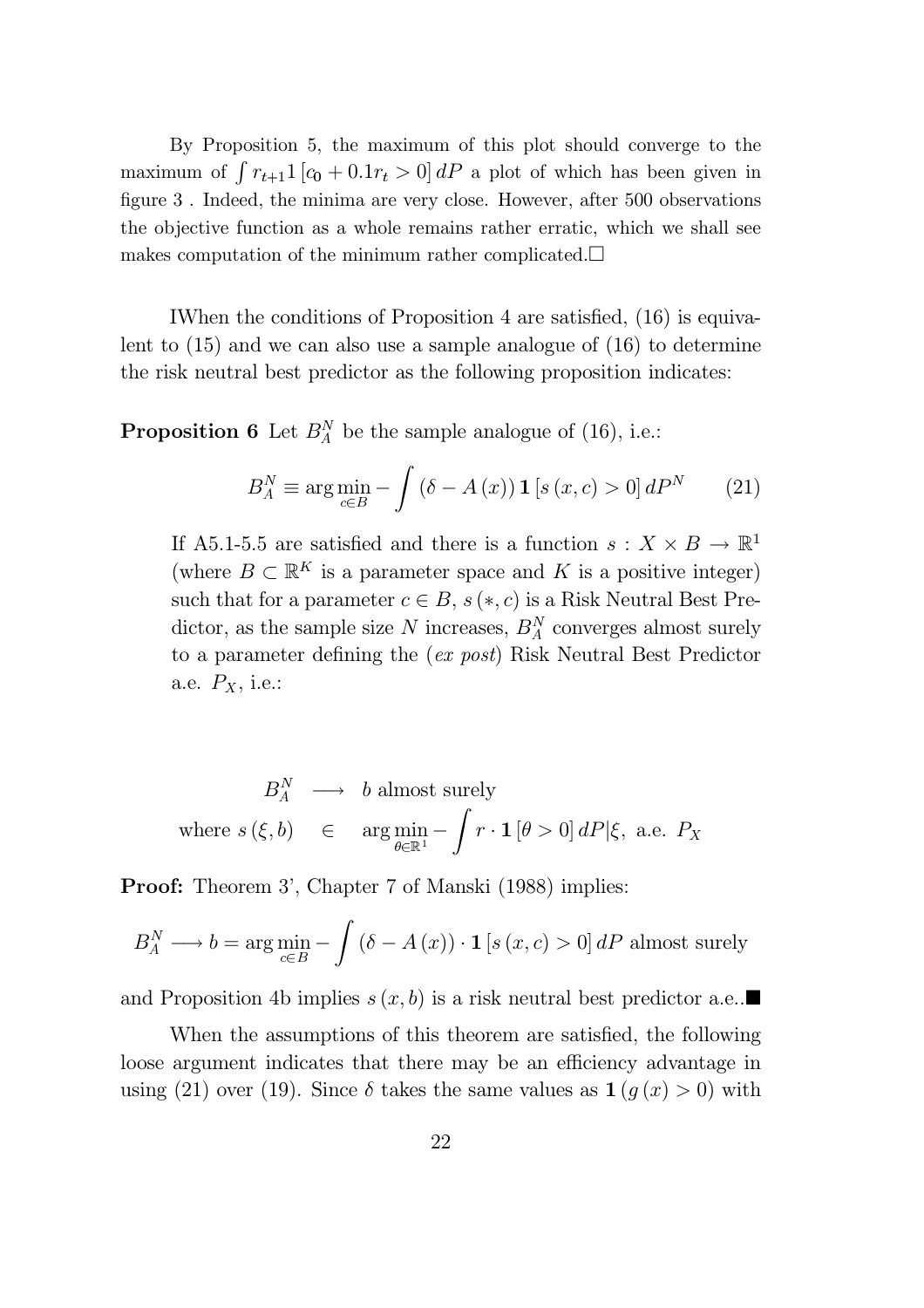some (hopefully large) probability (depending on the behaviour of  $u$ ), the error term  $u$  does not affect  $(21)$  and hence with some probability there is no noise in the estimation process. Intuitively speaking, since  $A(*)$ captures some of the relevant structure of  $q(*)$ , using this information should improve our estimators.

Of course, even if we believe in these assumptions, we may not wish to be as bold as Henriksson and Merton (1981) who assume that  $A(*)$  is known. In this case, it may be possible to estimate  $A(*)$  with a model  $A^N(*)$  satisfying certain desirable convergence properties as N becomes large. Such a model may be trivial to formulate if, for example,  $A(*)$  is known to be constant (We have discussed empirical studies which suggest this may be the case). If  $A^N (*)$  converges uniformly to  $A (*)$ , then a variant of the estimator  $B_A^N$  may be used to identify the risk neutral best predictor.

## **Proposition 7** Let  $\overline{B}_A^N$  be:

$$
\overline{B}_A^N \equiv \arg\min_{c \in B} - \int (\delta - A^N(x)) \mathbf{1} \left[ s(x, c) > 0 \right] dP^N \tag{22}
$$

Then if there is a function  $s: X \times B \to \mathbb{R}^1$  (where  $B \subset \mathbb{R}^K$  is a parameter space and  $K$  is a positive integer) and a parameter  $c \in B$  such that  $s (*, c)$  is a RNBP (satisfies  $(8)$ ) and if A5.1-5.5 are satisfied, as the sample size  $N \to \infty$ ,  $\overline{B}_{A}^{N}$  converges to the parameter defining the risk neutral best predictor:

$$
\overline{B}_A^N \longrightarrow b \text{ almost surely}
$$
  
where  $s(x, b) \in \arg \min_{\theta \in \mathbb{R}^1} - \int r \cdot \mathbf{1}[\theta > 0] dP |\xi, \xi \in X$ 

Proof: Since Lemma A (in Appendix A) states that:

$$
\lim_{N \to \infty} \sup_{c \in B} \left| \left| \left| \left( \frac{\delta - A(x)^N}{\int (\delta - A(x)^N)} \cdot \mathbf{1} \left[ s(x, c) > 0 \right] dP^N - \right| \right| \right| = 0
$$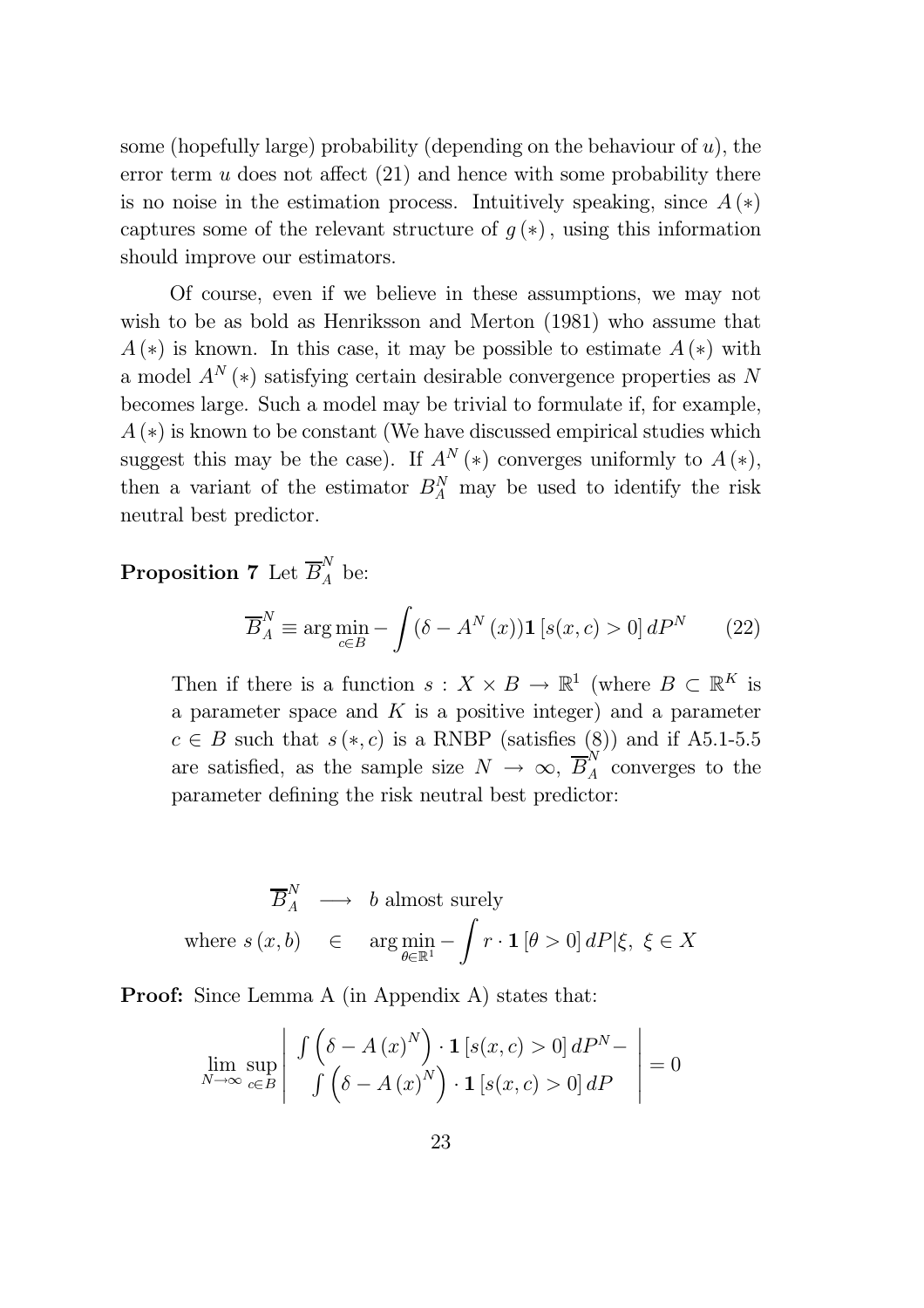it follows using Lemmata 4 and 5 of Manski (1988) that Theorem 1' of Manski (1988) applies and therefore it must be that:

$$
\lim_{N \to \infty} \sup_{c \in \overline{B}_A^N} |c - b'| = 0
$$
\nwhere  $b' \in \arg \min_{c \in B} - \int (\delta - A(x)) \mathbf{1} [s(x, c) > 0] \, dP$ 

The assumption that the model is correctly specified and Proposition 4 complete the proof as they imply that  $s(x, b) \in \arg \min_{\theta \in \mathbb{R}^1} - \int r \cdot$  $1 [\theta > 0] dP |\xi, \xi \in X \blacksquare$ 

**Remark 1** If  $A$  ( $*$ ) is known to be constant, there exist techniques (Zheng 1998) which allow us to judge whether  $s(*, c)$  is a correctly specified model for the  $A(\xi)$ 'th quantile of  $\delta \xi$ . If this is the case, then it follows that  $s(*, c)$  must also be a correctly specified model for the risk neutral best predictor. These results are applicable since we have shown that in this circumstance the problem of risk neutral best prediction is equivalent to a problem of quantile regression. It may be possible to extend these results to the case where  $A(*)$  is not constant and provide a general test for correct specification of risk neutral best predictors.

## 5.2 Estimator asymptotic distribution

It would be very convenient to have some analytical results concerning the rates of convergence and asymptotic distribution of our estimators as this is a necessary condition for judging their asymptotic efficiency and conducting hypothesis tests. Unfortunately there are no available results for estimators of the form we have developed or for the loss incurred from their use. Some results for estimators that are closely related are:

1) Pakes and Pollard (1989) show that if  $(r, x)$  were *i.i.d.* our estimators would be asymptotically normal. The strict independence assumptions they use to derive this result makes it inapplicable in time-series contexts such as the ones we are interested in.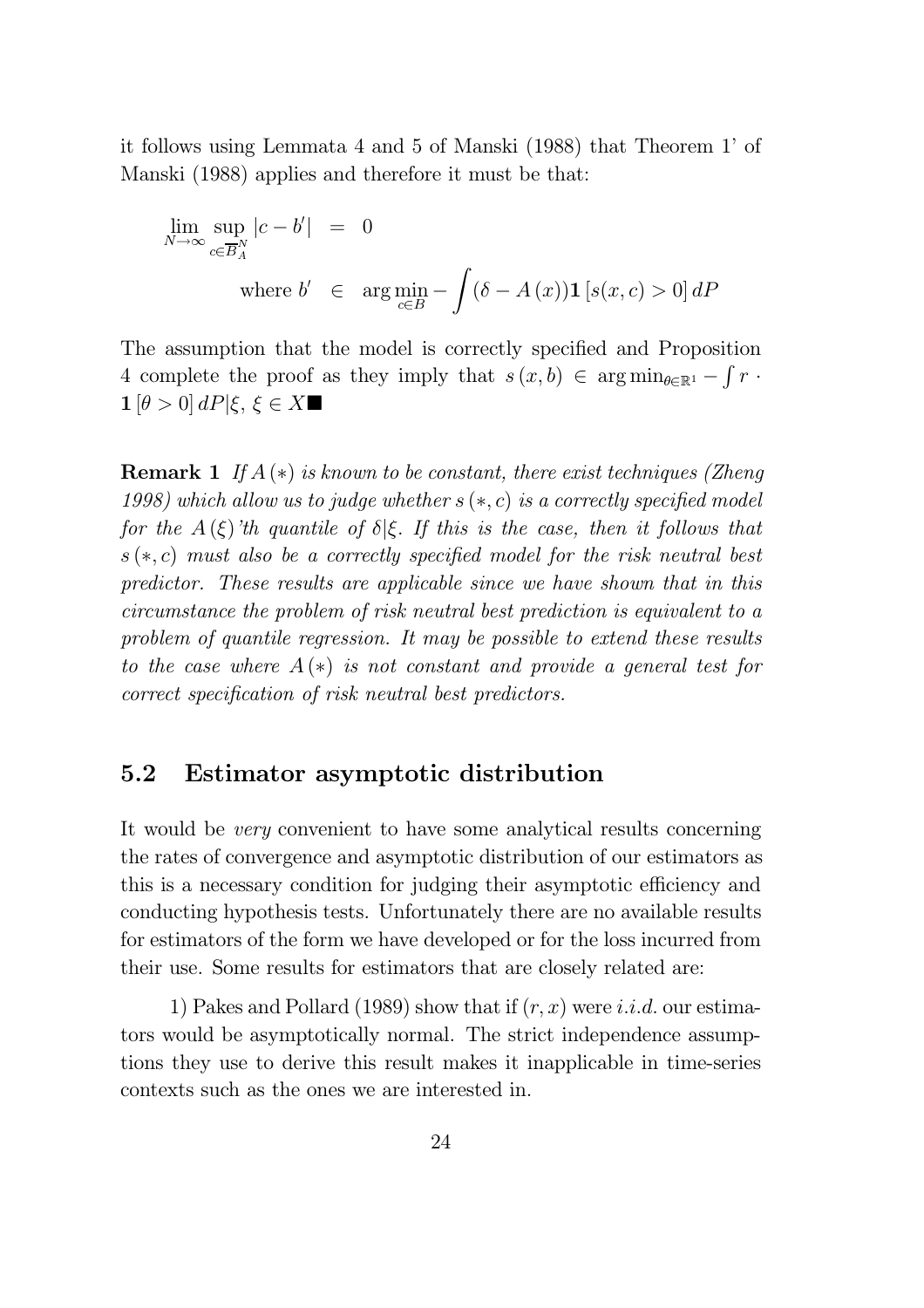2) West (1996) provides an asymptotic normality result for outof-sample loss from general loss functions. However, his results are not applicable here because the loss functions he considers are continuous.

3) The results of Chamberlain (1986) imply that if  $A(*)$  is a known constant, the estimator  $B_A^N$  does not converge at a rate  $\frac{1}{\sqrt{n}}$  even when it is consistent.

Rather than embark on the difficult but worthwhile task of deriving results which are applicable to the discontinuous loss function, time dependent case which the risk neutral investor faces, we will provide a simple simulation to investigate the convergence properties of the estimator and the loss incurred from its use.

#### 5.2.1 Simulation 5.1

Consider the following DGP:

$$
r_{t+1} = 0.00015 + 0.0330 \cdot r_t + u
$$
  
 
$$
u \sim N(0, 0.0108) \text{ iid}
$$

The parameters of this DGP were determined by using OLS to estimate an AR(1) model on a series of IBM stock prices which we will describe in Section 6.

We draw  $N+1$  simulated observations of  $r_t$  from this DGP (setting  $r_0 = E(r)$  and repeat till we obtain  $T = 10,000$  such draws of size  $N+1$ from P.

Suppose the parametric model to be estimated is  $s(x, c) = c_0 + c_1x$ . Our discussion of the assumptions introduced in this section indicate that a linear model for a risk neutral best predictor can only be estimated to scale. We therefore estimate  $s(x, c) = c + x$  instead:

$$
B^N = \min_c - \int r_{t+1} \cdot \mathbf{1} \left[ c + r_t > 0 \right] dP^N
$$

According to Proposition 5,  $B<sup>N</sup>$  should converge to  $\frac{0.001}{0.1} = 0.01$ as  $N$  becomes large. We do not know whether  $B<sup>N</sup>$  has an asymptotic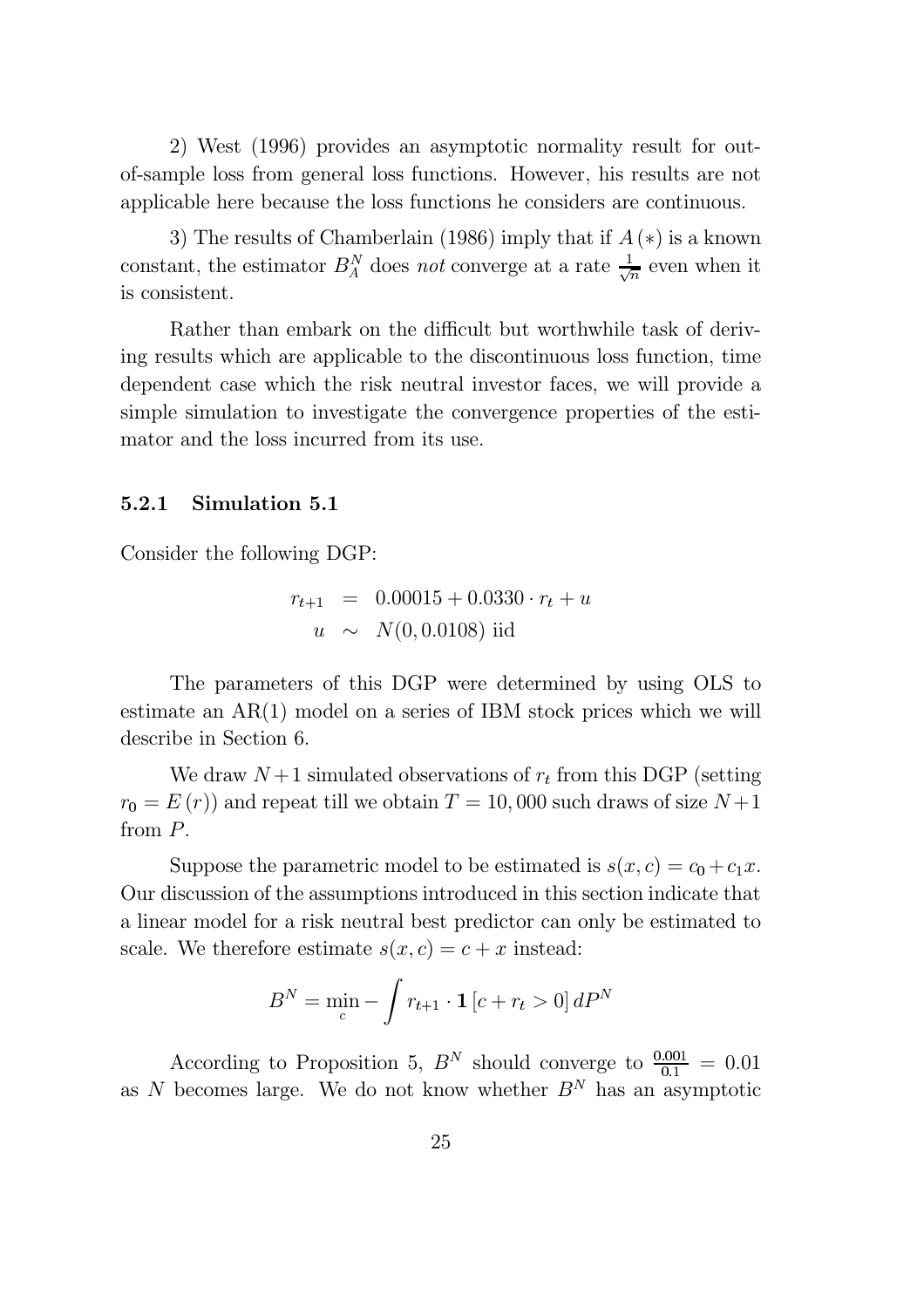distribution, but we hope to find out by sampling the distribution of  $B<sup>N</sup>$ for various N.

We are also interested in the asymptotic distribution of:

$$
E(L(r_{t+1}, B^N)) = -\int r_{t+1} \cdot \mathbf{1} [B^N + r_t > 0] dP^N
$$

as knowledge of this distribution allows us to assess the asymptotic profitability arising from the use of  $B^N$ . Given the distribution of  $B^N$  we can determine this asymptotic distribution on the basis of analytical results for the form of the function  $E(L(r_{t+1},*))$  provided in the Appendix.

The figures below plot the histograms of  $B^N$  and  $E(L(r_{t+1}, B^N))$ for various values of N.

#### Insert figure 5a-h

The following table also provides some insight into the behaviour<br>
estimator<br>  $N = \sum_{i=1}^{N} N_i (DN) = \sum_{i=1}^{N} \frac{E(L(r_{t+1}, B_i^N))}{N} = \frac{E(L(r_{t+1}, B_i^N))}{N}$ of the estimator

| e estimator  |        |        |            |                                                                                                                          |
|--------------|--------|--------|------------|--------------------------------------------------------------------------------------------------------------------------|
| $N_{\rm \ }$ |        |        | $*10^{-3}$ | $\Sigma_T \frac{B_i^N}{T}$ $V(B_i^N)$ $\Sigma_T \frac{-E(L(r_{t+1}, B_i^N))}{T}$ $V(E(L(r_{t+1}, B_i^N)))$<br>$*10^{-8}$ |
| <b>200</b>   | 0.0001 | 0.0004 | 0.1662     | 0.5081                                                                                                                   |
| 500          | 0.0022 | 0.0002 | 0.1736     | 0.4520                                                                                                                   |
| 1000         | 0.0034 | 0.0002 | 0.1833     | 0.3723                                                                                                                   |
| 2000         | 0.0041 | 0.0001 | 0.1954     | 0.2499                                                                                                                   |
| True values  | 0.0045 |        | 0.2340     |                                                                                                                          |

Table 1. The first column indicates the size of the sample in which  $B<sup>N</sup>$  is optimised. The second and third column provide the mean and variances of the estimator over the 10000 simulations, and the last two colums provide the mean and variance of the expected profits these estimators would have yielded for the risk neutral investor. The last row gives the true  $B$  and the expected profits from use of this true  $B$ .

We draw the following conclusions: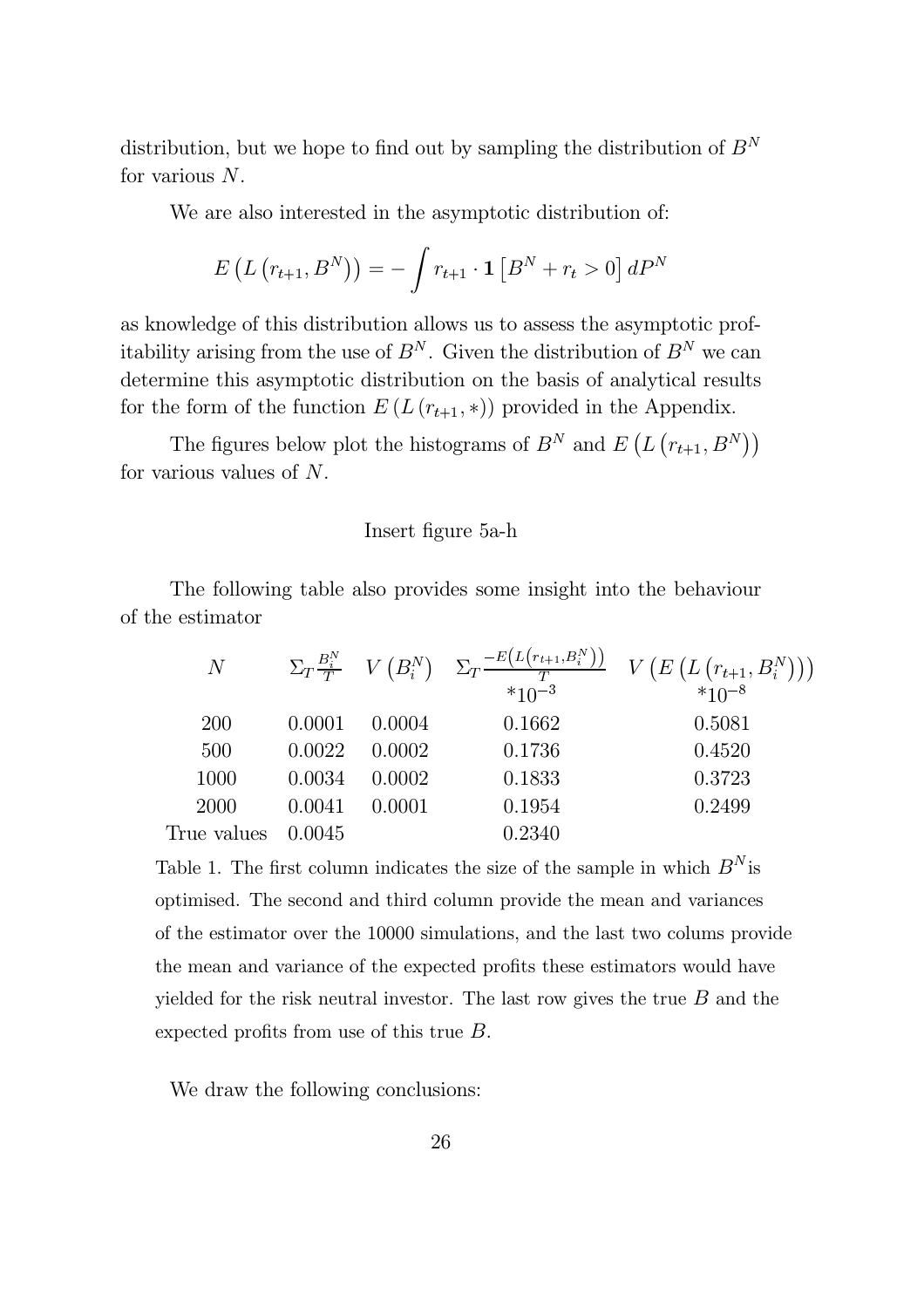- i. Convergence to the true parameter is confirmed.
- ii. The asymptotic distribution of  $B<sup>N</sup>$  does not appear to be normal. The asymptotic distribution of  $E(L(r_{t+1}, B_i^N))$ , the expected loss of this estimator is certainly non-normal.
- iii. The estimate  $\Sigma_T \frac{B_i^N}{T}$  is smaller than its true value for all N and this finite sample bias does not take into account the nature of the loss function which (as seen in Example 4.2 and figure 3) makes errors to the left of b more costly than errors to the right.

## 5.3 Comparison to least squares estimators of the conditional mean

As we have discussed, in the (improbable) case that a parametric model includes a correct specification for the conditional mean, least squares conditions can be used to find the best predictor. Indeed, in this case it may be preferable to estimate  $c$  using least squares methods as they are consistent under more general conditions than those required for asymptotic consistency of  $B<sup>N</sup>$ . Furthermore, these estimators may have desirable efficiency properties (e.g. when normality guarantees they are also maximum likelihood estimators) which the estimators developed here do not share. Finally, their computational derivation is far easier and is supported by standard software.

These considerations motivate the following simple simulation which is intended to compare our estimator to the OLS estimator in a simple situation highly favourable to the latter. In particular, we consider the case where the model  $s(*, c)$  contains a correct specification for the conditional mean and furthermore where the OLS estimator is also a Maximum Likelihood estimator.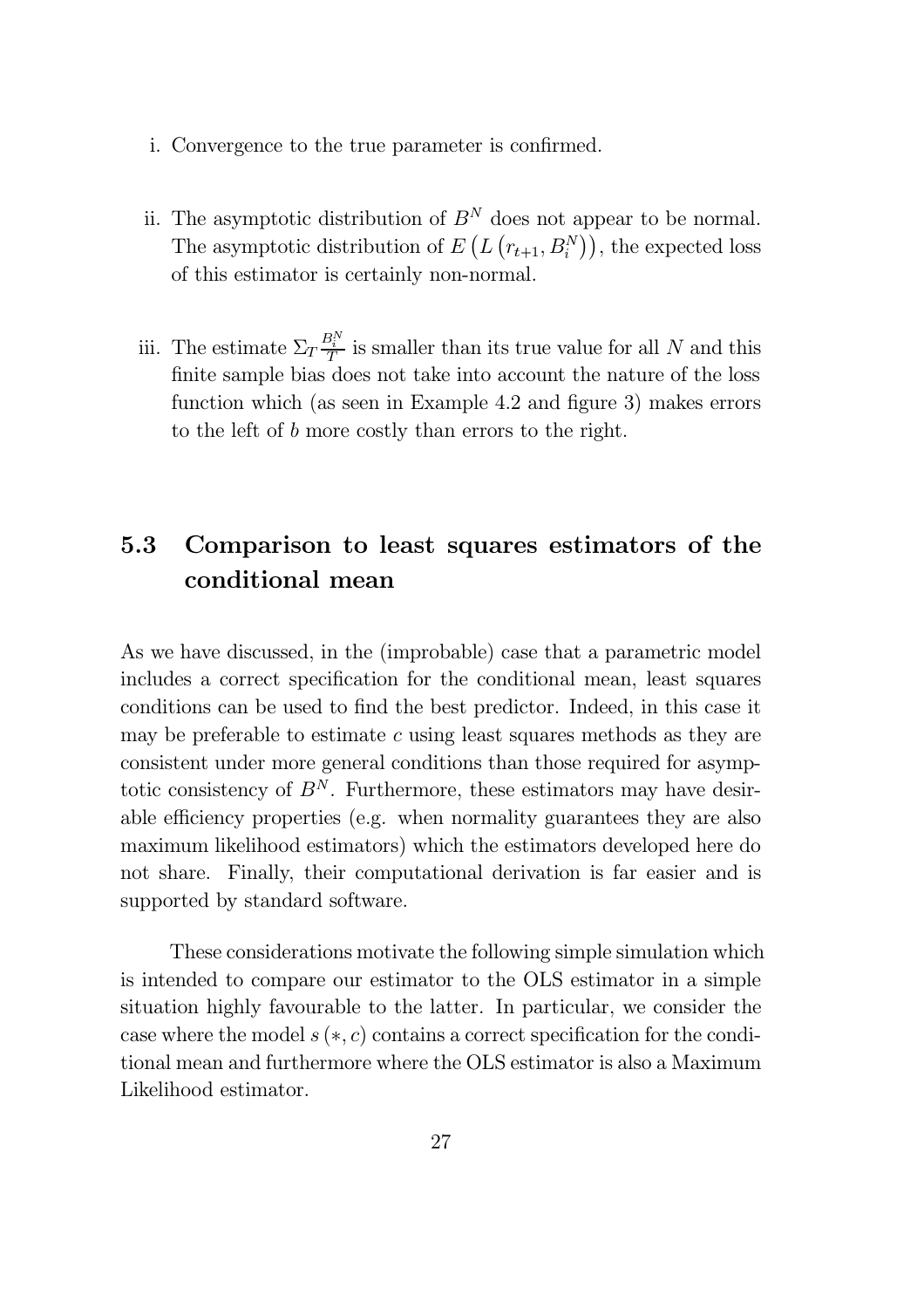#### 5.3.1 Simulation 5.2

Using the same series as in Simulation 5.1, we derive:

$$
(b_0^{ols}, b_1^{ols}) = \min_{(c_0, c_1)} \int (r_{t+1} - c_0 + c_1 r_t)^2 dP^N
$$

We plot the histograms of  $B^{ols} \equiv \frac{b_0^{ols}}{b_1^{ols}}$  and  $E(L(r_{t+1}, B^{ols}))$  for various N:

Insert figure 6a-h

|             |           |         | We may compare the following table to Table 1 |                                                                                                                                                                                                             |
|-------------|-----------|---------|-----------------------------------------------|-------------------------------------------------------------------------------------------------------------------------------------------------------------------------------------------------------------|
| $N_{-}$     |           |         |                                               | $\Sigma_T \frac{B_i^{ols}}{T} \quad V\left(B_i^{ols}\right) \quad \Sigma_T \frac{-E\left(L\left(r_{t+1}, B_i^{ols}\right)\right)}{\tau} \quad V\left(E\left(L\left(r_{t+1}, B_i^{ols}\right)\right)\right)$ |
| <b>200</b>  | $-0.0816$ | 77.7744 | 0.1636                                        | 0.5427                                                                                                                                                                                                      |
| 500         | $-0.0010$ | 0.1252  | 0.1734                                        | 0.4504                                                                                                                                                                                                      |
| 1000        | 0.0102    | 0.2371  | 0.1849                                        | 0.3452                                                                                                                                                                                                      |
| 2000        | 0.0162    | 0.7903  | 0.1984                                        | 0.2298                                                                                                                                                                                                      |
| True values | 0.0045    |         | 0.2340                                        |                                                                                                                                                                                                             |

Table 2. The first column indicates the size of the sample in which  $B^N$  is optimised. The second and third column provide the mean and variances of the estimator over the 10000 simulations, and the last two colums provide the mean and variance of the expected profits these estimators would have yielded for the risk neutral investor. The last row gives the true  $B$  and the expected profits from use of this true  $B$ .

A comparison of these results to those of simulation 5.1 indicate the following

i. Convergence of  $B^{ols}$  to the true parameter is slower than that of  $B<sup>N</sup>$ . Furthermore, it converges with a huge variance due to  $b_1^{ols}$  often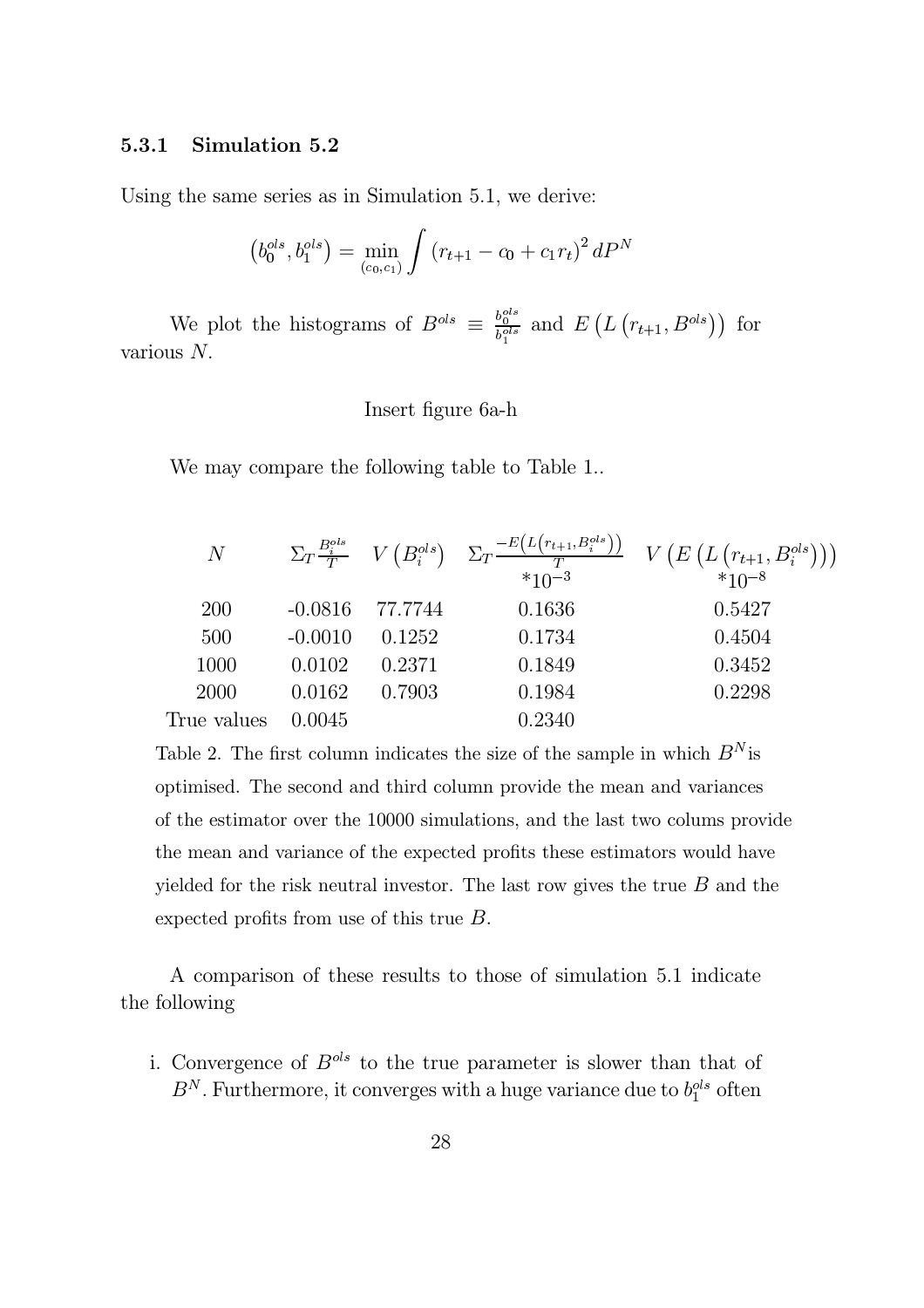taking values very close to zero. This would occur infrequently if occur when  $b_1$  were far from zero, but in financial applications coefficients are typically small.

- ii. Whilst this may not be evident in the histogram, the estimator  $B<sup>ols</sup>$  does converge to an asymptotic distribution. This is a noncentral Cauchy distribution since it is derived from the ratio of two variables with a known joint normal distribution (see Papoulis 1984, p.136).
- iii. In addition to these undesirable properties,  $B^{ols}$  performs worse than  $B<sup>N</sup>$  in terms of loss in small samples. In other words, a risk neutral investor with a sample  $N < 1000$  should prefer use of  $B<sup>N</sup>$ .
- iv. Nevertheless, eventually  $B^{ols}$  becomes a preferable estimator in terms of loss. This occurs because loss functions are bounded and hence when  $b_1^{ols} \simeq 0$  loss does not explode even though  $|B^{ols} - b|$  $\mathsf{l}$ does.

We believe Simulations 5.1-5.2 provide surprisingly supportive evidence in favour of our estimator over an OLS-ML estimation approach when the objective is risk neutral best prediction. They indicate that even in the unrealistic scenario that is most favourable to OLS estimation, their is no clear evidence that this estimation technique is preferable.

# 6 An algorithm for computing the proposed estimator

With the theory of the previous sections in place, it seems that we are ready to estimate best predictors from financial data. Unfortunately, derivation of our estimators is in practice hindered by some serious computational obstacles.

In this section we will explain why the computational difficulties arise and propose an optimisation algorithm specially designed for the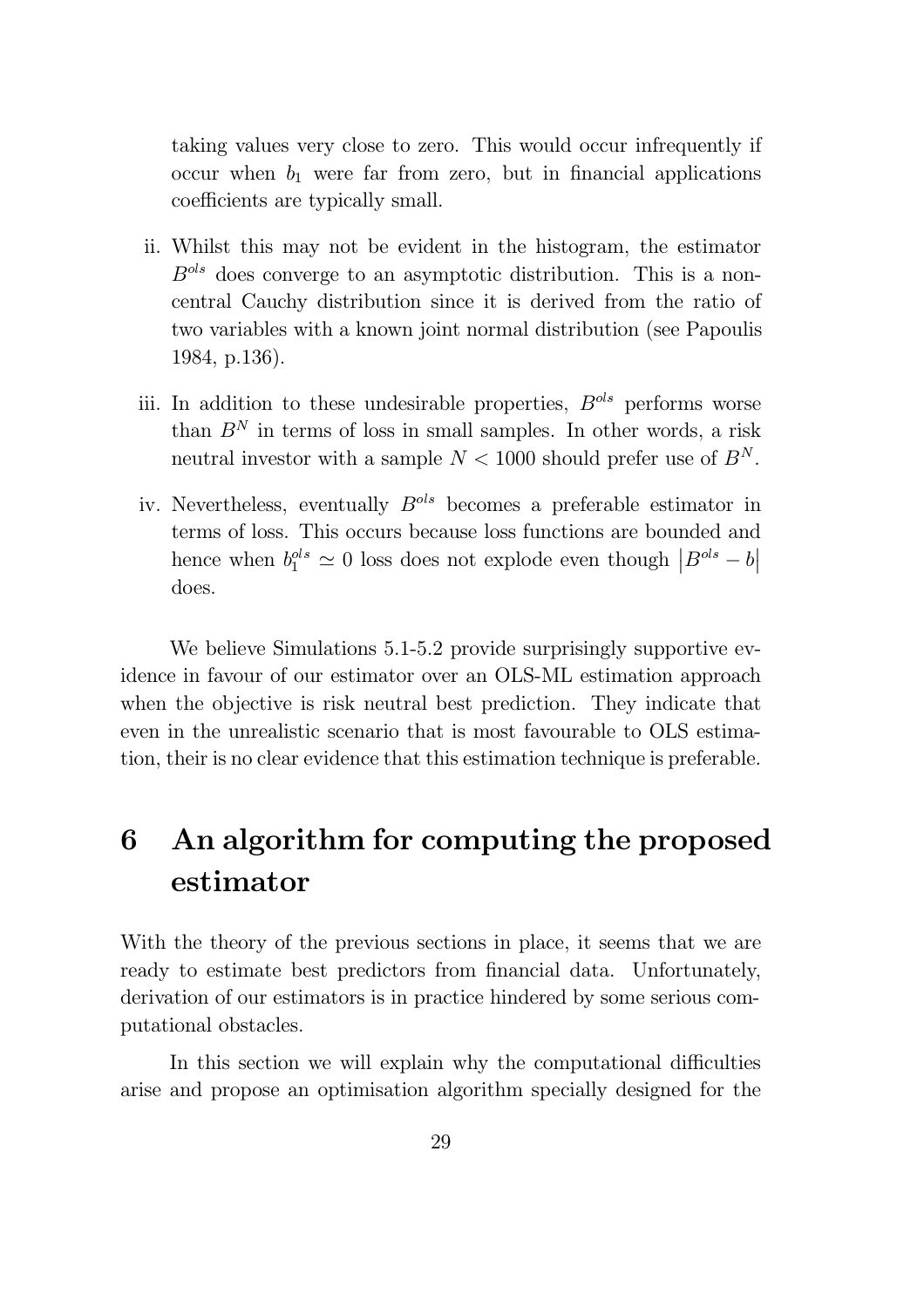particular problem at hand. Our discussion henceforth will be couched in terms of the first of the proposed estimators  $B^N$ , but is equally applicable to our other estimators  $B_A^N$  and  $\overline{B}_A^N$ . Since  $B_A^N$  can be interpreted as the estimator of a best predictor of a binary response under asymmetric absolute loss (possibly varying with  $x$ ), the techniques developed here may also be useful for binary quantile regression.

## 6.1 Origins of computational difficulties

Our estimator has been defined  $(19)$  as:

$$
B^{N} \equiv \arg \min_{c \in B} - \int r \cdot \mathbf{1} \left[ s(x, c) > 0 \right] dP^{N}
$$

The reason it is difficult to computationally derive  $B<sup>N</sup>$  is the same reason for which we have had to make special assumptions in order to ensure asymptotic consistency, namely the discontinuity of  $1 [s(x, c) > 0]$ . A direct implication of this discontinuity is that the objective function must necessarily have finite cardinality. This in turn means that the minimum we are searching for exists but that the objective function will in general be set-valued and hence it too will be discontinuous.

To understand this, think of the simple case where  $s(*, c)$  is a linear function, i.e.  $s(\xi, c) = \xi'c, \xi \in X$ . Then the N hyperplanes defined by  $c = [\gamma : \xi'_i \gamma = 0], i = 1, 2, ..., N$  decompose B into at most  $N^{\dim(X)} + 1$ regions in each of which  $\int r \cdot \mathbf{1} [s(*, c) > 0] dP^N$  must be constant as a function of  $c^{14}$ .

Considering that the randomness inherent in the sampling process is carried over to a set-valued discontinuous objective function, it becomes evident that  $\int r \cdot \mathbf{1} [s(*, c) > 0] dP^N$  will be a highly rugged object even when  $\int r \cdot \mathbf{1} [s(*, c) > 0] dP$  is itself continuous<sup>15</sup>. Of course, as N tends to infinity these problems disappear but unfortunately this asymptotic result is not reflected in realistic sample sizes. To get a feel for the

<sup>14</sup>A similar point is made in Manski 1985, p.320.

 $15$ Our assumptions A4.3 and A4.5 are sufficient to ensure this by Manski 1988. Lemma 5., p.104.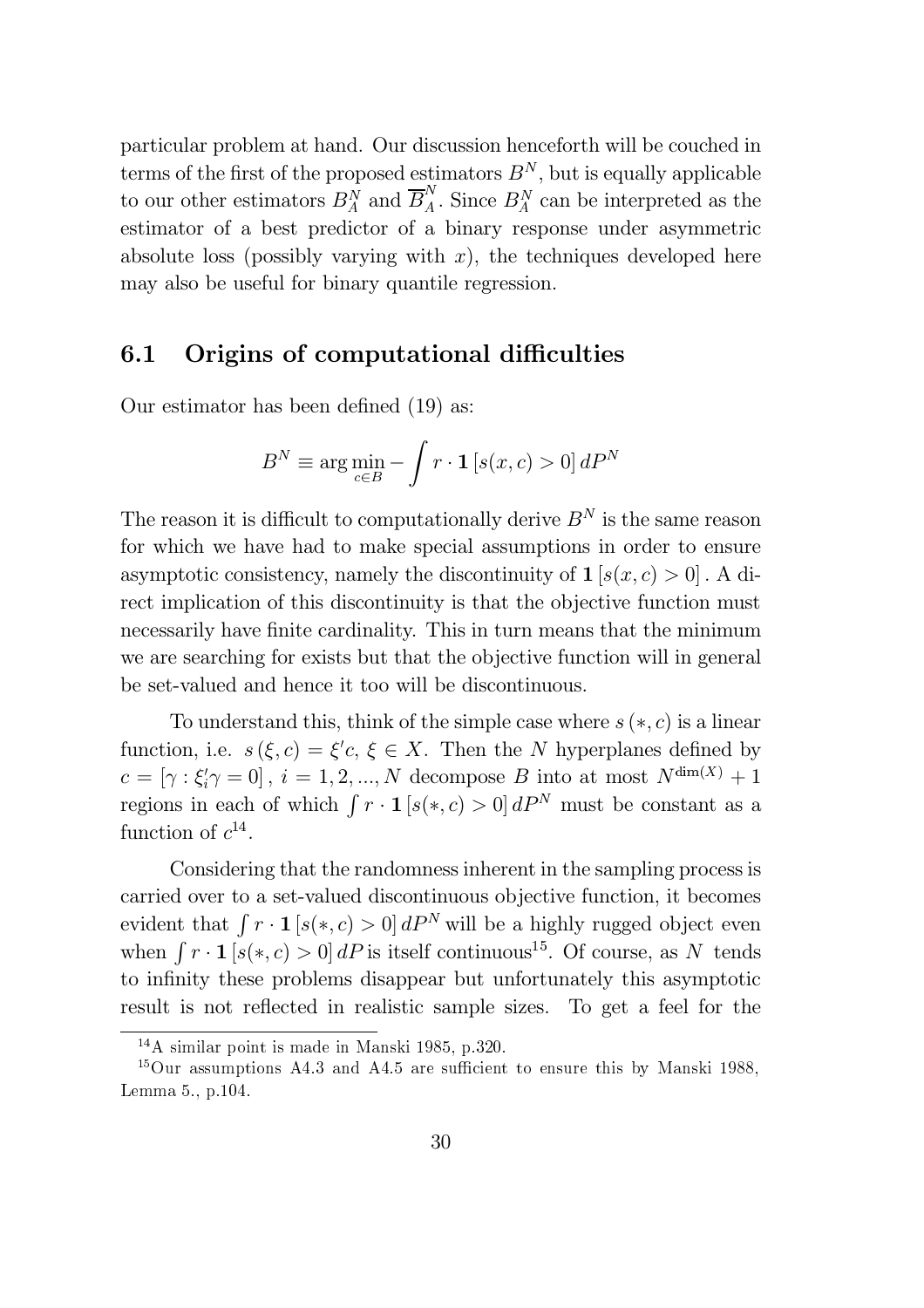problem, we may revisit Figure 4 which is a plot of the highly irregular  $\int r_{t+1} \cdot \mathbf{1} [c_0 + 0.1r_t > 0] dP^N$  as a function of  $c_0$  with  $N = 500$ . Obviously, as the dimensionality of the objective function increases, so does the difficulty of the problem. We illustrate this fact by plotting the graph of  $\int r_{t+1} \cdot \mathbf{1} [c_0 + 0.1r_t + c_2r_{t-1} > 0] dP^N$  with  $N = 2049$  observations on IBM daily closing prices<sup>16</sup> from 1st January 1990 through to 6th November 1997.

#### Insert figure 7 here

We have tried traditional optimisation techniques (such as simplex search, gradient descent and the less traditional genetic algorithm) on this type of problem but have observed a drastical failure to converge to a specific value for  $B<sup>N</sup>$ . LeBaron (1998) and Pictet *et al.* (1996) have also encountered this problem when trying to optimise similar objective functions. It is likely that these computational difficulties have been an important obstacle for researchers who have previously made informal attempts to estimate models according to the types of loss function considered here.

## 6.2 The proposed algorithm

The computational procedure we propose is based on the following idea: begin by approximating  $\int r_{t+1} \cdot \mathbf{1} [s(\xi, c) > 0] dP^N$  with a smooth function of c. This imposes continuity and eliminates much of the ruggedness of the landscape making its minimum relatively easy to find with a powerful global search procedure<sup>17</sup>. Next, make this approximation closer to  $\int r_{t+1} \cdot \mathbf{1} [s(x, c) > 0] dP^N$  and use the minimum of the previous approximation as a starting point for a local search, repeating till the problem actually solved is the desired one - but is solved using a starting point that is (if all goes well) very close to its global minimum. As long as the problems solved along the way are not 'too' different, this is a reasonable

<sup>16</sup>Obtained from DATASTREAM on the last day in the dataset.

 $17$ This first element of our procedure has independently been used by LeBaron (1997).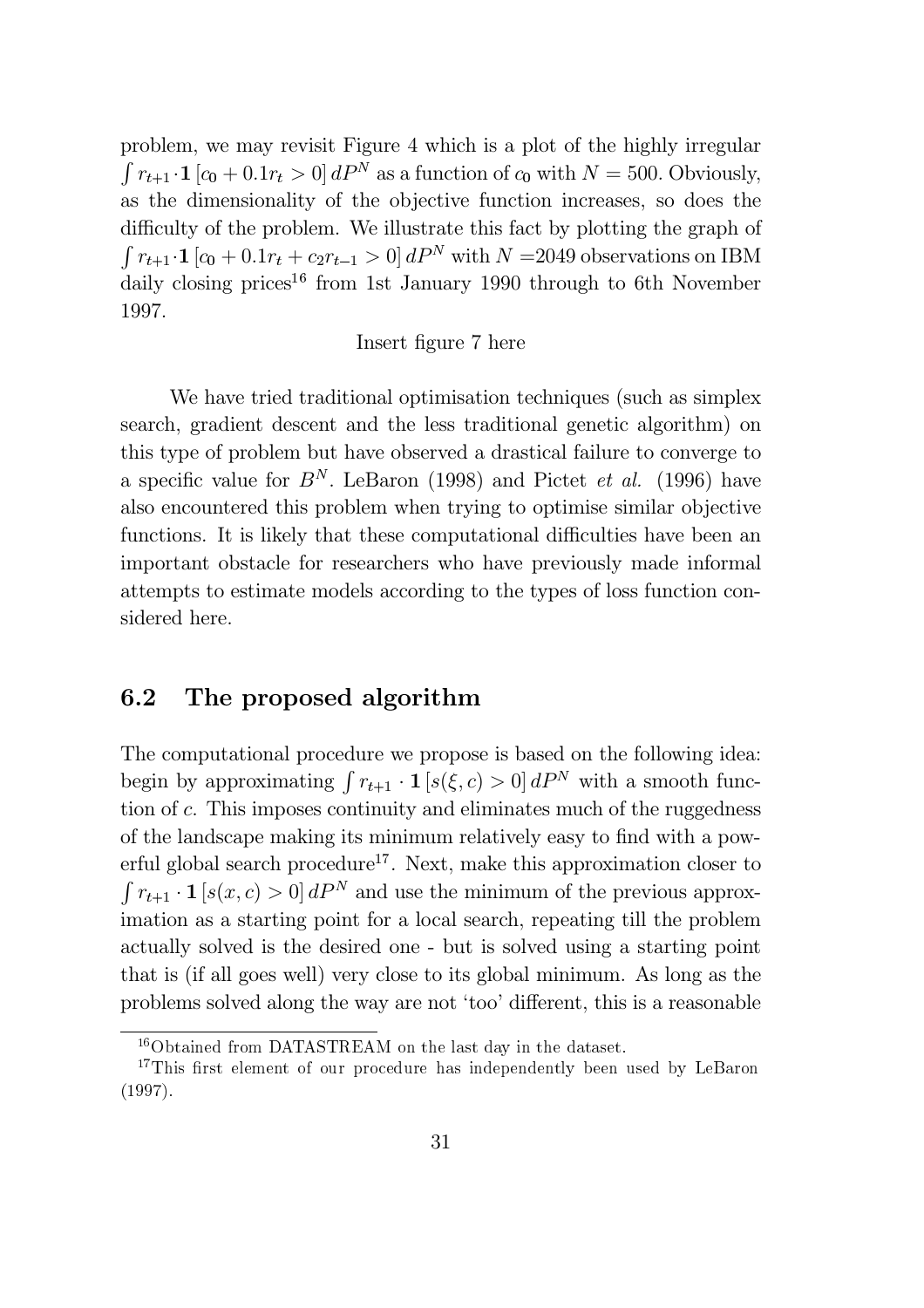property to expect from our procedure. We now describe the proposed algorithm in detail<sup>18</sup>.

Step 1. Derive an estimator which is a smooth approximation to the desired estimator<sup>19</sup>:

$$
B_0^N = \arg\min_{c \in B} -\int r \cdot \left(1 + \exp\left(-\frac{s(x, c)}{m^0}\right)\right)^{-1} dP^N \tag{23}
$$

where  $m^0$  is a normalising constant<sup>20</sup> set so that a large proportion of the values of  $\frac{s(x,c)}{m^0}$  lie in a region of the domain of  $(1 + \exp(-y))^{-1}$  where this function has some curvature. We illustrate the impact of this smoothening in figure 8 which shows its effect on the objective function obtained from the IBM series (figure  $7$ ).

#### Insert figure 8 here

To find  $B_0^N$ , optimisation methods that work well globally should be used. In particular, we propose the use of a genetic algorithm to find an initial maximum (see Dorsey and Mayer (1995) for evidence on the suitability of such an algorithm) from which we then initiate a simplex search. The computed estimate of  $B_0^N$  will be denoted  $\overline{B_0^N}$ .

Let  $i = 1$  and proceed to Step 2.

**Step 2**. Using  $\overline{B_{i-1}^N}$  as a starting point, derive  $\overline{B_i^N}$  a numerical approximation to  $B_i^N$ 

<sup>&</sup>lt;sup>18</sup>I would like to thank Domingo Tavella for a discussion that lead me in the direction of this algorithm.

<sup>&</sup>lt;sup>19</sup>This smoothness makes West's (1996) results applicable and hence under general circumstances the out of sample losses from  $B_0^N$  will be asymptotically normal.

<sup>&</sup>lt;sup>20</sup>These constants are determined as follows. First we estimate  $s(x, c)$  by OLS. We then derive an estimate for the mean  $\mu_{ols}$  and standard deviation  $\sigma_{ols}$  of  $s(x, b^{ols})$ . Given that x has been demeaned,  $\simeq 95\%$  of  $s(x, b^{ols})$  is in the range  $(\mu_{ols} - 2\sigma_{ols}, \mu_{ols} + 2\sigma_{ols})$ . Given also that  $\mu_{ols}$  is usually small, we may assume that a large proportion of  $s(x, B^N)$  lie in the region  $(-2\sigma_{ols}, 2\sigma_{ols})$ . The range in which the function  $(1 + \exp(\ast))$  is curved is (say) [-10, 10]. We therefore set  $m_0 = \frac{2\sigma_{ols}}{10}$  to ensure that a large proportion of observations of  $\frac{s(x_i,B^N)}{m^0}$  are in the desired region.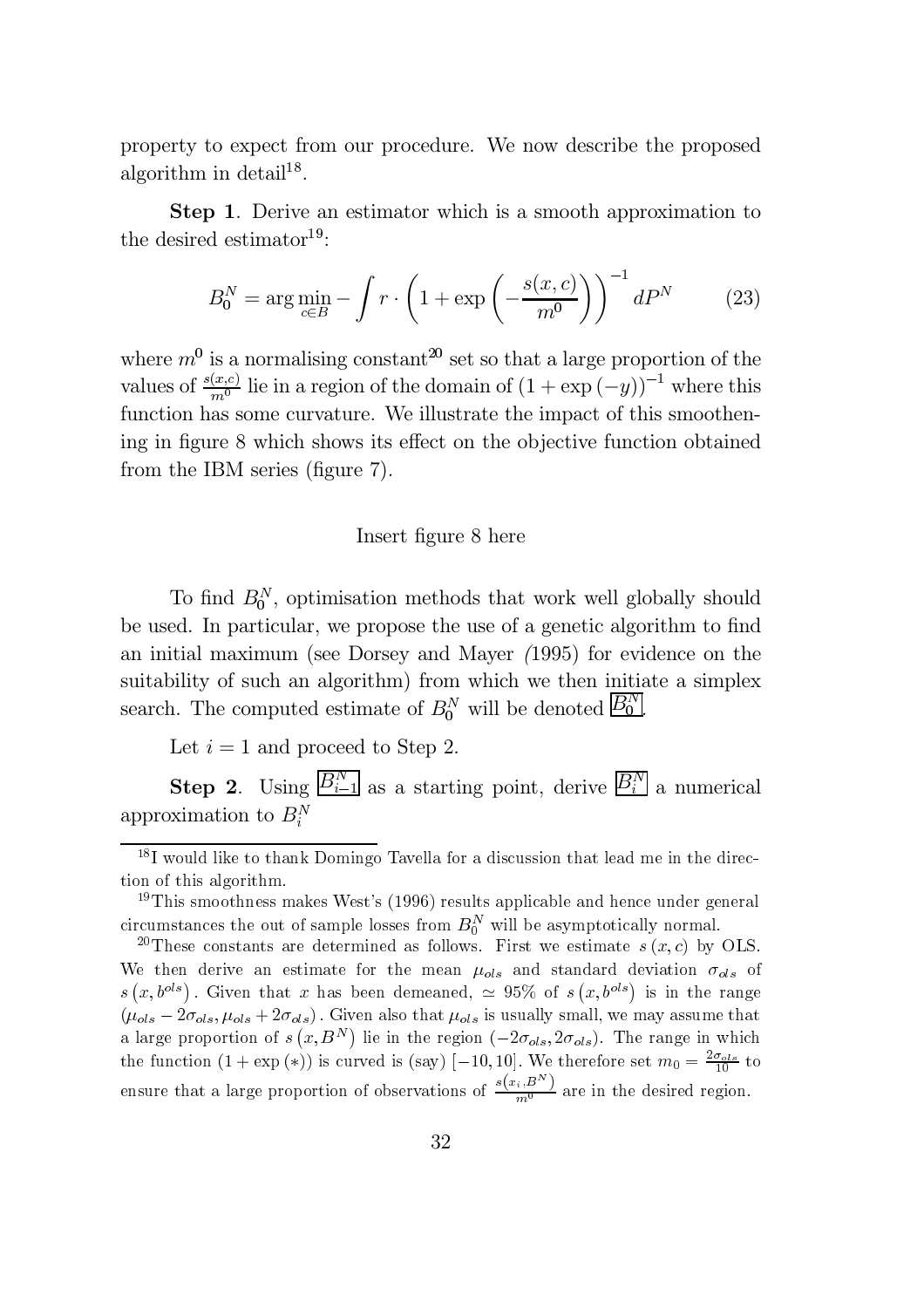$$
B_i^N = \arg\min_{c \in B} - \int r \cdot \left(1 + \exp\left(-\frac{s(x, c)}{m^i}\right)\right)^{-1} dP^N = 0
$$
  

$$
m^i = f(m^{i-1})
$$

In our applications, we have used<sup>21</sup>  $f(z)=0.85 \cdot z$ .

Step 3. If  $\int$  $\begin{array}{c} \hline \end{array}$  $\frac{1}{2}$  $\left|-1+2\cdot\left(1+\exp\left(-\frac{s(x,c)}{m^i}\right)\right.\right.$  $\begin{bmatrix} 1 & 0 & 0 \\ 0 & 0 & 0 \\ 0 & 0 & 0 \end{bmatrix}$  $\left\vert \right\vert ^{-1}$  $\begin{matrix} \phantom{-} \end{matrix}$  $dP^{N} = 1$  (which ensures that convergence to  $-\int r \cdot 1$   $(s(x, B^N) > 0) dP^N$  has been achieved) then end, let  $i = I$  and use  $\overline{B_{I}^{N}}$  as the estimate for  $B^{N}$ .

Otherwise, let  $i = i + 1$  and return to Step 2.

## 6.3 Some properties of the algorithm

All computational optimisation techniques aim to improve the speed of optimisation over an exhaustive grid search. A good technique is one that improves significantly over this speed without incurring a large cost in terms of a significant deterioration in performance.

One objection to the use of an algorithm such as the one proposed is that it could be that  $B_i^N$  varies drastically as a function of  $m^i$ . If so, even if one finds the global minimum of the first approximation, it may be that in the process of minimising better and better approximations to the desired problem, the algorithm gets stuck in a local minimum. Whether or not this happens will of course be an empirical issue and will depend on the interaction of the size of N, the form of P and  $s(x, c)$  as well as the efficiency of the computational procedures used.

With respect to this we note that exhaustive grid-searches nothwithstanding, we know of no alternative which would work on such a rugged landscape<sup>22</sup>. In trials we have run and which we will demonstrate igged landscape<sup>22</sup>. In trials we have run and which we will dem<br>
<sup>21</sup>A more sophisticated approach could let  $m^i$  be a function of  $\left(\overline{B_{i-1}^N}\right)\overline{B_{i-1}^N}$ on such<br>monstrat<br> $\frac{N}{i-2}$ , ...,  $\overline{B_0^N}$ 

 $\sqrt[3]{0}$ designed to accelerate and improve convergence

<sup>&</sup>lt;sup>22</sup>Except perhaps the method of Pictet *et al.* (1996) the properties of which are still insufficiently understood.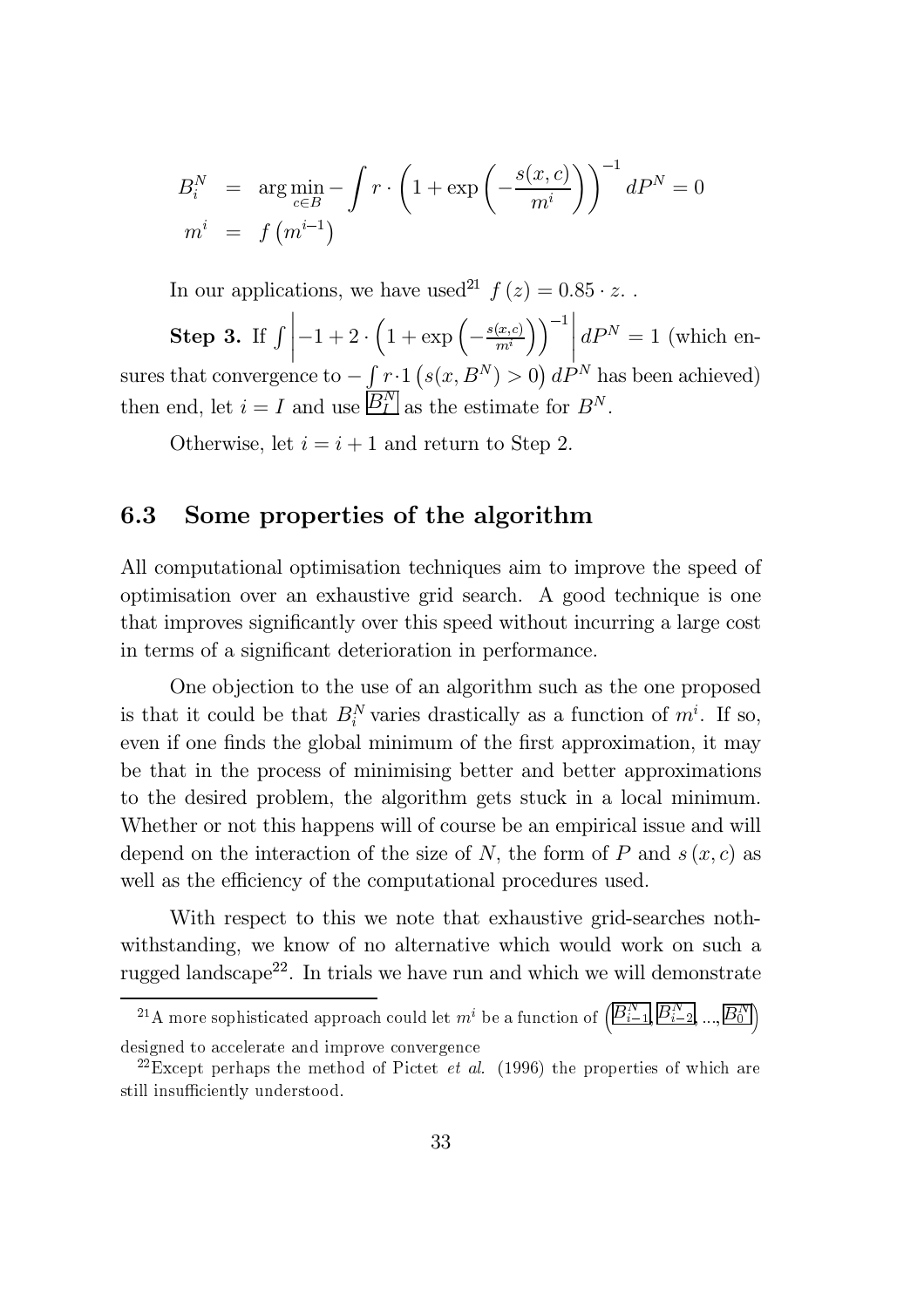below, the procedure has worked well for various  $N$ , as it is converges and does so much faster than grid searches.

Furthermore, as the following proposition shows, if  $b$  is a continuous function of m then this problem can be ruled out when  $N$  is 'large'. Of course, as N becomes large the original objective function becomes increasingly smooth and therefore some of the computational difficulty disappears. However, it would be disconcerting if our algorithm did not work even when N was large.

Proposition 8 Let:

$$
b(c, m) \equiv \arg \min_{c \in B} - \int r \cdot \left(1 + \exp\left(-\frac{s(x, c)}{m}\right)\right)^{-1} dP
$$

$$
b_i \equiv \arg \min_{c \in B} - \int r \cdot \left(1 + \exp\left(-\frac{s(x, c)}{m^i}\right)\right)^{-1} dP
$$

$$
\overline{m} \equiv \max_i m^{i-1} - m^i
$$

If (1)  $b(c, m)$  is a quasi-concave function, (2)  $B_i^N \to b_i$  almost surely<sup>23</sup> as  $N \to \infty$ , (3) The optimisation algorithms satisfy: (i) The optimum in Step 1 can be found (i.e.  $\overline{B_0^N} = B_0^N$ ) and (ii) for every subsequent step, optimisation works in an  $\varepsilon$ -neighbourhood of the solution (i.e. for a starting point  $B_s$  and some positive constant  $\epsilon, |B_s - B_i| \overset{\cdot}{\Box} \epsilon \Rightarrow \overline{B_i^N} = B_i^N$ , then  $\overset{\cdot}{\exists} \overline{m} > 0$ :

$$
\overline{B_I^N} \to b \text{ as } N \to \infty
$$

Proof: See Appendix.

The most crucial assumption we make here is that  $b(c, m)$  is a quasi-concave function. This is an unsatisfactory assumption because it does not relate to properties of P or  $s(x, c)$ . Unfortunately, we do not

 $23$ Conditions for  $(2)$  are weaker than the ones we have imposed for consistent estimation and are given by Manski 1988, Theorem 2', p.101)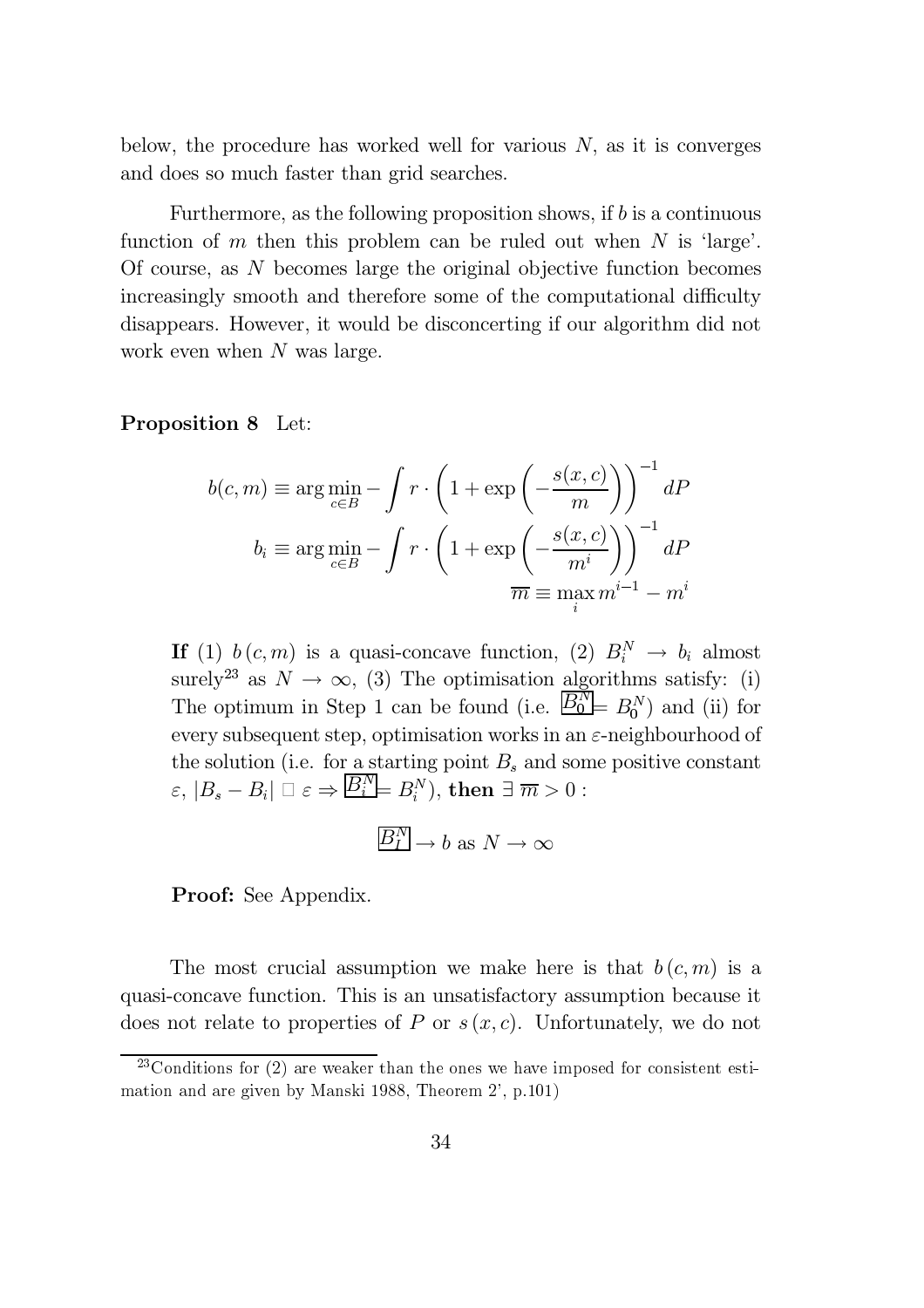know of conditions on  $(P, s(*, *)$  which would guarantee this and it is difficult to check whether even in simple cases this is the case  $24$ .

We conclude that the usefulness of the procedure we propose can only be evaluated in the context of a specific application. However, we believe the method is intuitively sensible and we have found it to be very effective on real data. The following simulation is an example of its effectiveness.

## 6.4 Empirical results from a simple model

Using the parametric model

$$
s(x, c) = c_0 + c_1 x_1 + c_2 x_2
$$

we employ our algorithm to compute an estimate of the risk neutral best predictor.

Since the model can only be identified to scale, set  $c_1 = 0.1$  and compute:

$$
B^N \equiv \arg\min_{(c_0, c_2)\in B} -\int r_{t+1} \cdot \mathbf{1} [c_0 + 0.1r_t + c_2r_{t-1} > 0] dP^N
$$
  

$$
B = [-10, 10] \times [-1, 1]
$$

We now describe the step-by-step results of the estimation procedure.

**Step 1:** The parameters estimated by the Genetic Algorithm are

$$
B_0^N = \arg\min_{(c_0, c_2) \in B} -\int r \cdot \left(1 + \exp\left(-\frac{c_0 + 0.1r_t + c_2r_{t-1}}{m^0}\right)\right)^{-1} dP^N
$$
\n
$$
\boxed{B_0^N} = (0.0043, -0.5658)
$$
\n(24)

<sup>&</sup>lt;sup>24</sup>We have been able to confirm that this is the case for the  $AR(1)$  model used in previous examples by plotting  $b(c, m)$ . Hopefully, quasi-concavity generalises to other cases.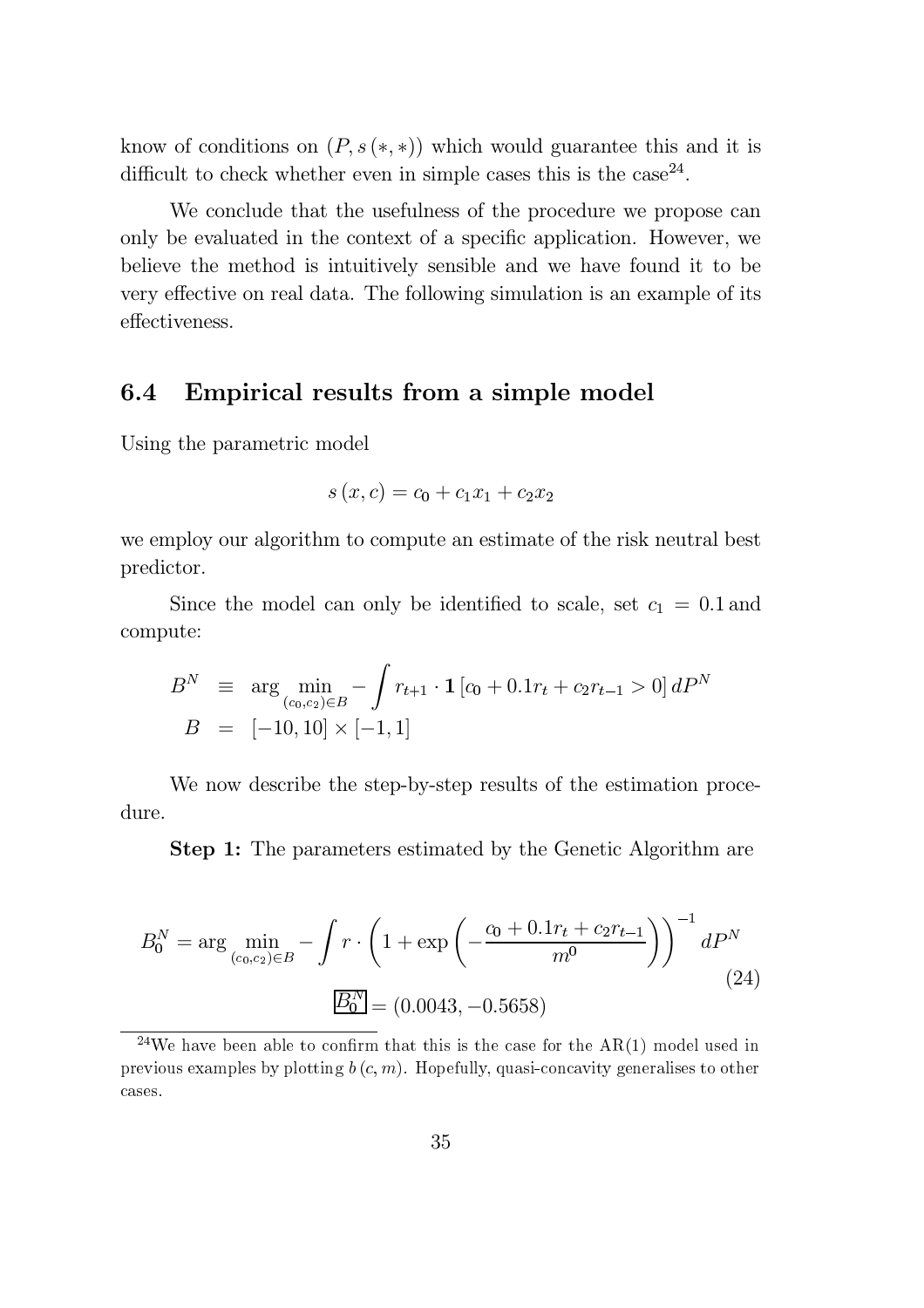The value of the objective function at this point is:

The value of the objective function at this point is:  
\n
$$
\int r \cdot \left(1 + \exp\left(-\frac{0.0043 + 0.1r_t - 0.5658r_{t-1}}{m^0}\right)\right)^{-1} dP^N = 8.4352 \times 10^{-4}
$$

The daily profits that would have been obtained (in sample) by a risk<br>neutral investor using this estimated model are:<br> $\int r_{t+1} \cdot \mathbf{1} [0.0043 + 0.1r_t - 0.5658r_{t-1} > 0] dP^N = 8.6936 * 10^{-4}$ neutral investor using this estimated model are:

$$
\int r_{t+1} \cdot \mathbf{1} [0.0043 + 0.1r_t - 0.5658r_{t-1} > 0] dP^N = 8.6936 * 10^{-4}
$$

**Step 2:** The estimated parameter after all<sup>25</sup> recursions was:

$$
B_I^N = (0.0036, -0.4765)
$$

The daily profits that would have been obtained (in sample) by a risk<br>neutral investor using this estimated model would be:<br> $\int r_{t+1} \cdot \mathbf{1} [0.0036 + 0.1r_t - 0.4765r_{t-1} > 0] dP^N = 9.4025 * 10^{-4}$  (25) neutral investor using this estimated model would be:

$$
\int r_{t+1} \cdot \mathbf{1} \left[ 0.0036 + 0.1 r_t - 0.4765 r_{t-1} > 0 \right] dP^N = 9.4025 * 10^{-4} \quad (25)
$$

#### Grid Search Comparison

By comparison, the grid search over  $81 \times 301 = 24381$  points spaced evenly in areas of size  $(0.0005, 0.01)$  used to plot figures 7 and 8 produced the following results:

For the objective function in step 1 (i.e. the approximation to the risk neutral investor's loss function)

$$
B_0^N(grid) = (0.0042, -0.55)
$$

The value of the objective function at this point is (compare to (24)):

$$
D_0 (yr \, at) = (0.0042, -0.55)
$$
  
The value of the objective function at this point is (compare to (24)):  

$$
\int r \cdot \left(1 + \exp\left(-\frac{0.0042 + 0.1r_t - 0.55r_{t-1}}{m^0}\right)\right)^{-1} dP^N = 8.4325 \times 10^{-4}
$$
(26)

 $2539\%$  of the recursions of this step resulted in improvements in the objective function.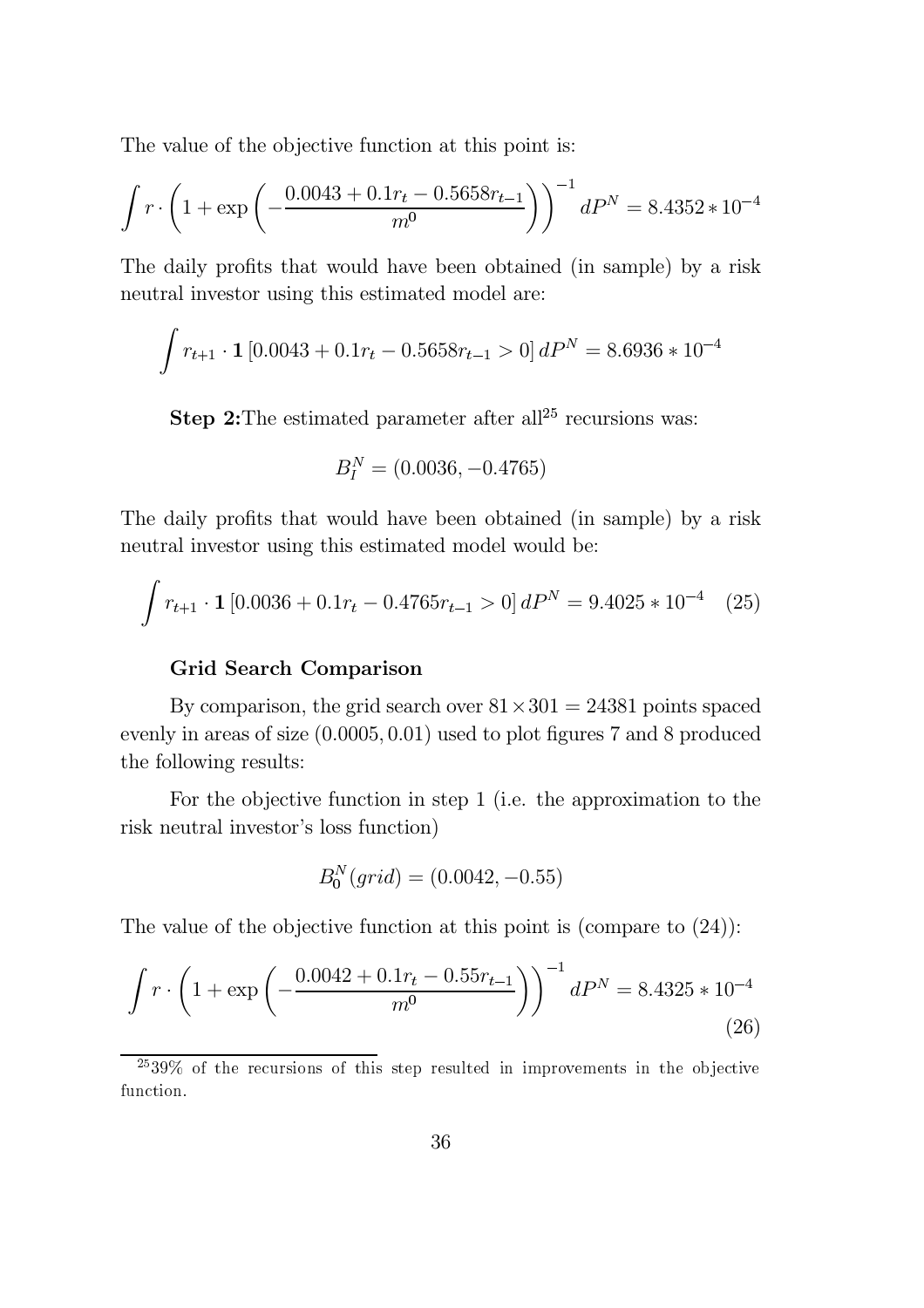For the loss function of the risk neutral investor:

$$
B^N(grid) = (0.0035, -0.45)
$$

The daily profits that would have been obtained (in sample) by a risk neutral investor using the parameters estimated by grid search would are<br>
(compare to (25)):<br>  $\int r_{t+1} \cdot \mathbf{1} [0.0036 + 0.1r_t - 0.4765r_{t-1} > 0] dP^N = 9.2226 * 10^{-4}$  (27) (compare to  $(25)$ ):

$$
\int r_{t+1} \cdot \mathbf{1} \left[ 0.0036 + 0.1 r_t - 0.4765 r_{t-1} > 0 \right] dP^N = 9.2226 * 10^{-4} \quad (27)
$$

The figure below plots the sequence  ${B_i^N}$  and the value for  $B^N$ obtained by grid search.

#### Insert Figure 9

We can draw the following conclusions from our results:

- i. The proposed computational procedure for estimation of Step 1 is very accurate (more accurate than that obtained from a grid search with a fine grid).
- ii. The recursions of Step 2 lead to significant improvements over the point estimated in Step 1 and the overall results of our computational procedure our better than that from the grid search.
- iii. The procedure was approximately 10 times faster than the grid search.
- iv. The parameters derived are not too different (scaled appropriately) to those estimated by OLS as described in Simulation 5.1.

It therefore seems that the results of Proposition 8 seem to apply and that the algorithm is very effective. Its effectiveness in comparison to the grid search will increase as the number of estimated parameters increases.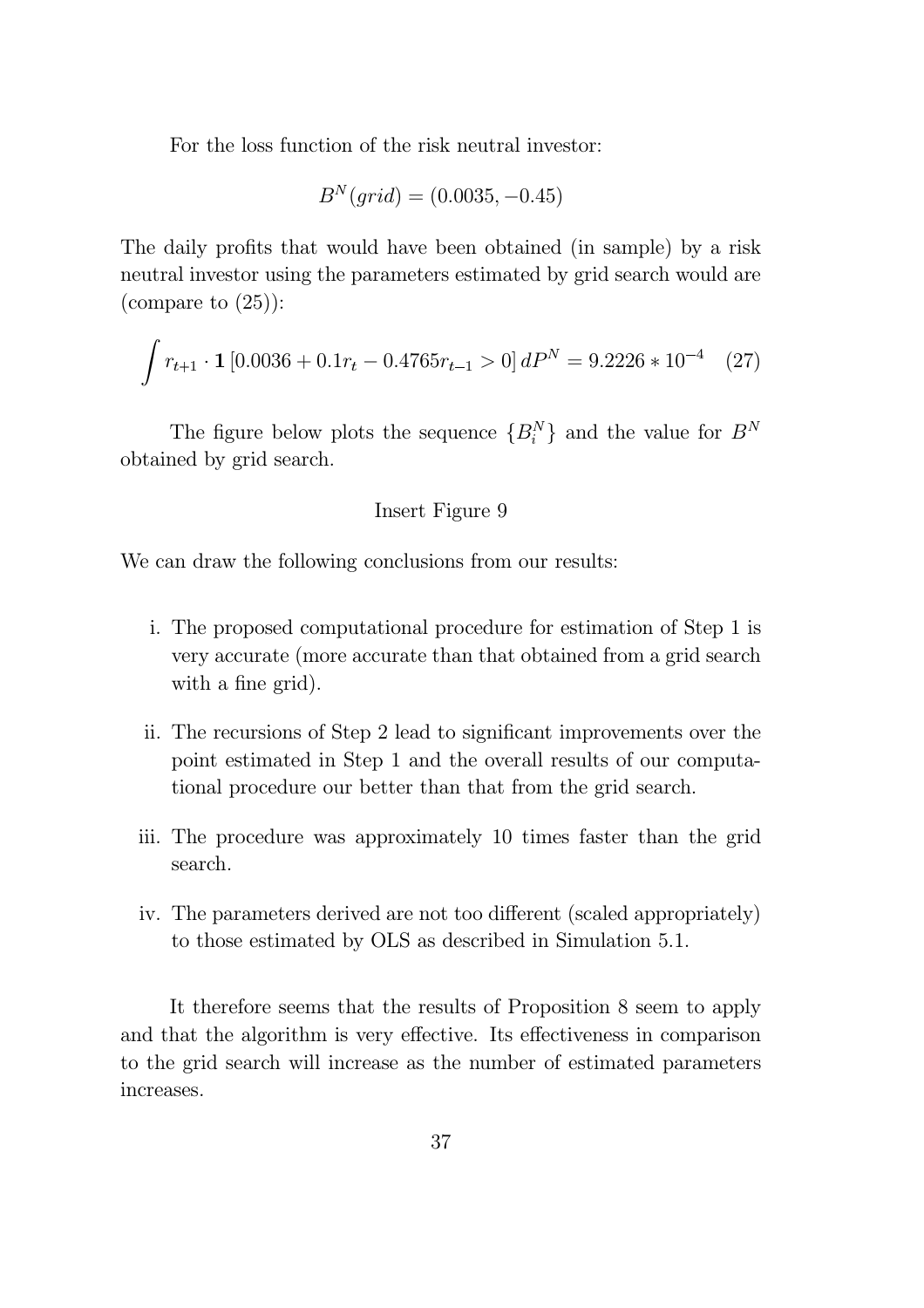## 7 Conclusion

The purpose of this paper has been to develop techniques by which risk neutral investors can conduct Risk Neutral Forecasting - that is, estimation of their optimal point forecasts for financial returns. Risk Neutral Forecasting is a natural framework in which to fit estimation of optimal `investment rules' such as technical trading rules or market timing rules. It provides the estimation counterpart to the literature which has evaluated the out of sample performance of returns models according to their Express component value' as quantified by criteria equivalent to the risk neutral investor's loss function. When a model has economic value for a risk neutral investor, it also has value for other types of investors (Merton 1981, Skouras 1997).

The objective of Risk Neutral Forecasting is to use data to parametrically estimate the Risk Neutral Best Predictor. It is obviously easier to formulate a correctly specified model for some function that has the same sign as the conditional mean than for the conditional mean itself. Since any function that has the same sign as the conditional mean is a Risk Neutral Best Predictor, it follows that Risk Neutral Forecasting is `easier' than conditional mean forecasting in the sense that it requires less stringent assumptions on the correctness of model specification.

Most of our analytical results are derived by exploiting the observation that Risk Neutral Forecasting can be seen as a generalisation of quantile regression of the sign of returns. This fact allows us to use some existing results to propose estimators for Risk Neutral Best Predictors that are asymptotically consistent. However, there are no available results on which we can build to derive further properties of our estimator so we explore these using some simulations. We find that our main estimator compares favourably with OLS procedures even when OLS is a maximum likelihood estimator.

There exists some empirical evidence indicating that it may be realistic to assume returns processes have some special features which make Risk Neutral Forecasting a standard exercise in quantile regression of a binary response. In this case, one of our estimators may be particularly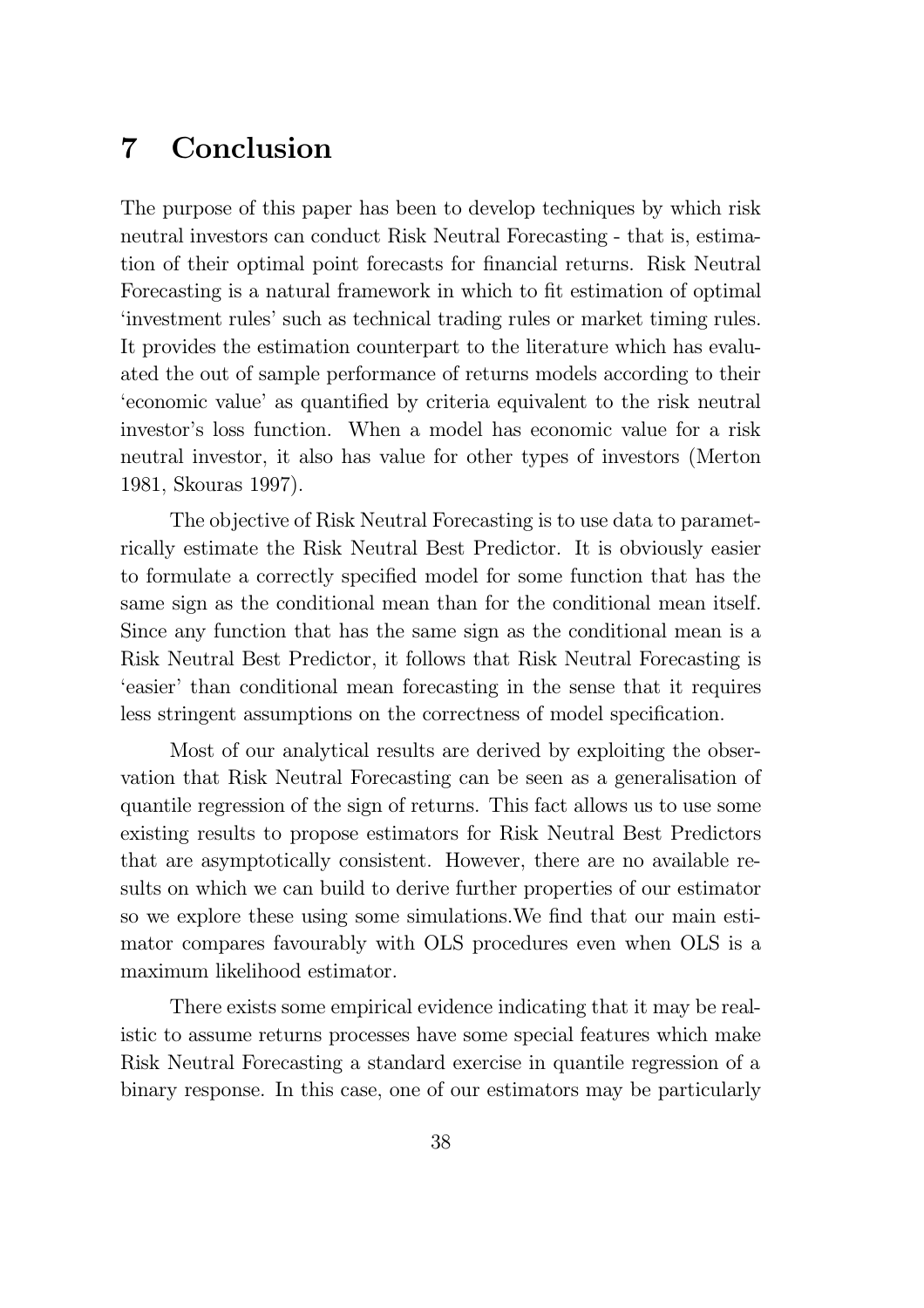efficient and we may use existing results to test whether a parametric model is a correct specification for a Risk Neutral Best Predictor - or equivalently whether it contains an optimal investment rule.

One complication in implementing Risk Neutral Forecasting is the computational difficulty of the problem involved. We propose an optimisation algorithm that goes some way in overcoming this difficulty. The algorithm is justified using both simulations and theoretical results and should also be useful in quantile regression applications (which are known to be computationally demanding, see e.g. Koenker et al., 1985).

There are a number of easy and interesting extensions, such as changing the risk neutral decision problem to include transaction costs and a second financial asset. There are also some difficult but very interesting questions that remain unanswered which relate to the properties of our estimators. In particular, a procedure for Risk Neutral Forecasting would be greatly improved by the derivation of an asymptotic distribution for the out of sample performance of estimated models since this could be used for model selection and validation. There is hope for the determination of such a distribution if the results of West (1996) can be extended to the case of discontinuous objective functions.

All these directions are important but the main priority for future research is empirical. The results developed permit estimation of a Risk Neutral Forecasting model that can combine the structure of econometric models for returns with the profitability of the most successful investment rules. Such a hybrid model should provide improved understanding of those features of returns processes that are the most important determinants of investment behaviour.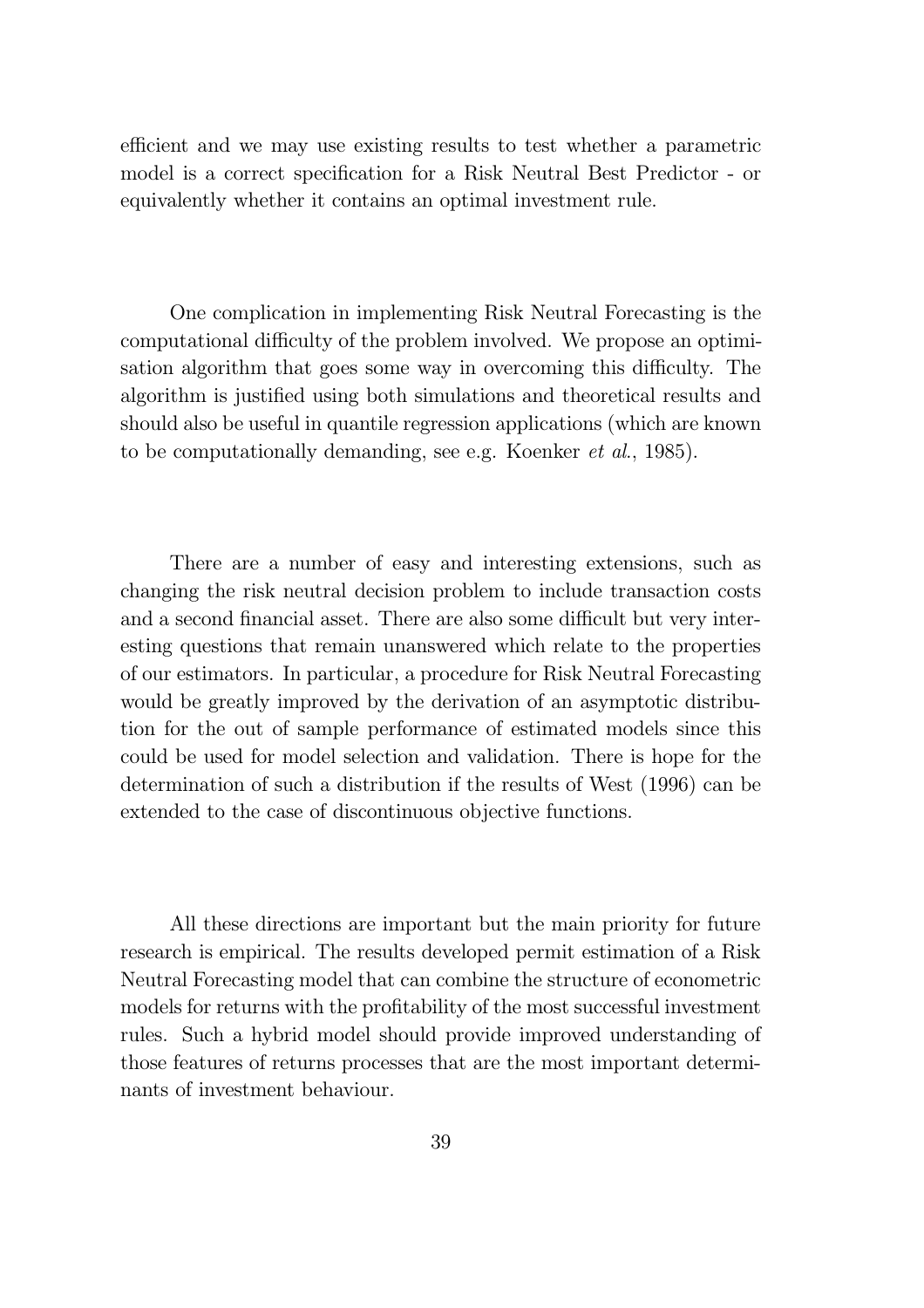## 8 Appendices

## Appendix A: Proofs of lemmata and lengthy propositions Proof of Proposition 2

Since

$$
g(x) = E(r|x) = \int_{-\infty}^{0} r dP|x + \int_{0}^{\infty} r dP|x
$$
  
= Pr( $\delta = 0 | x$ )E(r| $\delta = 0, x$ ) + Pr( $\delta = 1 | x$ )E(r| $\delta = 1, x$ )  
= -Pr( $\delta = 0 | x$ )E(|r|| $\delta = 0, x$ ) + Pr( $\delta = 1 | \xi$ )E(|r| | $\delta = 1, x$ )  
= -Pr( $\delta = 0 | x$ ) [E(|r| | $\delta = 0, x$ ) + Pr( $\delta = 1 | \xi$ )E(|r| | $\delta = 1, x$ )]  
+ E(|r| | $\delta = 1, x$ )

Let:

$$
z(x) \equiv \frac{1}{E(|r||\delta = 0, x) + E(|r||\delta = 1, x)}
$$

Then  $g(x) \cdot z(x) = A(x) - Pr(\delta = 0|x)$ 

Since  $z(x) > 0$ ,  $g(x) \cdot z(x)$  is a sign-preserving transform of  $g(x)$ so by Proposition 1b:

$$
p(\xi) \in \arg\min_{\theta \in \mathbb{R}^1} - (A(\xi) - \Pr(\delta = 0|\xi)) \cdot \mathbf{1}[\theta > 0], \xi \in X \blacksquare
$$

### Proof of Proposition 4

$$
\left( \mathrm{a}\right)
$$

 $\Rightarrow$ 

Suppose  $s(*, b)$  is a RNBP almost everywhere on  $P_X$ . Then:

$$
s(\xi, b) \in \arg\min_{\theta \in \mathbb{R}^1} - \int r \cdot \mathbf{1} \left[ \theta > 0 \right] dP |\xi, \text{ a.e. } P_X
$$

so it must be that:

$$
-\int r \cdot \mathbf{1} \left[ s \left( \xi, b \right) > 0 \right] dP \left| \xi \right| = -\int r \cdot \mathbf{1} \left[ s \left( x, c \right) > 0 \right] dP \left| \xi, \ \forall c \in B \text{ a.e. } P_X
$$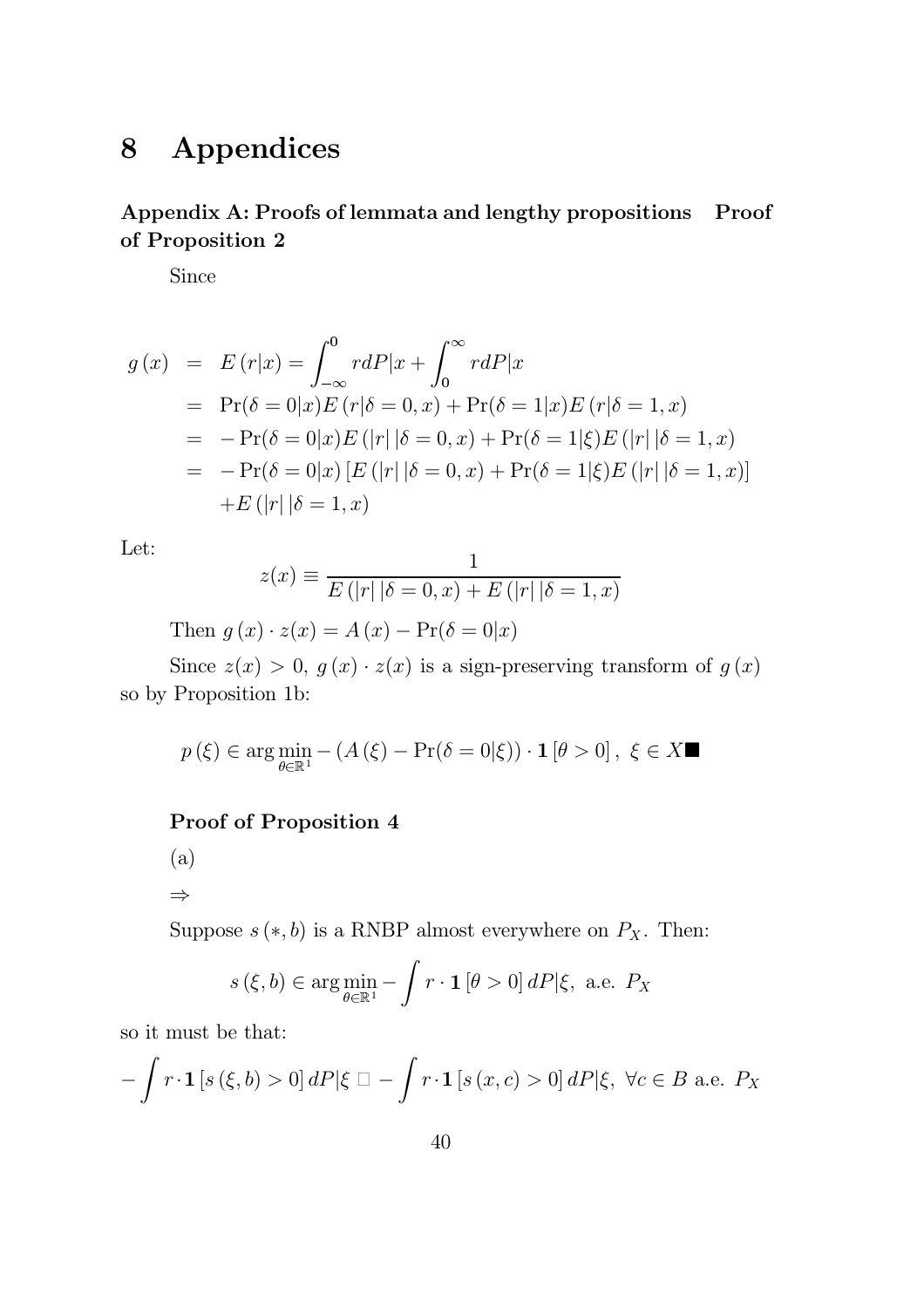Summing over all inequalities for each  $\xi \in X$  :

$$
-\int r \cdot \mathbf{1} \left[ s(x,b) > 0 \right] dP \Box - \int r \cdot \mathbf{1} \left[ s(x,c) > 0 \right] dP, \ \forall c \in B,
$$

So (15) is indeed a necessary condition.

$$
\Leftarrow
$$

Suppose  $s(*, b)$  is not a RNBP almost everywhere on  $P_X$ . Then for some  $\overline{X}$  with non-zero measure:

$$
s(\xi, b) \notin \arg\min_{\theta \in \mathbb{R}^1} - \int r \cdot \mathbf{1} [\theta > 0] dP |\xi, \xi \in \overline{X}
$$

Since by assumption  $s(x, c')$  is a RNBP:

$$
-\int r \cdot \mathbf{1} [s(x, b) > 0] dP |\xi > -\int r \cdot \mathbf{1} [s(x, c') > 0] dP |\xi, \xi \in \overline{X}
$$

$$
-\int r \cdot \mathbf{1} [s(x, b) > 0] dP |\xi \ge -\int r \cdot \mathbf{1} [s(x, c') > 0] dP |\xi, \xi \notin \overline{X}
$$

Summing over all inequalities for each  $\xi \in X$  :

$$
- \int r \cdot \mathbf{1} [s(x, b) > 0] dP > - \int r \cdot \mathbf{1} [s(x, c') > 0] dP
$$

But this contradicts  $(15)$ , so it is also a sufficient condition.

(b) Using Proposition 2  $s(*, b)$  is a RNBP iff

$$
s(*,b) \in \arg\min_{\theta \in \mathbb{R}^1} -1 \left[\theta > 0\right] \cdot \left(A\left(\xi\right) - \Pr\left(\delta = 0|\xi\right)\right), \ \xi \in X
$$

Using this fact and applying the same logic as in (a) we get the desired  $result.$ 

## Proposition 7, Lemma A

Lemma A: Let

$$
h(x, c) \equiv v(x) \mathbf{1} [s(x, c) > 0]
$$
  
\n
$$
h_N(x, c) \equiv v_N(x) \mathbf{1} [s(x, c) > 0]
$$
  
\n
$$
v(x) \equiv \delta - A(x)
$$
  
\n
$$
v_N(x) \equiv \delta - A^N(x)
$$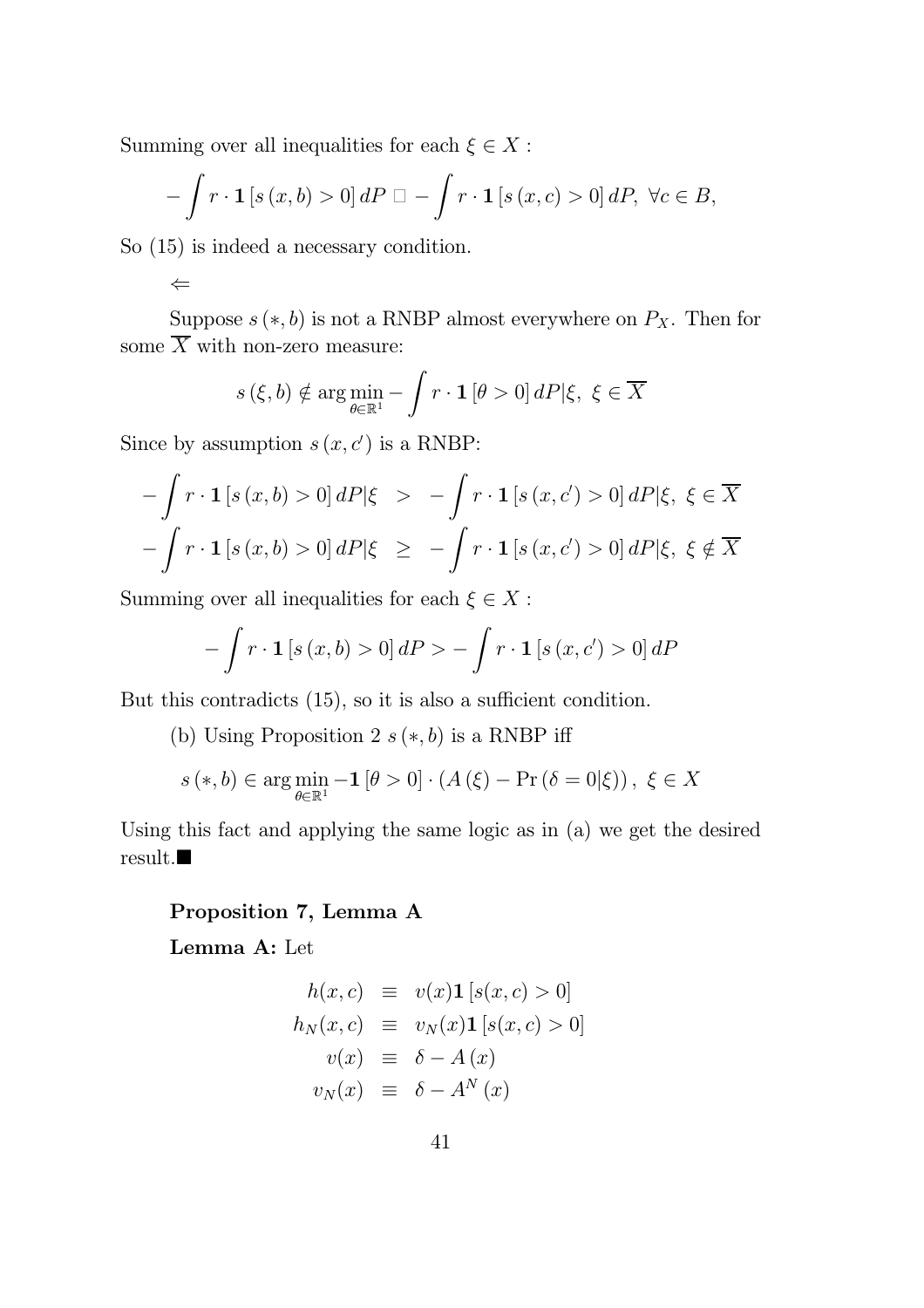Under the assumptions imposed, the sample expected loss function using the uniformly convergent model  $A^N(x)$  for  $A(x)$  converges uniformly to the true loss function:

$$
\lim_{N \to \infty} \sup_{c \in B} \left| \int h_N(x, c) dP^N - \int h(x, c) dP \right| = 0
$$

### Proof of Lemma A

This proof extends Theorem 3', Chapter 7, Manski 1988 to the case where  $v$  is replaced with a uniformly consistent estimate for it.

Its proof utilises the following Lemma:

#### Lemma B:

If  $A_N(x) \to A(x)$  uniformly, then

$$
\max_{c \in B} \left| \int h_N(x, c) dP^N - \int h(x, c) dP \right| \to 0 \text{ a.s.}
$$

### Proof of Lemma B:

Since  $h_N(x, c)$  is a linear function of  $A_N(x)$  uniform convergence of the latter implies uniform convergence of the former.

This means:

$$
\forall \varepsilon > 0, \exists N_0 : |h_N(x, c) - h(x, c)| < \varepsilon, \ x \in X, \ N > N_0
$$

Hence:

$$
\frac{1}{N}\sum_{i=1}^{N}|h_N(x_i,c) - h(x_i,c)| < \frac{1}{N}\sum_{i=1}^{N}\varepsilon = \varepsilon
$$

But since  $\frac{1}{N} \sum_{i=1}^{N} |h_N(x_i, c) - h(x_i, c)| \ge \Big|$  $\overline{\phantom{a}}$  $\vert$ 1  $\frac{1}{N} \sum_{i=1}^{N} h_N(x_i, c) - h(x_i, c)$  $\frac{1}{2}$  $\vert$ this implies:

$$
\left|\frac{1}{N}\sum_{i=1}^{N}h_N(x_i,c)-h(x_i,c)\right|<\varepsilon
$$

Letting  $N_0 \to \infty$ ,  $\varepsilon$  can be arbitrarily close to zero so it follows that:

$$
\left| \int h_N(x, c) dP^N - \int h(x, c) dP^N \right| \to 0 \text{ a.s.}
$$
 (28)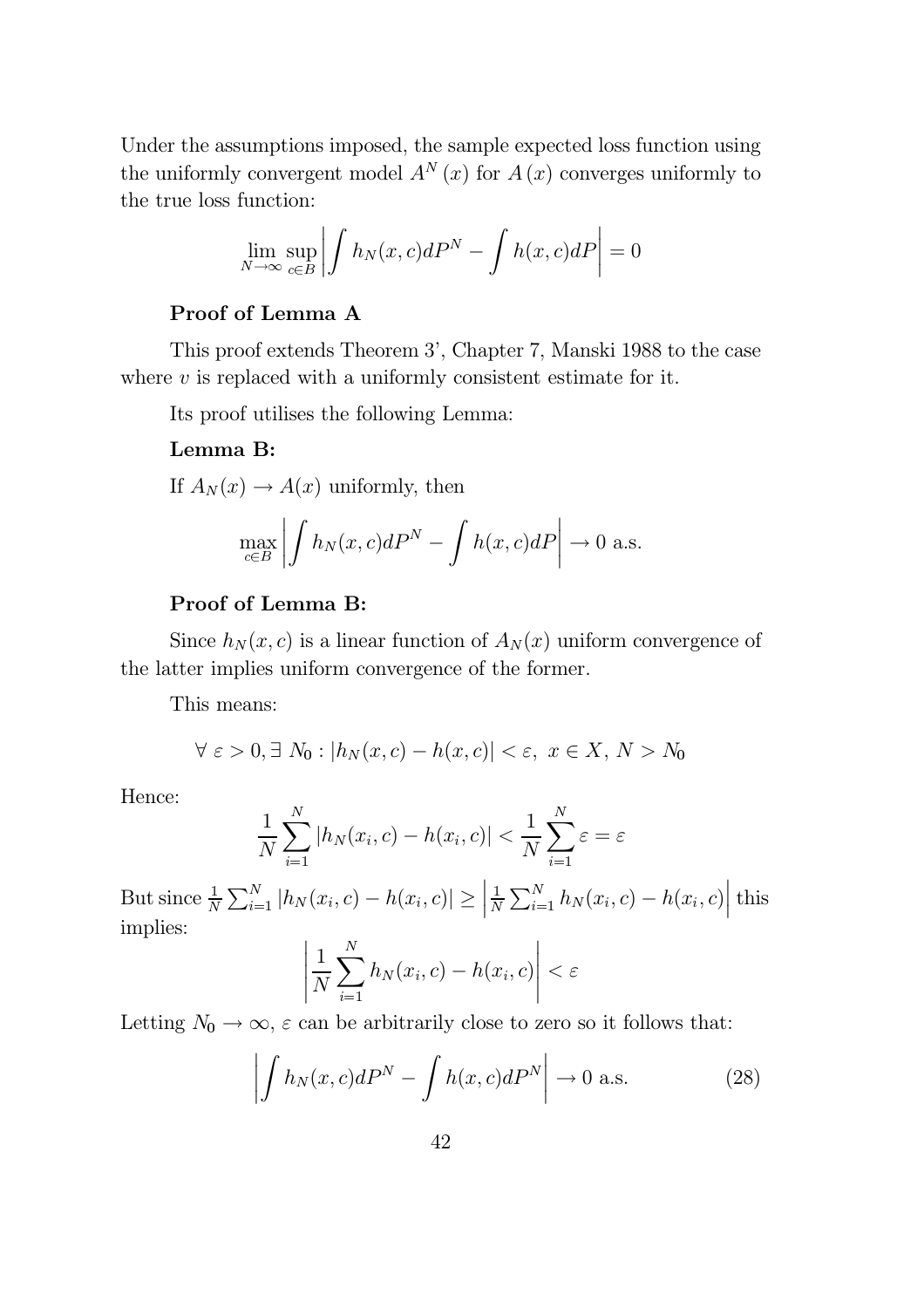An appropriate LLN ensures that:

$$
\left| \int h(x, c) dP^N - \int h(x, c) dP \right| \to 0 \text{ a.s.}
$$
 (29)

So combining  $(28)$  and  $(29)$ :

$$
\left| \int h_N(x, c) dP^N - \int h(x, c) dP^N \right| + \left| \int h(x, c) dP^N - \int h(x, c) dP \right| \to 0 \text{ a.s.}
$$
\n(30)

Now notice that since  $|a - b| + |b - c| \geq |a - c|$ ,

$$
\left| \int h_N(x, c) dP^N - \int h(x, c) dP^N \right| + \left| \int h(x, c) dP^N - \int h(x, c) dP \right|
$$
  
\n
$$
\geq \left| \int h_N(x, c) dP^N - \int h(x, c) dP \right|
$$

Using this fact and (30), we obtain:

$$
\left| \int h_N(x, c) dP^N - \int h(x, c) dP \right| \to 0 \text{ a.s.}
$$

and the proof to Lemma B is complete since this holds for all  $c \in B\blacksquare$ 

To prove Lemma A, we follow the logic of Manski (1988), Lemmata 5 and 6, pp 104-108:

$$
\left| \int h_N(x, a) - h_N(x, c) dP^N \right|
$$
\n
$$
= \left| \int v^N(x) [\mathbf{1}(s(x, a) < 0) - \mathbf{1}(s(x, c) < 0)] dP^N \right|
$$
\n
$$
\Box \int |v^N(x) [\mathbf{1}(s(x, a) < 0) - \mathbf{1}(s(x, c) < 0)] | dP^N
$$
\n
$$
= \int_{X(a, c)} |v^N(x)| dP^N
$$
\n(31)

where  $X(a, c) \equiv \{\xi \in X : s(\xi, a) \square \cup 0 \square s(\xi, c) \text{ or } s(\xi, a) \geq 0 \geq s(\xi, c)\}\$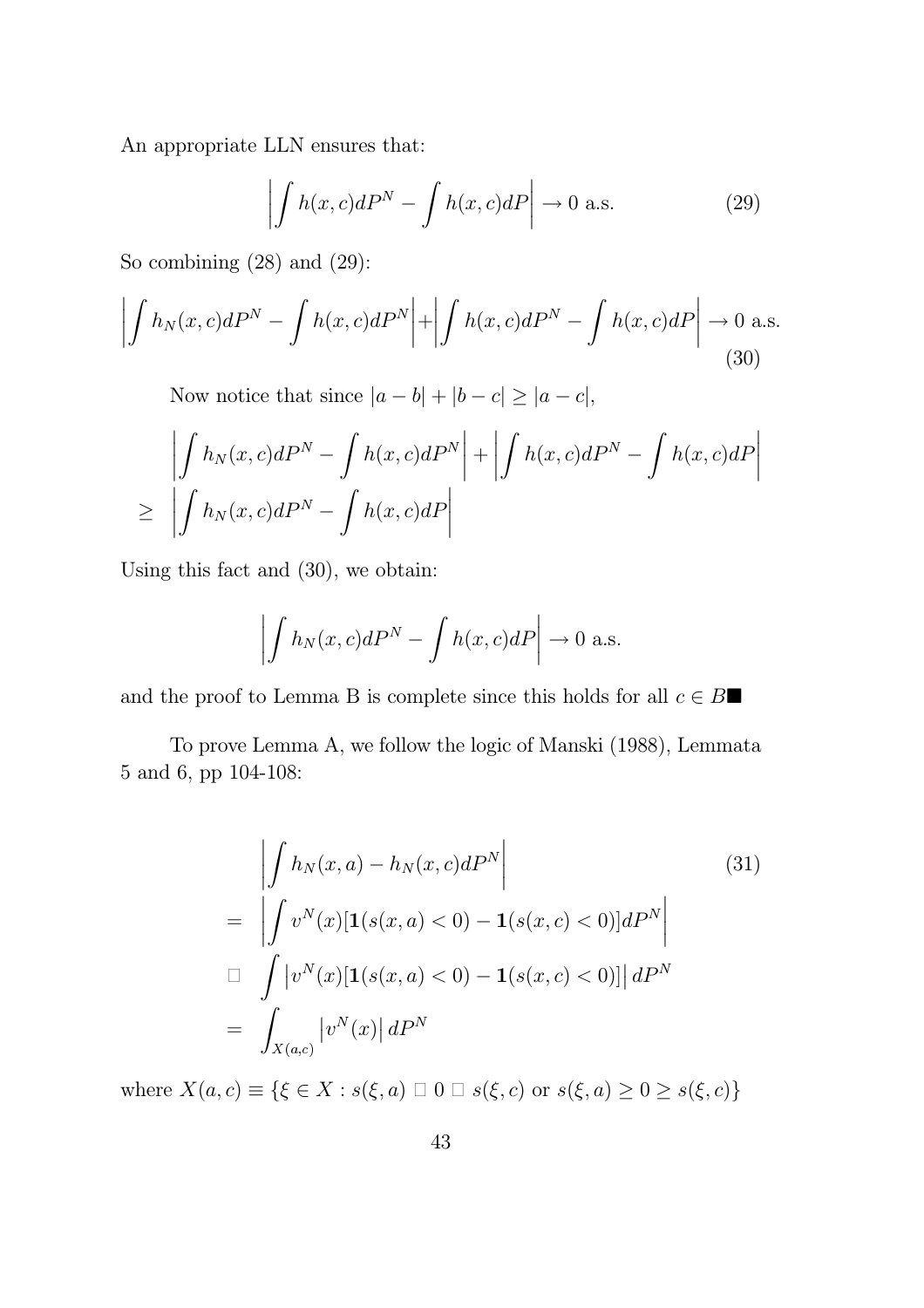For  $c \in B$ ,  $\alpha > 0$ , by the equicontinuity assumption (A5.4) which for notational simplicity (but without loss of generality) we assume holds for the identity function  $\tau : \tau(x) = x$ , it follows that  $\exists \delta_{\alpha} : |a - c| < \delta_{\alpha} \Rightarrow$ 

$$
\begin{cases} s(\xi, c) > \alpha \Rightarrow s(\xi, a) > 0 \\ s(\xi, c) < -\alpha \Rightarrow s(\xi, a) < 0 \end{cases} \forall a \in B, \xi \in X
$$

Hence

$$
|a-c| < \delta_{\alpha} \Rightarrow X(a,c) \subset X_{c\alpha} \equiv \{\xi \in X : -\alpha < s(\xi, c) < \alpha\}
$$

And using (31) previously established:

$$
|a-c| < \delta_{\alpha} \Rightarrow \left| \int h_N(x,a) - h_N(x,c) dP^N \right| \Box \int_{Xc\alpha} |v^N(x)| dP^N
$$

By identical reasoning, this condition holds if we replace  $h_N(x, *)$  with  $h(x, *)$  and  $P<sup>N</sup>$  with P. Hence,

$$
|a - c| < \delta_{\alpha} \Rightarrow \qquad (32)
$$
\n
$$
\left| \int h(x, a) - h(x, c) dP \right| + \left| \int h_N(x, a) - h_N(x, c) dP^N \right|
$$
\n
$$
\Box \int_{X_{c\alpha}} |v(x)| dP + \int_{X_{c\alpha}} |v^N(x)| dP^N
$$

Now notice that:

$$
\left| \int h_N(x, a) dP^N - \int h(x, a) dP \right|
$$
\n
$$
= \left| \int (h_N(x, a) - h_N(x, c)) dP^N - \int (h(x, a) - h(x, c)) dP + \int h_N(x, c) dP^N - \int h(x, c) dP \right|
$$
\n
$$
\Box \left| \int h_N(x, a) - h_N(x, c) dP^N \right| + \left| \int h(x, a) - h(x, c) dP \right| + \left| \int h_N(x, c) dP^N - \int h(x, c) dP \right|
$$
\n(33)

Hence combining (32) and (33):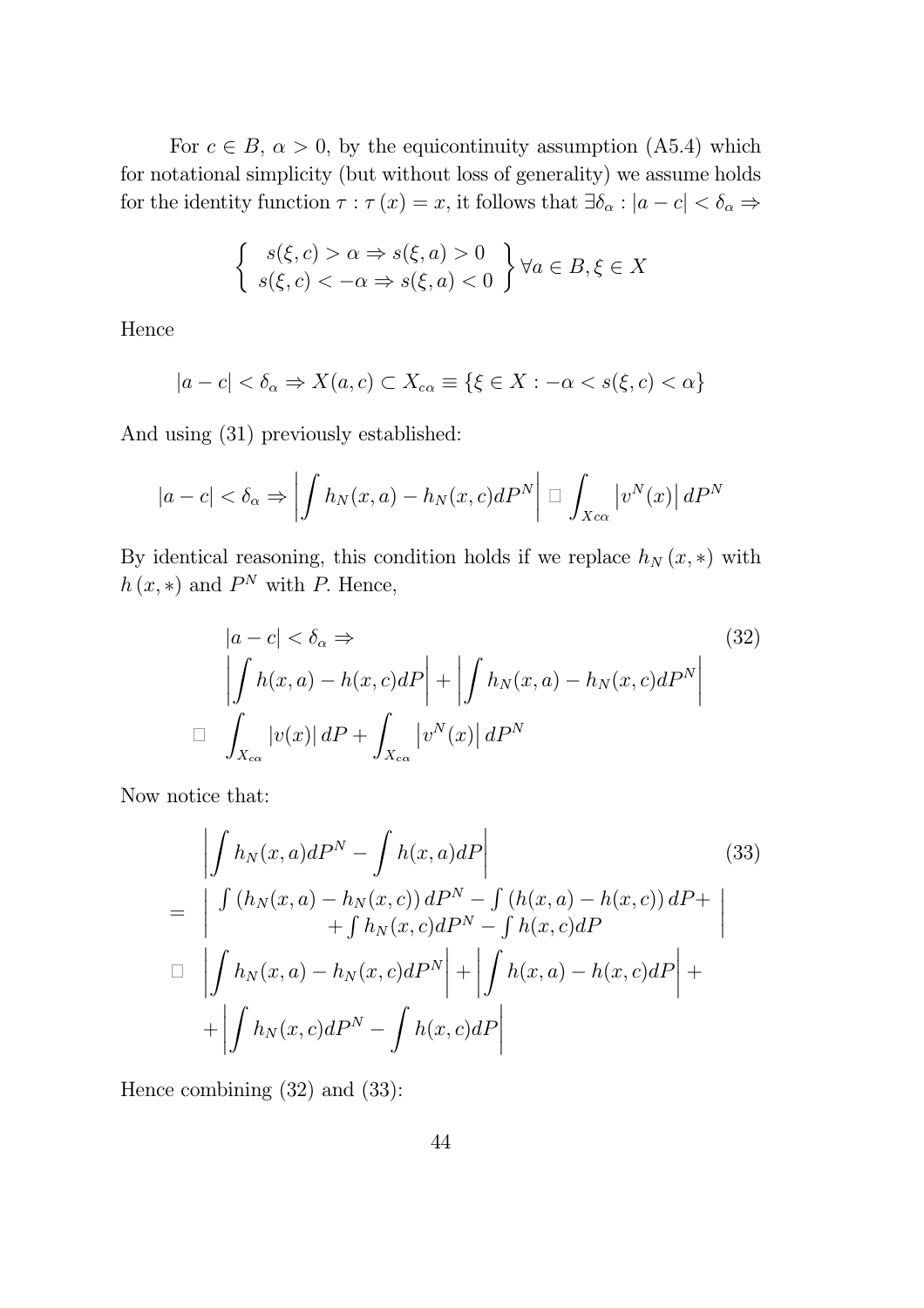$$
|a - c| < \delta_{\alpha} \Rightarrow
$$
  
\n
$$
\left| \int h_N(x, a) dP^N - \int h(x, a) dP \right|
$$
  
\n
$$
\Box \int_{Xca} |v(x)| dP + \int_{Xca} |v^N(x)| dP^N + \left| \int h_N(x, c) dP^N - \int h(x, c) dP \right|
$$

Now the assumption of compactness of B (A5.1) implies directly that  $\exists$  $B_{\alpha} \subset B$  s.t.  $card(B_{\alpha}) < \infty$  and  $c \in B_{\alpha}$  satisfies  $|a - c| < \delta_{\alpha} \ \forall a \in B$ .

Hence  $\forall a \in B$ ,

$$
\left| \int h_N(x, a) dP^N - \int h(x, a) dP \right|
$$
\n
$$
\Box \max_{c \in B_{\alpha}} \int_{X_{c\alpha}} |v(x)| dP + \max_{c \in B_{\alpha}} \int_{X_{c\alpha}} |v^N(x)| dP^N +
$$
\n
$$
+ \max_{c \in B_{\alpha}} \left| \int h_N(x, c) dP^N - \int h(x, c) dP \right|
$$
\n(34)

Now notice that by assumption  $A_N(x) \to A(x)$  uniformly so  $v^N(x) \to$  $v(x)$  uniformly. Hence there is a  $N_0$  s.t. for all  $N > N_0$ ,  $|v^N(x) - v(x)| \square$  $\epsilon$ 

Since also  $|v^N(x) - v(x)| \ge |v^N(x)| - |v(x)|$ , it follows that:  $\left| v^N(x) \right| - \left| v(x) \right| \ \Box \ \epsilon$ 

Hence for all  $c, a \in B$ 

$$
\int_{Xca}\left|v^{N}(x)\right|-\left|v(x)\right|dP^{N}\ \Box\ \epsilon
$$

Which implies that for all  $c, a \in B$ 

$$
\int_{X_{c\alpha}} |v^N(x)| dP^N \to \int_{X_{c\alpha}} |v(x)| dP^N \text{ a.s.}
$$

The strong law of large numbers implies (given A4.2) that: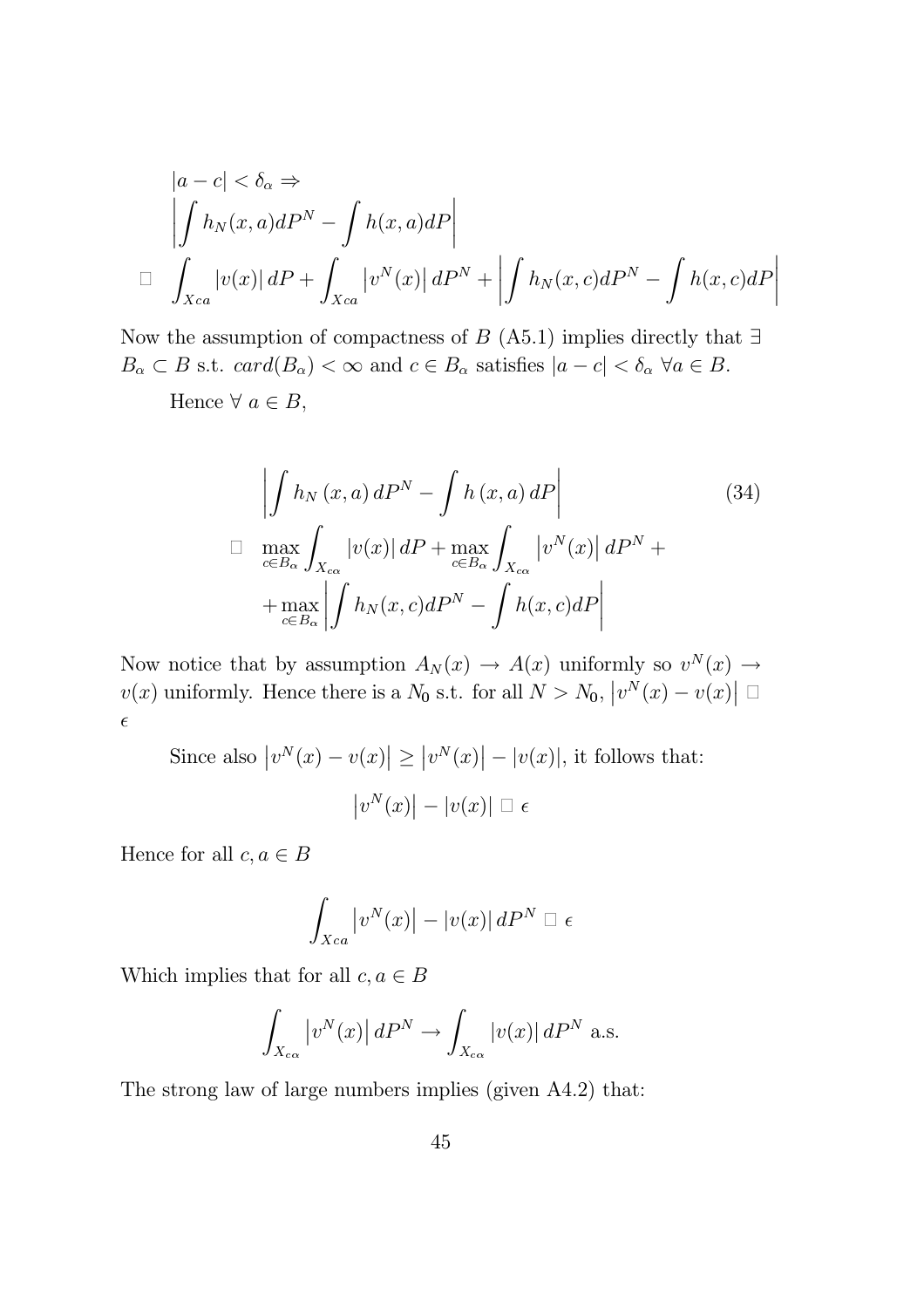$$
\int_{X_{c\alpha}} |v(x)| dP^N \to \int_{X_{c\alpha}} |v(x)| dP \text{ a.s.}
$$

Hence for all  $c, a \in B$ 

$$
\int_{X_{c\alpha}} |v^N(x)| dP^N \to \int_{X_{c\alpha}} |v(x)| dP \text{ a.s.}
$$

Which implies

$$
\max_{c \in B_{\alpha}} \int_{X_{c\alpha}} |v^N(x)| dP^N \to \max_{c \in B_{\alpha}} \int_{X_{c\alpha}} |v(x)| dP \text{ a.s.}
$$

Using Lemma B to ensure  $\max_{c \in B_{\alpha}}$  $\left| \int h_N(x, c) dP^N - \int h(x, c) dP \right| \to 0$ and (34), it follows that  $\forall \alpha, \eta > 0$ ,  $\exists N_{\alpha\eta} < \infty$  s.t.

$$
N > N_{\alpha\eta} \Rightarrow
$$
  
\n
$$
\sup_{a \in B} \left| \int h_N(x, a) dP^N - \int h(x, a) dP \right| \quad \Box \quad 2 \left[ \max_{c \in B_{\alpha}} \int_{X_{ca}} |v(x)| dP + \eta \right]
$$
  
\n
$$
\Box \quad 2 \left[ \sup_{c \in B_{\alpha}} \int_{X_{ca}} |v(x)| dP + \eta \right]
$$

Now the boundary assumption (A5.5) implies that as  $(\alpha, \eta) \to 0$ the required result is obtained thus completing the proof to Lemma  $A.\blacksquare$ 

### Proof of Proposition 8

Assumption (2) implies that  $\exists N_1, N_2 : \forall \varepsilon_1, \varepsilon_2$ 

$$
\begin{aligned}\n\left| B_i^N - b_i \right| &\leq\ \varepsilon_1 \text{ for } N > N_1 \\
\left| B_{i+1}^N - b_i \right| &\leq\ \varepsilon_2 \text{ for } N > N_2\n\end{aligned}
$$

Hence for  $N > \max(N_1, N_2)$ 

$$
\left|B_i^N - b_i\right| + \left|B_{i+1}^N - b_{i+1}\right| \leqslant \varepsilon_1 + \varepsilon_2\tag{35}
$$

Since also,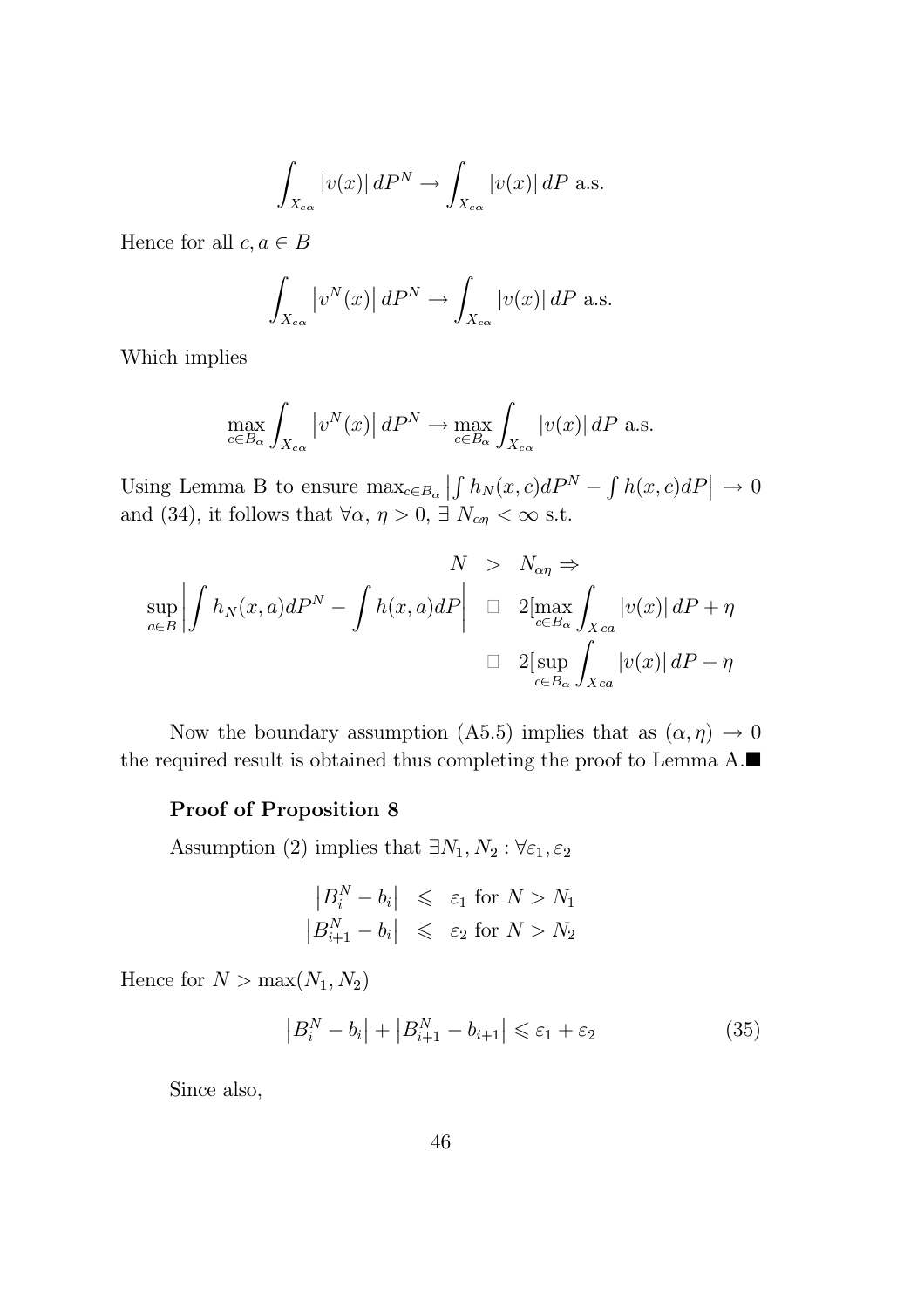$$
|B_i^N - b_i| + |B_{i+1}^N - b_{i+1}| = |B_i^N - b_i| + |b_{i+1} - B_{i+1}^N|
$$
 (36)

and

$$
\left|B_i^N - b_i\right| + \left|b_{i+1} - B_{i+1}^N\right| \ge \left|B_i^N - b_i + b_{i+1} - B_{i+1}^N\right| \tag{37}
$$

Letting  $\varepsilon_3 = b_{i+1} - b_i$ , it follows from (35), (36) and (37) that:

$$
\varepsilon_1 + \varepsilon_2 \ge |B_i^N - b_i| + |B_{i+1}^N - b_{i+1}| \ge |B_i^N - B_{i+1}^N + \varepsilon_3|
$$

Since:

$$
|B_i^N - B_{i+1}^N + \varepsilon_3| \ge |B_i^N - B_{i+1}^N| - |\varepsilon_3|
$$

It follows that:

$$
\varepsilon_1 + \varepsilon_2 + |\varepsilon_3| \ge |B_i^N - B_{i+1}^N|
$$

Let  $\varepsilon = \varepsilon_1 + \varepsilon_2 + |\varepsilon_3|$ .

By assumption (1) and the theorem of the maximum it follows that  $b(m)$  is continuous. Hence,  $\forall \varepsilon$ :

$$
\exists N_0, \overline{m} > 0: \forall N > N_0, i, \left| B_i^N - B_{i+1}^N \right| < \varepsilon
$$
\n(38)

Using this fact and assumptions  $3(i)$ , (ii) we find that:

 $\exists \overline{m} > 0 : \forall N > N_0,$ 

 $\overline{B_i^N} = B_i^N$ 

Since  $B_I^N = B^N \to b$ , for this  $\overline{m}$ , as  $N \to \infty$ ,

$$
\overline{B_I^N}\def\ffp{{\cal Q}}\def\ffp{{\cal Q}}\def\ffp{{\cal Q}}\def\ffp{{\cal Q}}\def\ffp{{\cal Q}}\def\ffp{{\cal Q}}\def\ffp{{\cal Q}}\def\ffp{{\cal Q}}\def\ffp{{\cal Q}}\def\ffp{{\cal Q}}\def\ffp{{\cal Q}}\def\ffp{{\cal Q}}\def\ffp{{\cal Q}}\def\ffp{{\cal Q}}\def\ffp{{\cal Q}}\def\ffp{{\cal Q}}\def\ffp{{\cal Q}}\def\ffp{{\cal Q}}\def\ffp{{\cal Q}}\def\ffp{{\cal Q}}\def\ffp{{\cal Q}}\def\ffp{{\cal Q}}\def\ffp{{\cal Q}}\def\ffp{{\cal Q}}\def\ffp{{\cal Q}}\def\ffp{{\cal Q}}\def\ffp{{\cal Q}}\def\ffp{{\cal Q}}\def\ffp{{\cal Q}}\def\ffp{{\cal Q}}\def\ffp{{\cal Q}}\def\ffp{{\cal Q}}\def\ffp{{\cal Q}}\def\ffp{{\cal Q}}\def\ffp{{\cal Q}}\def\ffp{{\cal Q}}\def\ffp{{\cal Q}}\def\ffp{{\cal Q}}\def\ffp{{\cal Q}}\def\ffp{{\cal Q}}\def\ffp{{\cal Q}}\def\ffp{{\cal Q}}\def\ffp{{\cal Q}}\def\ffp{{\cal Q}}\def\ffp{{\cal Q}}\def\ffp{{\cal Q}}\def\ffp{{\cal Q}}\def\ffp{{\cal Q}}\def\ffp{{\cal Q}}\def\ffp{{\cal Q}}\def\ffp{{\cal Q}}\def\ffp{{\cal Q}}\def\ffp{{\cal Q}}\def\ffp{{\cal Q}}\def\ffp{{\cal Q}}\def\ffp{{\cal Q}}\def\ffp{{\cal Q}}\def\ffp{{\cal Q}}\def\ffp{{\cal Q}}\def\ffp{{\cal Q}}\def\ffp{{\cal Q}}\def\ffp{{\cal Q}}\def\ffp{{\cal Q}}\def\ffp{{\cal Q}}\def\ffp{{\cal Q}}\def\ffp{{\cal Q}}\def\ffp{{\cal Q}}\def\ffp{{\cal Q}}\def\ffp{{\cal Q}}\def\ffp{{\cal Q}}\def\ffp{{\cal Q}}\def\ffp{{\cal Q}}\def\ffp{{\cal Q}}\def\ffp{{\cal Q}}\def\ffp{{\cal Q}}\def
$$

Appendix B: Sufficient conditions for required assumptions Sufficient conditions for equicontinuity  $(A5.3)$ 

By Manski 1988, Lemma 7, pp. 109-110:

For some  $\tau \in \mathbb{T}$ , at least one of (a), (b) or (c) hold:

a)  $X \times B$  is a compact metric space and  $\tau(s(*,*))$  is continuous on it.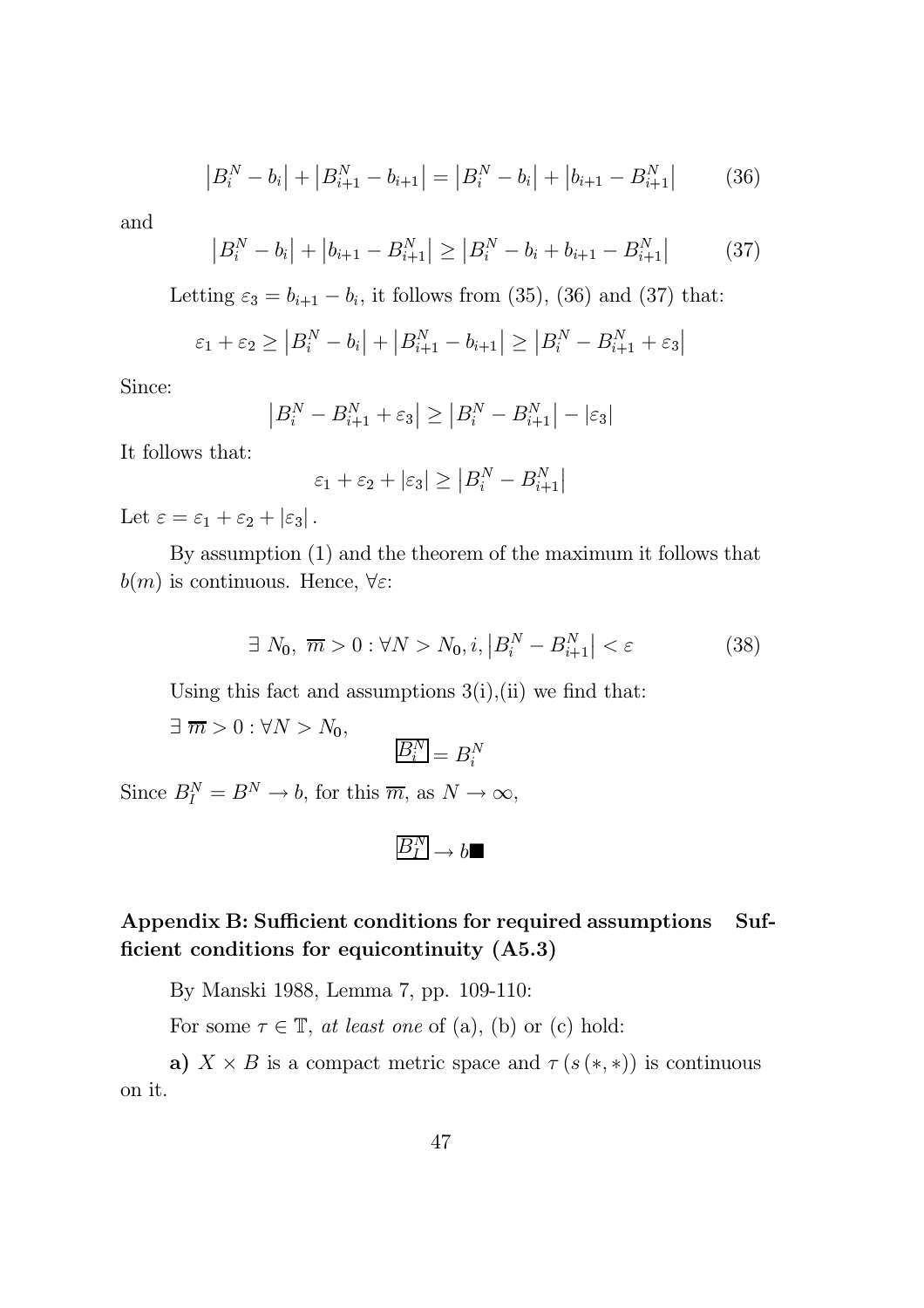b)  $\tau(s(*,*))$  is bounded on  $X \times C$  and  $s(\xi, *)$  is convex on C for all  $\xi \in X$ , where  $B \subset C \subset \mathbb{R}^K$  and C is an open convex set.

c) 
$$
\tau(s(*,c)) = w(*)'c, (\xi,c) \in (X,B), w : X \to \mathbb{R}^K.
$$

#### Sufficient conditions for Identifiability  $(A5.4)$ :

We give such conditions on the basis of the following Proposition which is a simple extension of a result in Manski (1985).

#### Proposition 9: Sufficient conditions for A5.4 are:

1. For some  $\tau \in \mathbb{T}, \tau (s(\xi, c)) = w(\xi)'c, (\xi, c) \in (X, B), w : X \to$  $\mathbb{R}^K$ , and

2. The support of  $P_x$  is not contained in any proper linear subspace of  $\mathbb{R}^K$ , and

**3.**  $b_k \neq 0$  for some k and  $\forall x_{-k} \equiv (x_1, x_2, ..., x_{k-1}, x_{k+1}, ... x_K)$  the distribution of  $x_k|x_{k-1}$  has everywhere positive Lebesgue density.

Proof: The conditions we have assumed imply by Lemma 2, Manski 1985, p. 317 that  $\forall c \neq b$ ,

$$
\int_{X_c} dP_x > 0
$$
  

$$
X_c \equiv \{ \xi \in \mathbb{R}^K : \text{sign} [w(\xi)'c] \neq \text{sign} [w(\xi)'b] \}
$$

Let

$$
X'_c\equiv \left\{x\in\mathbb{R}^K:\mathbf{1}\left[w(\xi)'c>0\right]\ne\mathbf{1}\left[w(\xi)'b>0\right]\right\}
$$

Clearly,  $X'_c = X_c$ . Therefore  $\forall c \neq b$ :

$$
\int r \cdot \mathbf{1} \left[ x'c > 0 \right] dP \neq \int r \cdot \mathbf{1} \left[ x'b > 0 \right] dP
$$

and hence the minimum of the r.h.s. must be unique ensuring identifiability.  $\blacksquare$ 

### Sufficient conditions for the boundary condition  $(A5.5)$

According to Lemma 8, Manski 1988, pp. 110-111, the following three conditions must hold

**1.** For some  $\tau \in \mathbb{T}$ ,  $\tau(s(*, c)) = w(*)'c$ ,  $(\xi, c) \in (X, B)$ ,  $w : X \to$  $Z \subset \mathbb{R}^K$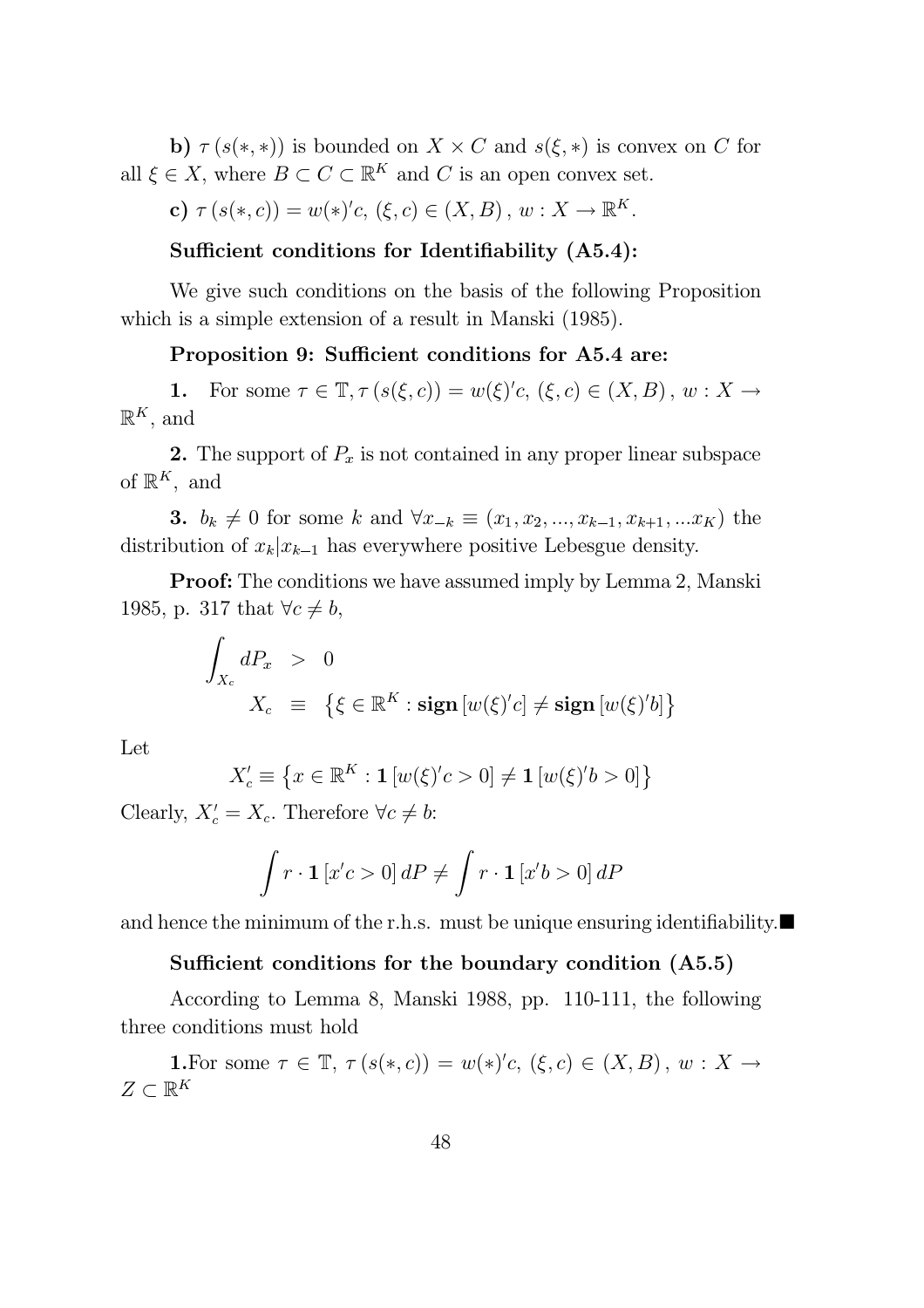**2.**  $\forall$   $(c, \omega) \in B \times V$ , where V is the range space of  $|r|$ , the probability measure  $P_{w(\xi)'\text{c}}|\omega$  is absolutely continuous w.r.t. the Lebesgue measure  $\mu$  and also  $\forall \eta \in \mathbb{R}^1, \exists \lambda < \infty \text{ s.t. } \phi_{\mu}(\eta, P_{w(\xi)'} \mid \omega) < \lambda,$ 

3.  $\int |r| dP_x$  exists

Appendix C: The distribution of predictor profits in a special case. In this Appendix we derive general expressions for the distribution of a risk neutral investor's profits (the negative of the loss function we have used throughout the text) when a random variable that is jointly normal with returns is used as a prediction<sup>26</sup>. (These results are used in simulations 5.1 and 5.2).

Let 
$$
\begin{bmatrix} y_1' \\ y_2' \end{bmatrix} \sim N \begin{bmatrix} \mu_1 \\ \mu_2 \end{bmatrix}, \begin{bmatrix} \sigma_1^2 & \sigma_{12}^2 \\ \sigma_{12}^2 & \sigma_2^2 \end{bmatrix}
$$

Suppose  $y_2'$  is a forecast for  $y_1'$ 

Let  $x$  be the returns obtained from the use of this forecast. Then,

$$
x = y'_1 \cdot \mathbf{1} \left( y'_2 > 0 \right)
$$

Let

$$
y_1 \equiv \frac{y_1' - \mu_1}{\sigma_1}, y_2 \equiv \frac{y_2' - \mu_2}{\sigma_2}, \rho = \frac{\sigma_{12}}{(\sigma_1 \sigma_2)^{\frac{1}{2}}}
$$

Then  $\Box$ 

$$
\begin{array}{c} y_1 \\ y_2 \end{array} \bigg] \sim N \begin{pmatrix} \square & 0 \\ 0 & 0 \end{pmatrix}, \begin{array}{c} \square & \rho^2 \\ \rho^2 & 1 \end{array} \bigg] \bigg)
$$

And

$$
x = \mu_1 \cdot \mathbf{1} \left( y_2 > -\frac{\mu_2}{\sigma_2} \right) + \sigma_1 y_1 \cdot \mathbf{1} \left( y_2 > -\frac{\mu_2}{\sigma_2} \right)
$$

So

$$
x|y_1,y_2 = \left\{\begin{array}{c} \mu_1 + \sigma_1 y_1 \text{ if } y_2 > -\frac{\mu_2}{\sigma_2} \\ 0 \text{ otherwise} \end{array}\right\}
$$

and therefore the p.d.f.  $f_x$  of x is:

 $26$ Acar (1998) has derived the expression for the mean of a closely related distribution.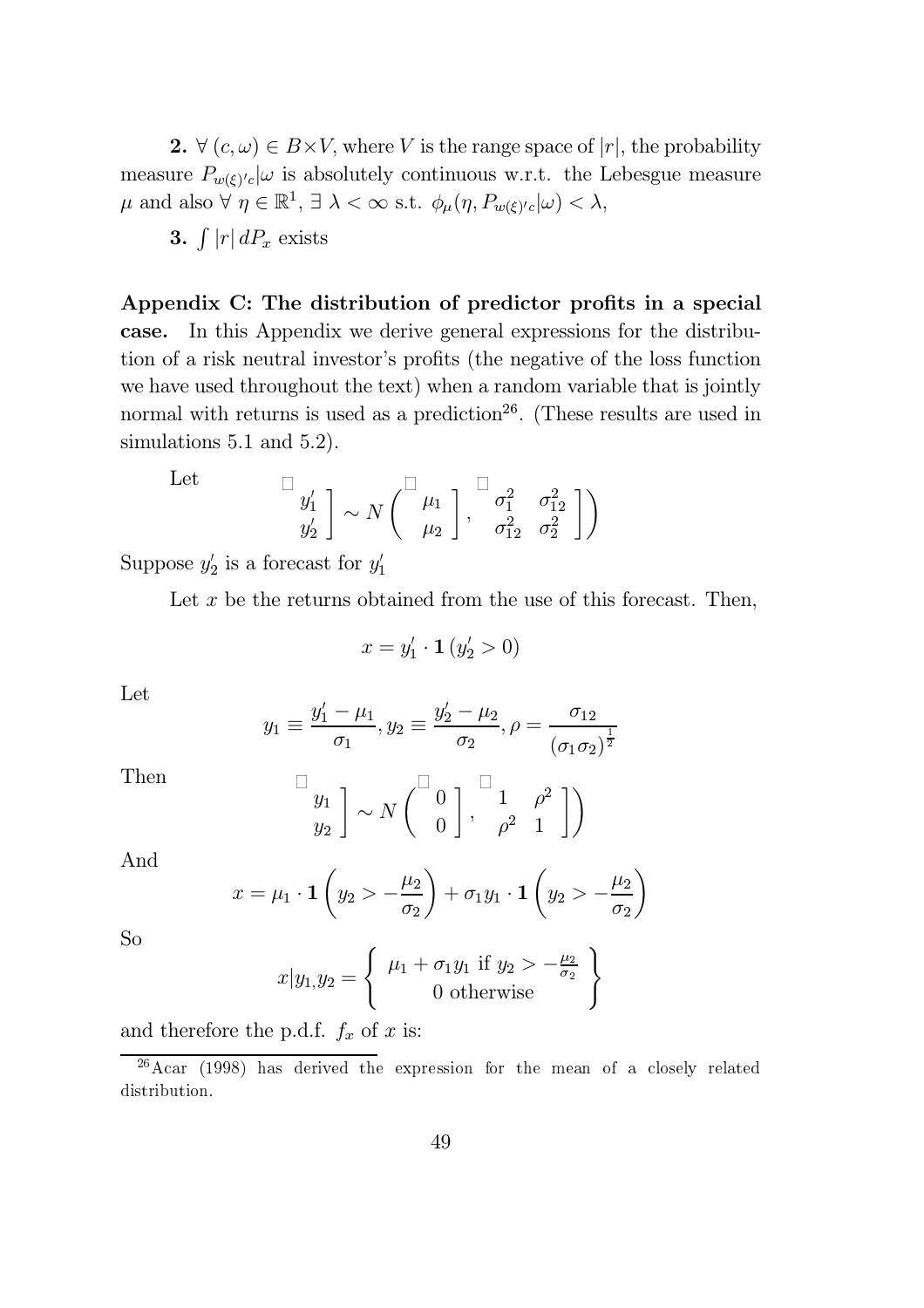$$
f_x(x) =
$$
\n
$$
\begin{cases}\nf_{y_1|y_2 > -\frac{\mu_2}{\sigma_2}}\left(\frac{x-\mu_1}{\sigma_1}\right) * \Pr\left(y_2 > -\frac{\mu_2}{\sigma_2}\right) \text{ for } x \neq 0 \\
f_{y_1|y_2 > -\frac{\mu_2}{\sigma_2}}\left(\frac{x-\mu_1}{\sigma_1}\right) * \Pr\left(y_2 > -\frac{\mu_2}{\sigma_2}\right) + \left(1 - \Pr\left(y_2 > -\frac{\mu_2}{\sigma_2}\right)\right) \text{ for } x = 0\n\end{cases}
$$

Which may be written as

$$
f_{x}\left( x\right) =
$$

$$
\int_{-\frac{\mu_2}{\sigma_2}}^{\infty} f_{y_1, y_2} \left( \frac{x - \mu_1}{\sigma_1} \right) dy_2 * \Pr \left( y_2 > -\frac{\mu_2}{\sigma_2} \right) + \mathbf{1} \left( w = 0 \right) \left( 1 - \Pr \left( y_2 > -\frac{\mu_2}{\sigma_2} \right) \right)
$$
\n(39)

Letting  $\Phi$  be the cdf of the standard normal, this implies:

$$
E(x) = \mu_1 \Pr\left(y_2 > -\frac{\mu_2}{\sigma_2}\right) + \sigma_1 E\left(y_1 \mathbf{1}\left(y_2 > -\frac{\mu_2}{\sigma_2}\right)\right)
$$
  
= 
$$
\mu_1 \left(1 - \Phi\left(-\frac{\mu_2}{\sigma_2}\right)\right) + \sigma_1 \int_{-\infty}^{\infty} \int_{-\frac{\mu_2}{\sigma_2}}^{\infty} y_1 f(y_1, y_2) dy_2 dy_1
$$

Johnson and Kotz (1972) report results (p. 113) that imply:

$$
\int_{-\infty}^{\infty} \int_{-\frac{\mu_2}{\sigma_2}}^{\infty} y_1 f(y_1, y_2) dy_2 dy_1 = \frac{\rho}{\sqrt{2\pi}} \exp\left(-0.5\left(\frac{\mu_2}{\sigma_2}\right)^2\right)
$$

Hence the Expectation of  $x$  is:

$$
E(x) = \mu_1 \left( 1 - \Phi\left(-\frac{\mu_2}{\sigma_2}\right) \right) + \sigma_1 \frac{\rho}{\sqrt{2\pi}} \exp\left(-\left(\frac{\mu_2}{\sigma_2}\right)^2\right) \tag{40}
$$

The Variance of the strategy can also be calculated if it is desired, by using the fact that  $Var(x) = E(x^2) - E(x)^2$ , (40) and an expression for  $E(x^2)$  provided by Johnson and Kotz (p.113).

Example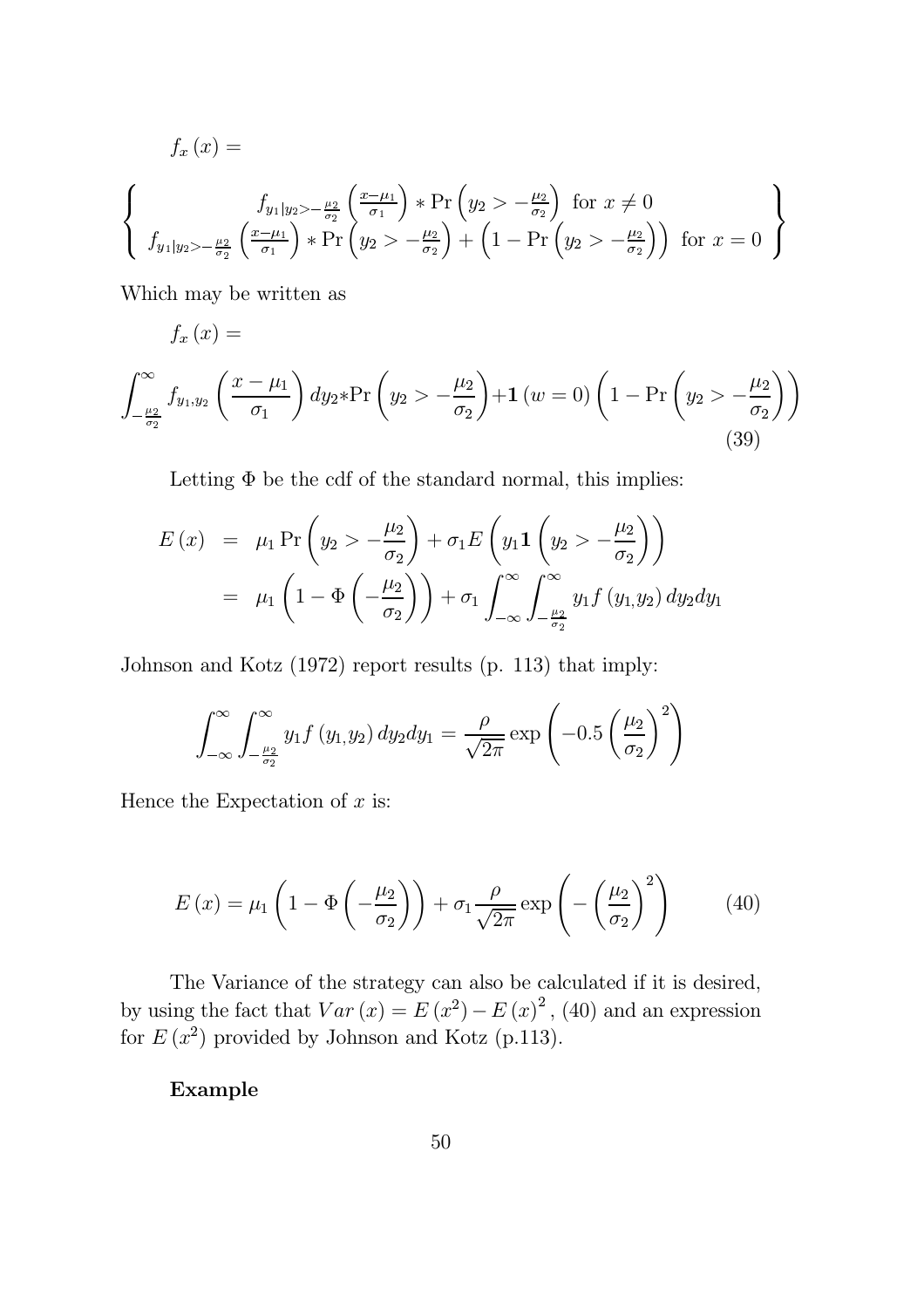Suppose that:

$$
y'_1 = r_{t+1} = b_0 + b_1 r_t + u_t
$$
  
\n
$$
u_t \sim N(0, \sigma_u)
$$
  
\n
$$
y'_2 = c_0 + c_1 r_t
$$

Then it follows that:

$$
\begin{bmatrix} y_1' \\ y_2' \end{bmatrix} \sim N \left( \begin{bmatrix} \frac{b_0}{1 - b_1} \\ c_0 + c_1 \frac{b_0}{1 - b_1} \end{bmatrix}, \begin{bmatrix} \frac{\sigma_u^2}{1 - b_1^2} & c_1 b_1 \frac{\sigma_u^2}{1 - b_1^2} \\ c_1 b_1 \frac{\sigma_u^2}{1 - b_1^2} & c_1^2 \frac{\sigma_u^2}{1 - b_1^2} \end{bmatrix} \right)
$$

Substituting this back into  $(??,40)$ , we can obtain exact values for the p.d.f., mean and even the variance of profits obtained from using an  $AR(1)$  forecast for an  $AR(1)$  series.

For the mean this becomes:

$$
E(x) =
$$
\n
$$
\frac{b_0}{1 - b_1} q + \frac{\sigma_u b_1}{\sqrt{2\pi (1 - b_1^2)}} \exp\left(-\left(\frac{c_0}{|c_1|} + \frac{b_0}{1 - b_1}\right)^2 \frac{b_1^2 - 1}{\sigma_u^2}\right)
$$
\nwhere  $q\left(b_0, b_1, \sigma_u, \frac{c_0}{c_1}\right) =$ 

$$
1 - \Phi\left(-\left(\frac{c_0}{|c_1|} + \frac{b_0}{1 - b_1}\right) \frac{\sqrt{1 - b_1^2}}{\sigma_u}\right)
$$

Notice that the first order condition w.r.t.  $\frac{c_0}{c_1}$  may be used to confirm that optimally,  $\frac{c_0}{c_1} = \frac{b_0}{b_1}$ .

For the parameters in Simulation 5.1

$$
b_0 = 0.0015b_1 = 0.0330cu = 0.0108c0 = b0c1 = b1
$$

We find that:  $E(x) = 0.0234$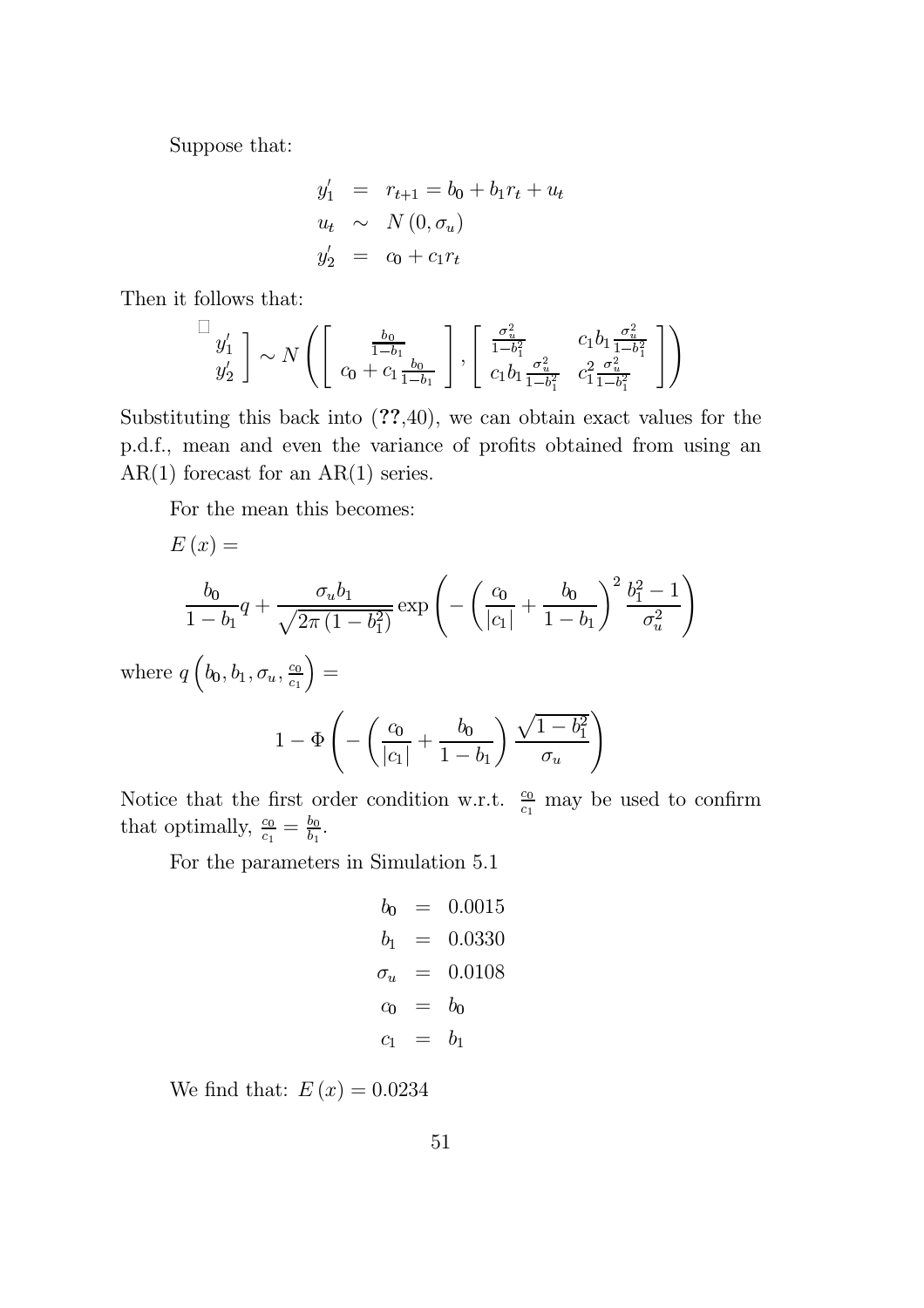# 9 Figures



Figure 1: The mappings displayed are sign preserving transforms.



Figure 2: This figure illustrates that the parametric model is a sign-preserving transform of the DGP in Example 4.1. The curved surface is the DGP and the linear hyperplane is the model for it.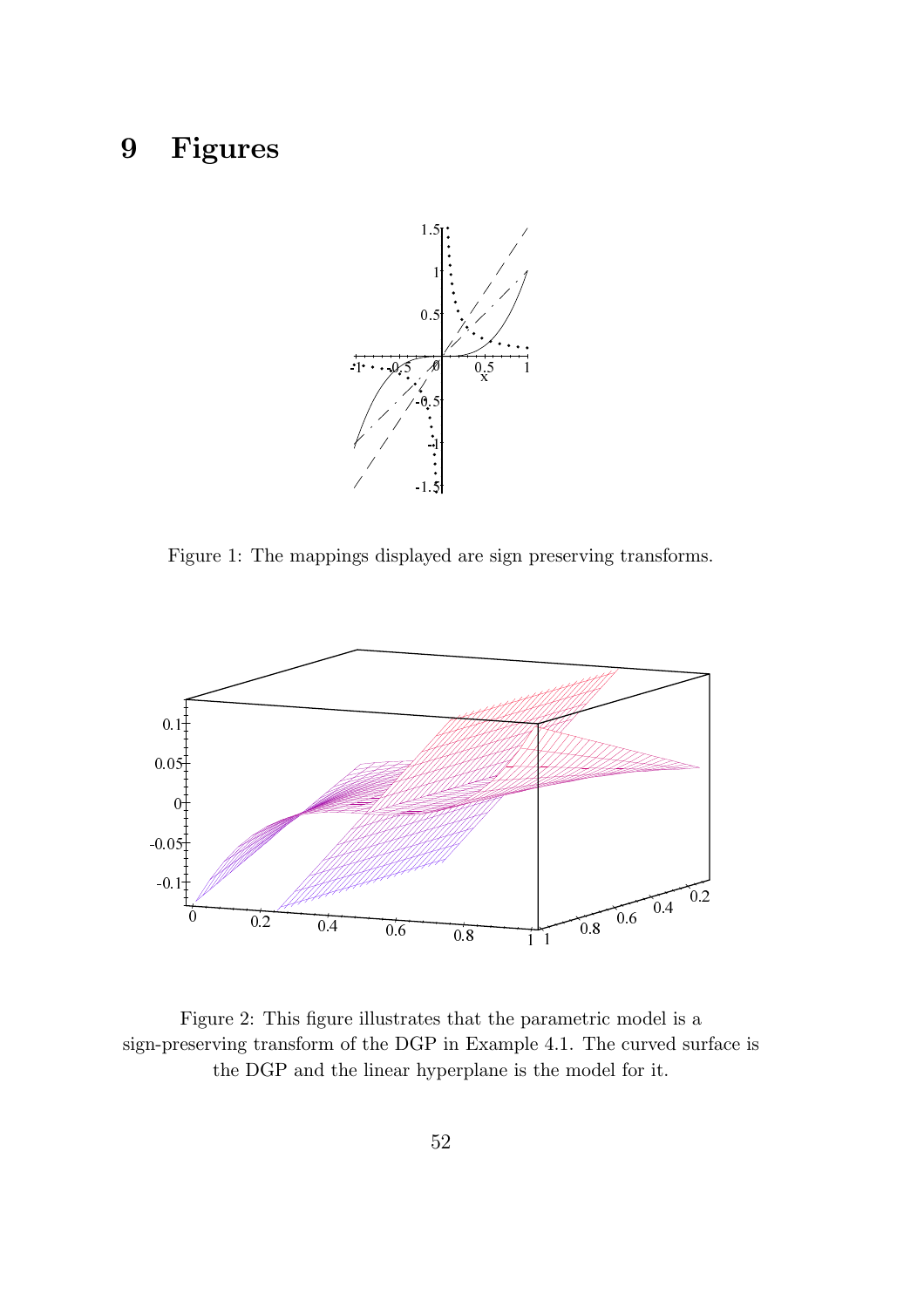

Figure 3: This plots the asymmetric profit function as described in Example 4.2



Figure 4: This figure depicts returns obtained for various choices of  $c_0$ in the sample of Example 5.1.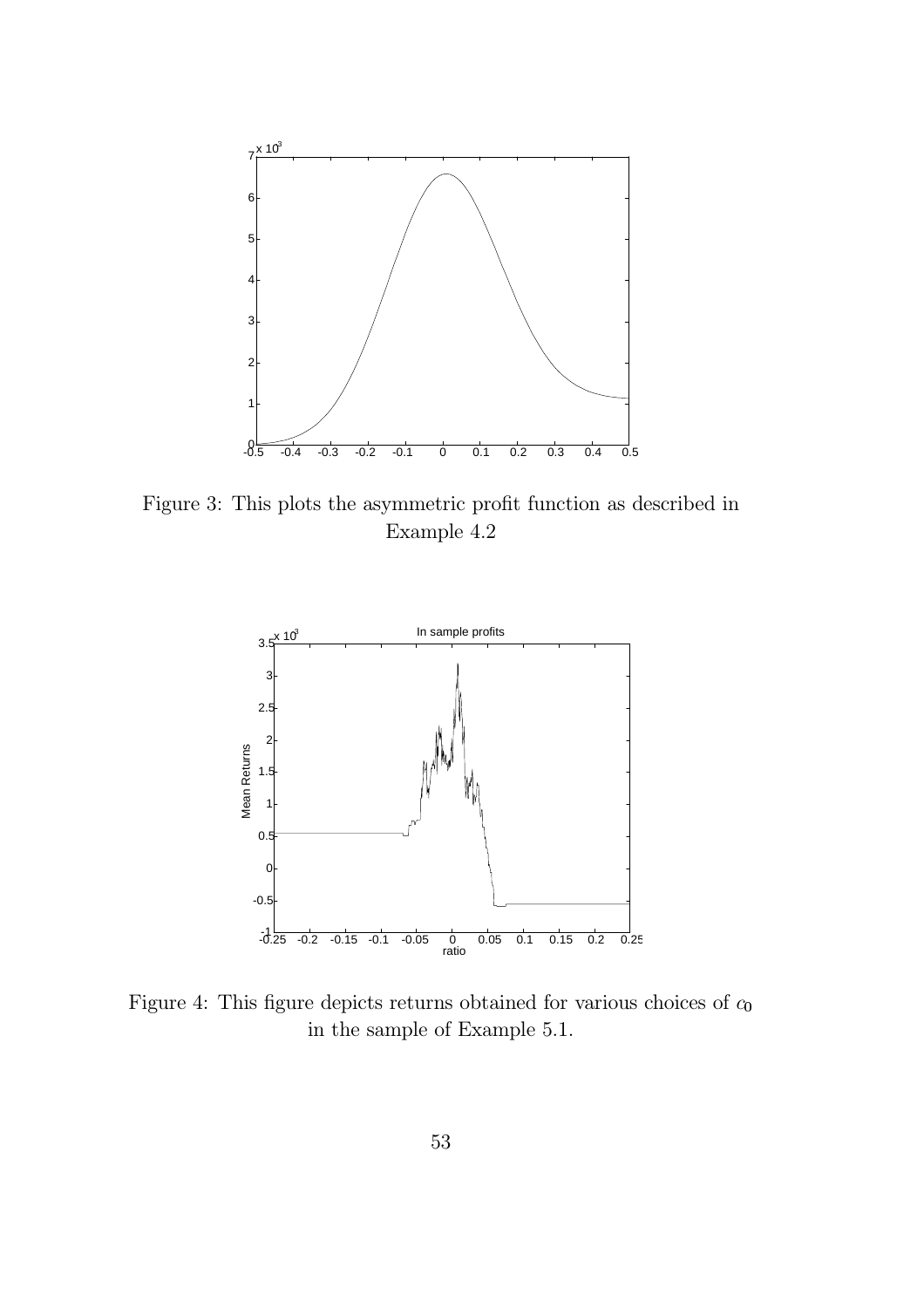

Figure 5. The left column is a histogram of the parameters estimated by the Risk Neutral Forecasting estimator and the right column is a histogram of the expected profits from these estimated parameters. Each row corresponds to a sample size equal to  $N$ .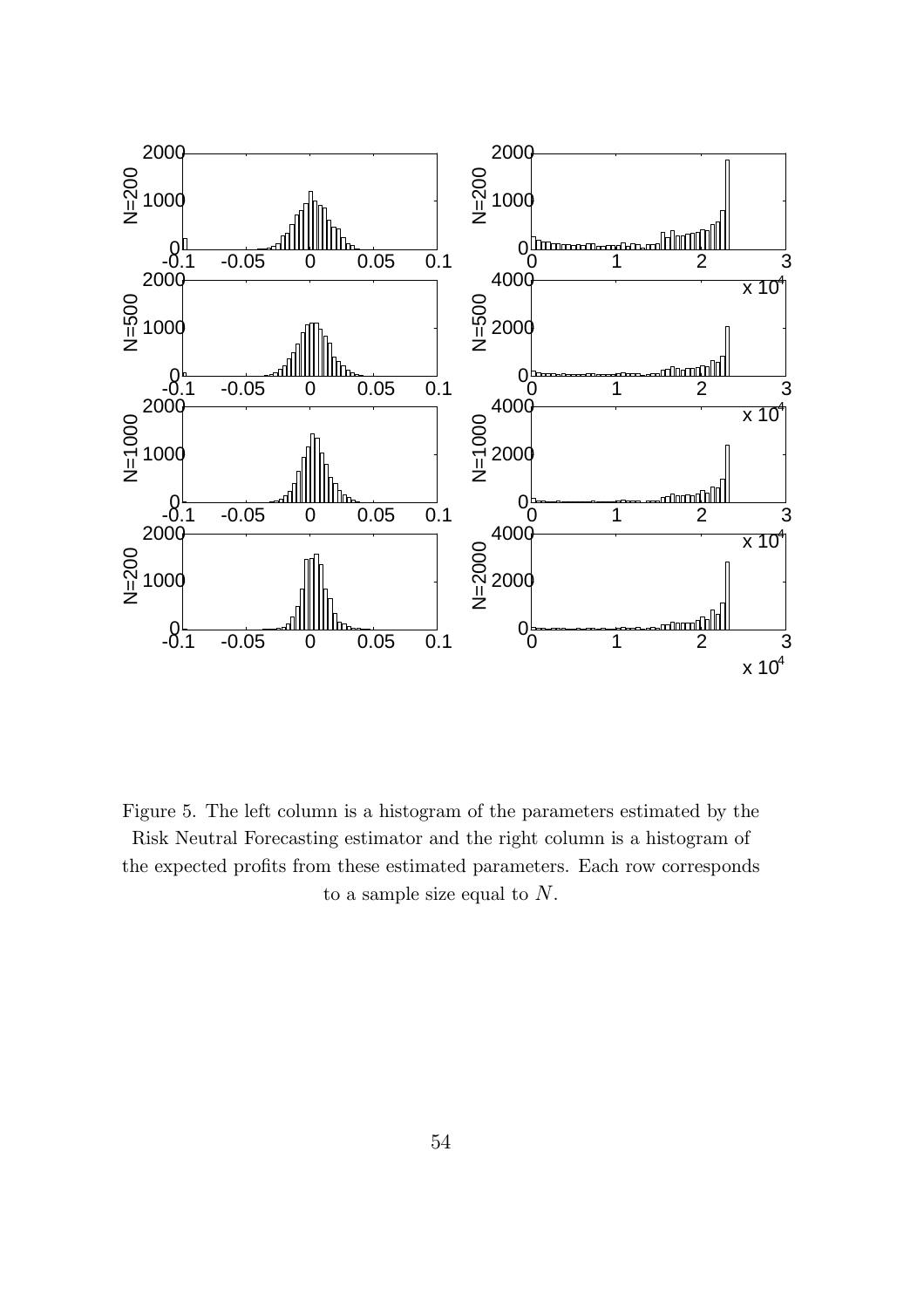

Figure 6. The left column is a histogram of the parameters estimated by OLS and the right column is a histogram of the expected profits from these estimated parameters. Each row corresponds to a sample size equal to N.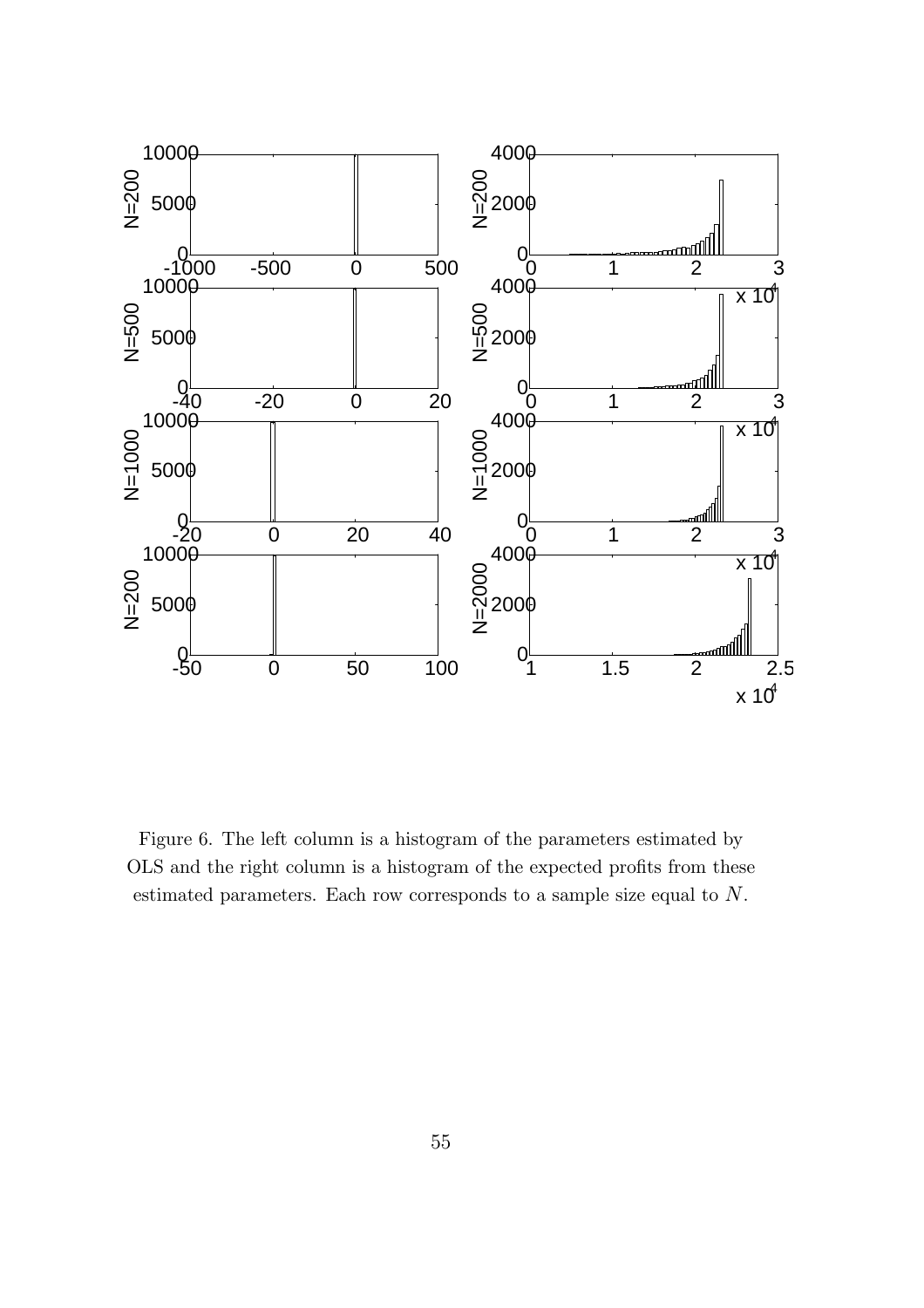

Figure 7. This figure plots profits obtained when a linear predictor with parameters  $(c_0, c_2)$  is used to forecast returns.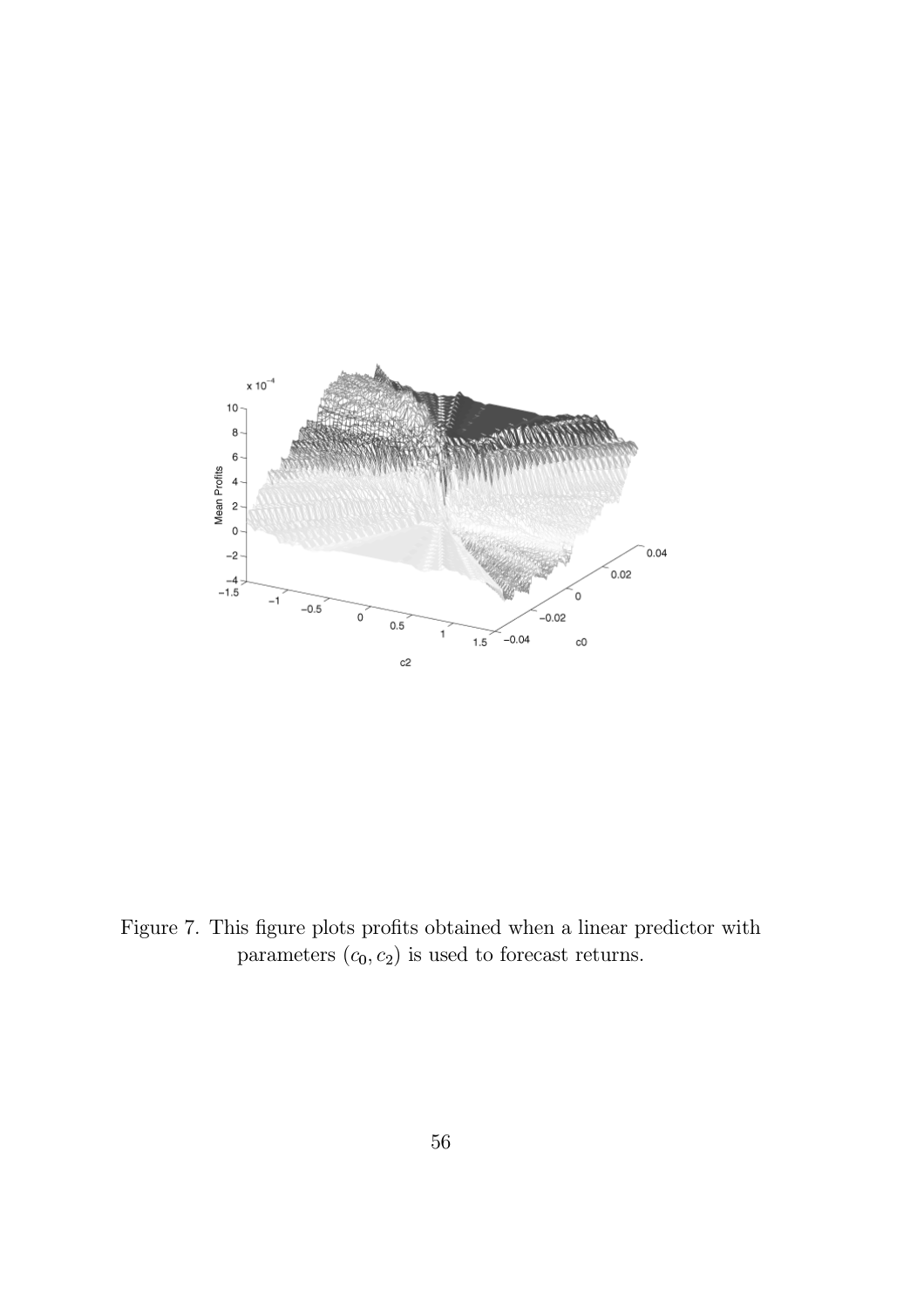

Figure 8. This figure plots an approximation to the profits obtained when a linear predictor with parameters  $(c_0, c_2)$  is used to forecast returns. The approximation is designed to make profits a smooth function of these parameters.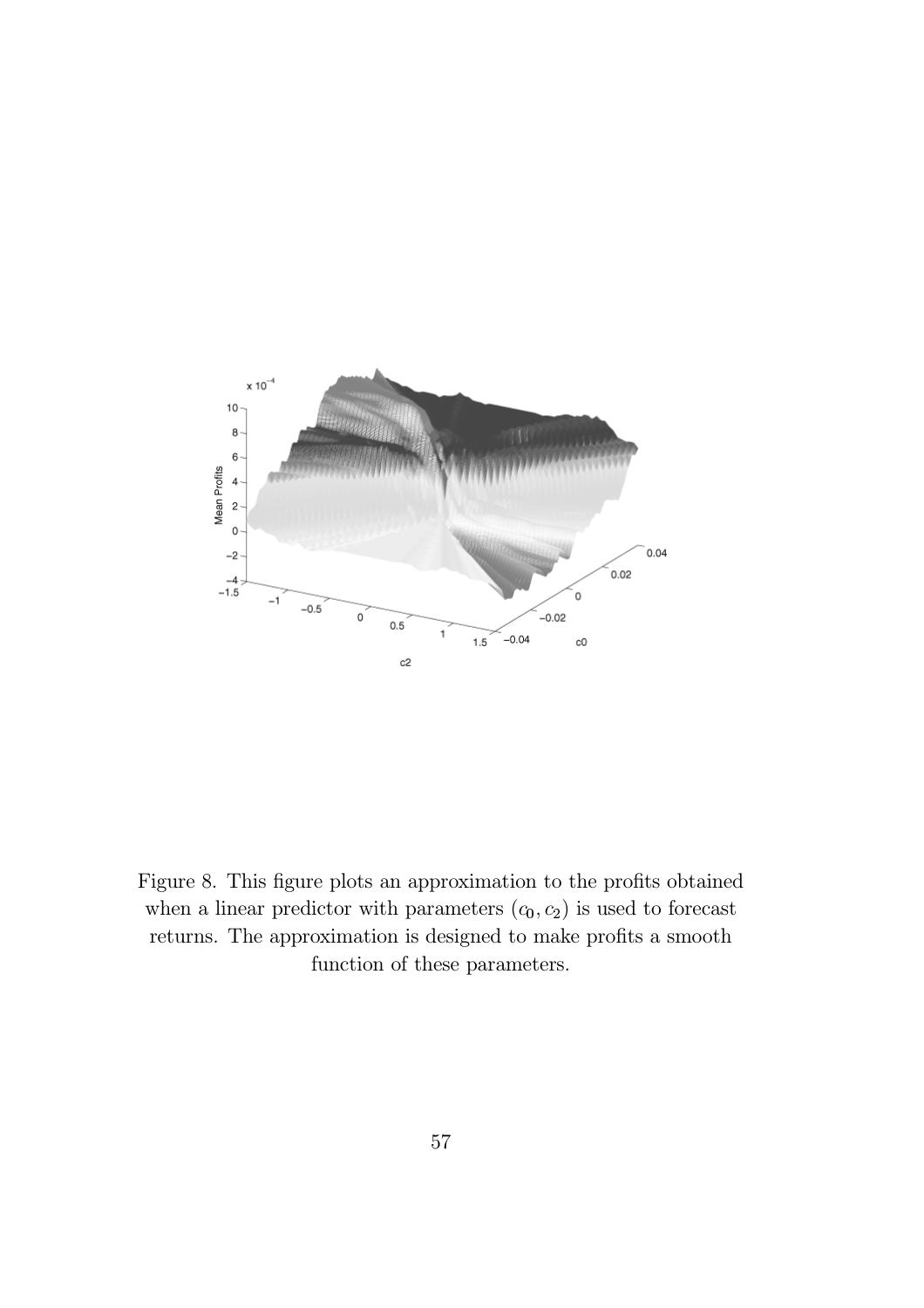

Figure 9: The circles display parameters computed at each recursion of Step 2 of the computational algorithm. The \* is the starting point computed by the genetic algorith and the X is the grid-search parameter. Notice that the final parameter of the computational algorithm is a more accurate estimate of the optimum than that attainable with the grid search used.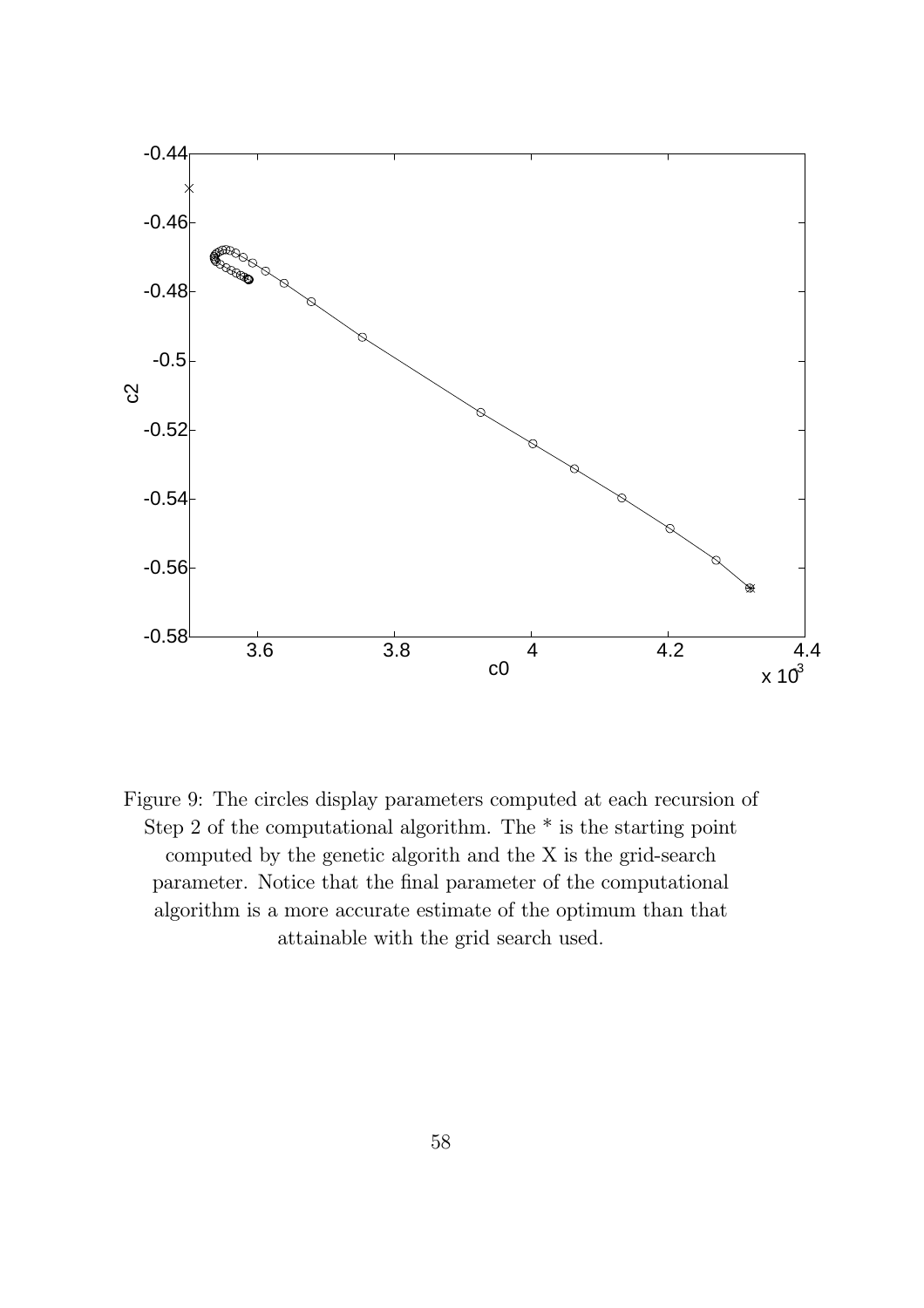## 10 References

Acar E., 1998, 'Expected returns of directional forecasters', in Acar E. and Satchell S. (eds), Advanced Trading Rules, Butterworth Heinemann.

Breen William, Lawrence R. Glosten and Ravi Jagannathan, 1989, 'Economic Significance of Predictable Variations in Stock Index Returns', Journal of Finance Vol XLIV, No. 5, 1177-1189.

Campbell J. Y., Lo A. W., MacKinlay A. C., 1997, The Econometrics of Financial Markets, Princeton University Press.

Campbell J.Y. and L.M. Viceira, 1996, Consumption and portfolio decisions when expected returns are time varying, NBER w.p. 5857.

Chamberlain G., 1986, 'Asymptotic Efficiency in semi-parametric models with censoring', Journal of Econometrics 32, 189-218.

Christofferson P. F., Diebold F. X., (1996), 'Further results on Forecasting and Model Selection Under Asymmetric Loss', Journal of Applied Econometrics, 11, 561-571.

Dorsey R. E. and W. J. Mayer, 1995, 'Genetic Algorithms for estimation problems with multiple optima, nondifferentiability and other irregular features', Journal of Business and Economic Statistics, 13, 1.

Fornari F., A. Mele, 1994, `A stochastic variance model for absolute returns', Economics Letters, 46, 211-214.

Granger C.W.J., 1993, 'On the limitations of comparing mean squared forecast errors: comment', Journal of Forecasting, 12, 651-652.

Granger C. W. J., Z. Ding, 1994,a `Stylized facts on the temporal and distributional properties of daily data from speculative markets', UCSD 93-38.

Granger C. W. J., Z. Ding, 1994b, `Modeling volatility persistence of speculative returns: A new approach', Journal of Econometrics 73, 185-215.

Granger C. W. J., Z. Ding, 1993, 'Some properties of absolute return: an alternative measure of risk', UCSD 93-38.

Granger C.W.J. and H. Pesaran, 1996, `A decision theoretic approach to forecast evaluation', UCSD working paper.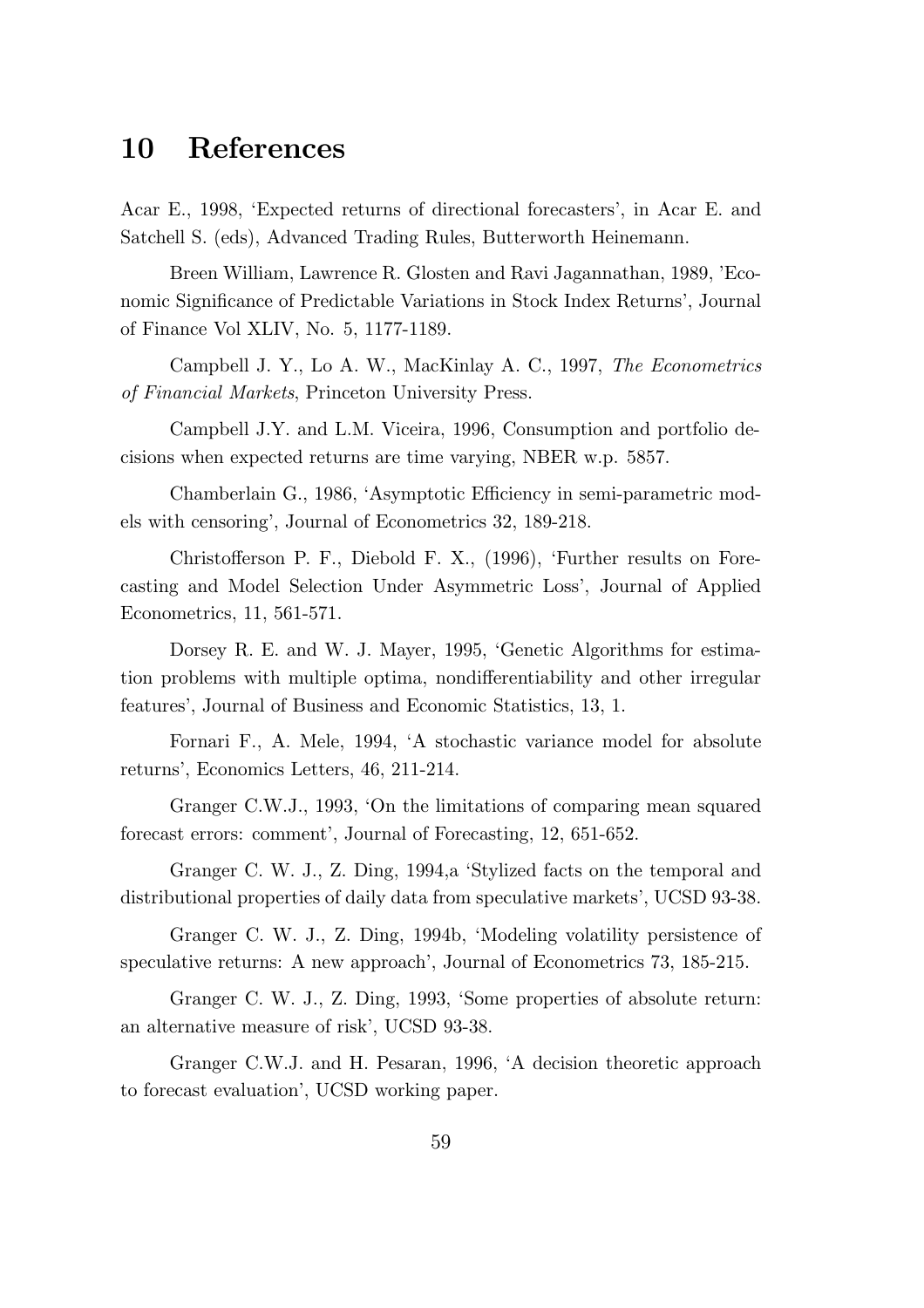Henriksson and Merton R. C., 1981, 'On market timing and investment performace II: Statistical procedures for evaluating forecasting skills', Journal of Business, 54, 513-533.

Koenker R.W., Vasco d'Orey, 1985, 'Computing Regression Quantiles' U. of Illinois at Urbana-Champaign Bureau of Economic and Business Research Faculty Working Paper: 1141.

LeBaron B., 1998, `An evolutionary bootstrap method for selecting dynamic trading strategies', U. of Wisconsin w.p.

Manski Charles F., 1988, Analog Methods in Econometrics, Monographs on Statistics and Applied Probability 39, Chapman and Hall.

Manski Charles F., 1988b, 'Identification of binary response models', Journal of the American Statistical Association, 83, No. 403.

Manski Charles F., 1985, `Semiparametric analysis of discrete response', Journal of Econometrics, 313-333.

Manski C. F., T. S. Thompson, 1989, Estimation of best predictors of binary response, Journal of Econometrics 40, 97-123

Merton R. C., 1981, 'On market timing and investment performance, I: An equilibrium theory of market forecasts', Journal of Business 54, 363-406.

Mills Terence C., 1996, 'Non-linear forecasting of financial time series: An overview and some new models', Journal of Forecasting, Vol. 15, 127-135.

Moody J., Saffell M., Liao Y., Wu L., 1998, 'Reinforcement Learning for Trading Systems and Portfolios: Immediate vs. Future Rewards', mimeo, Oregon Graduate Institute of Science and Technology.

Papoulis A., 1984, Probability, Random Variables and Stochastic Processes, McGraw-Hill.

Pesaran M. Hashem and Alan Timmerman, 1995, `Predictability of Stock Returns: Robustness and Economic Significance', Journal of Finance Vol.L, No. 4, 1201-1228.

Pictet O. V., Dacorogna M. M., Dave R. D., Chopard B, Schirru R., and Marco Tomassini, 1996, `Genetic Algorithms with collective sharing for robust optimization in financial applications', Olsen Associates mimeo.